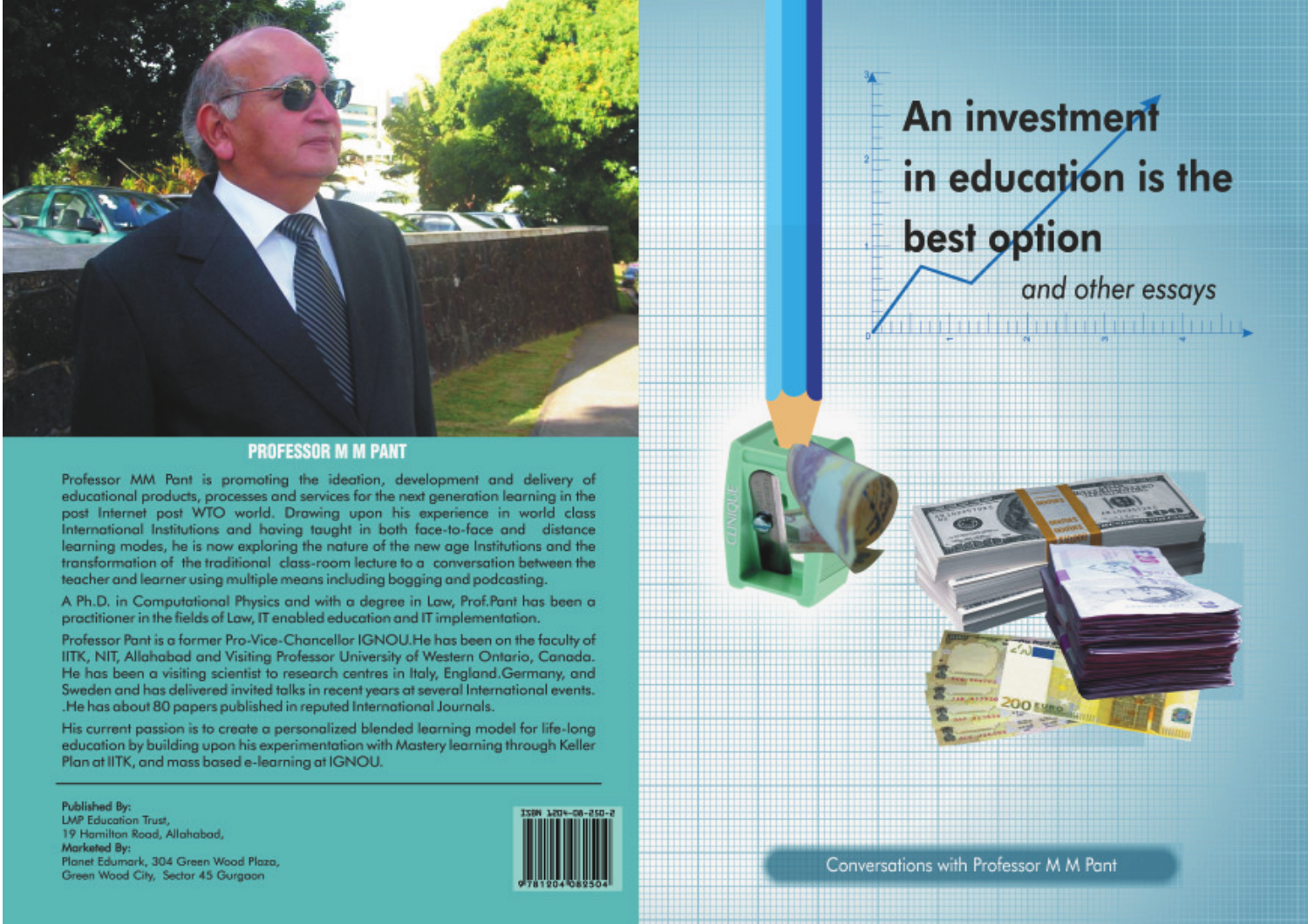**LMP Education Trust** 19, Hamilton Road, George Town, Allahabad - 211002 (UP) India

# **An Investment in Education is the Best Option and other essays**

LMP Education Trust is a charitable Trust devoted mainly to matters that are related to developmental education.

> **Author: Prof. M.M. Pant**

First Published 2008

Second Edition 2010

Author: Prof. M.M. Pant

Copyright © LMP Education Trust

ISBN : 978-12-040825-0-4

All rights reserved. No part of this book may be reproduced, stored in a retrieval system, or transmitted, in any from or by any means, without the prior permission in writing of LMP Education Trust.

Published by: **LMP Education Trust** 19, Hamilton Road, George Town, Allahabad, UP (INDIA)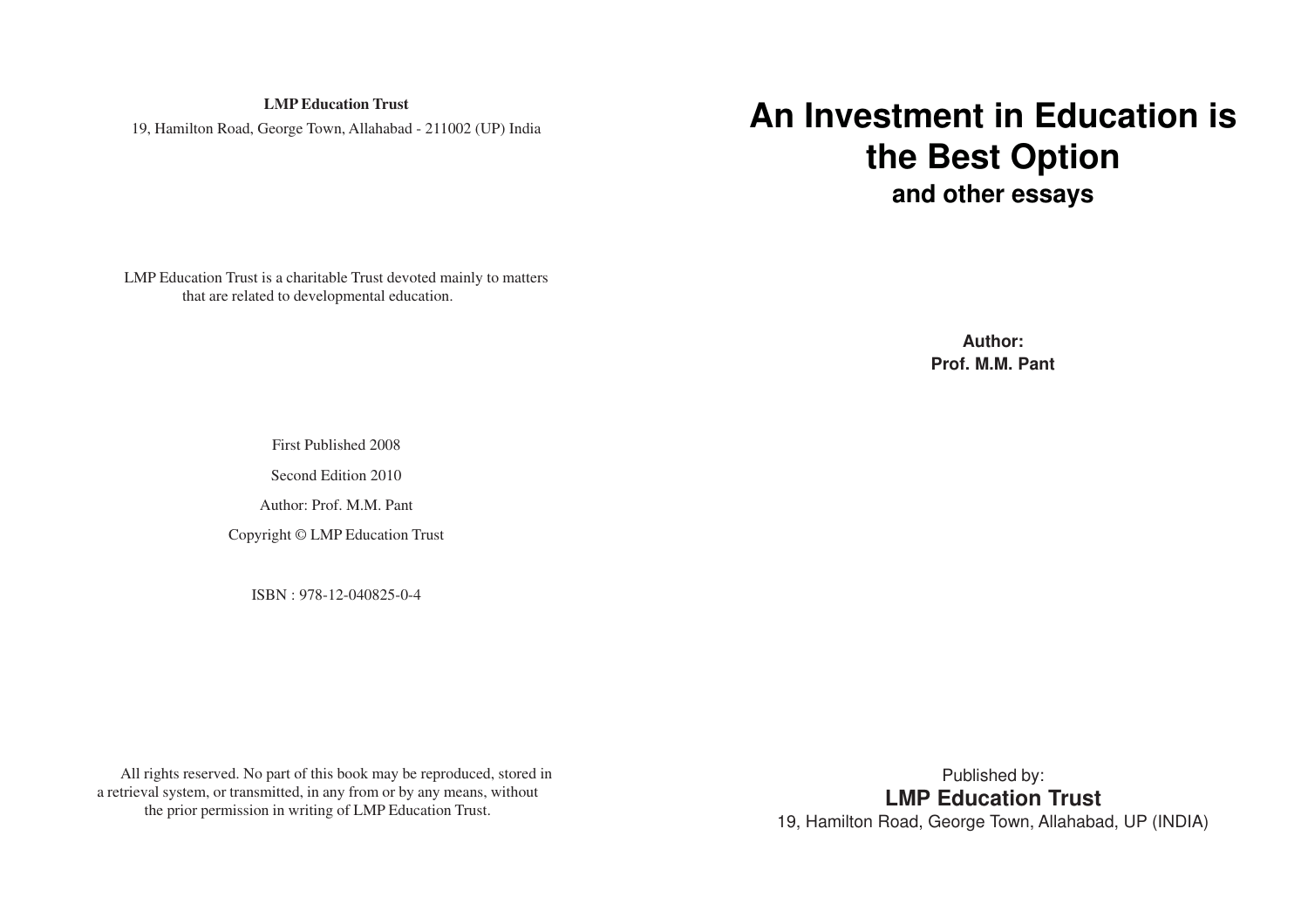# **Preface**

# **Table of Contents**

| 1.  | An investment in education is the best option                                  | 1   |
|-----|--------------------------------------------------------------------------------|-----|
| 2.  | Eureka: The act of creation                                                    | 7   |
| 3.  | Educating India: A matter of great urgency                                     | 11  |
| 4.  | <b>Whither Education?</b>                                                      | 13  |
| 5.  | The teaching Profession in The Knowledge Economy                               | 16  |
| 6.  | Responding to Challenges of Global Competition                                 | 21  |
| 7.  | Creating the India Brand in Education                                          | 24  |
| 8.  | Transforming the Argumentative Indian to the Innovative<br>and Creative Indian | 28  |
| 9.  | The future Learning Environments                                               | 32  |
| 10. | Mastery Learning                                                               | 35  |
| 11. | <b>Educational Podcasting</b>                                                  | 40  |
| 12. | Learning to e-learn                                                            | 44  |
| 13. | Personalised and Adaptive Learning                                             | 49  |
| 14. | Convergences between Open and Formal Learning                                  | 54  |
| 15. | From the Art of Teaching to the Science of Learning                            | 64  |
| 16. | Nano-Learning                                                                  | 68  |
| 17. | Learning metrics                                                               | 72  |
| 18. | eLQ : e-learning Quotient                                                      | 76  |
| 19. | Learning 221                                                                   | 83  |
| 20. | Computer/Video Games: their educational value                                  | 88  |
| 21. | The Right To Information Act and its implications<br>for education             | 93  |
| 22. | The Road Ahead                                                                 | 98  |
|     | 23. Further Conversations with Prof. M.M. Pant                                 | 102 |
|     |                                                                                |     |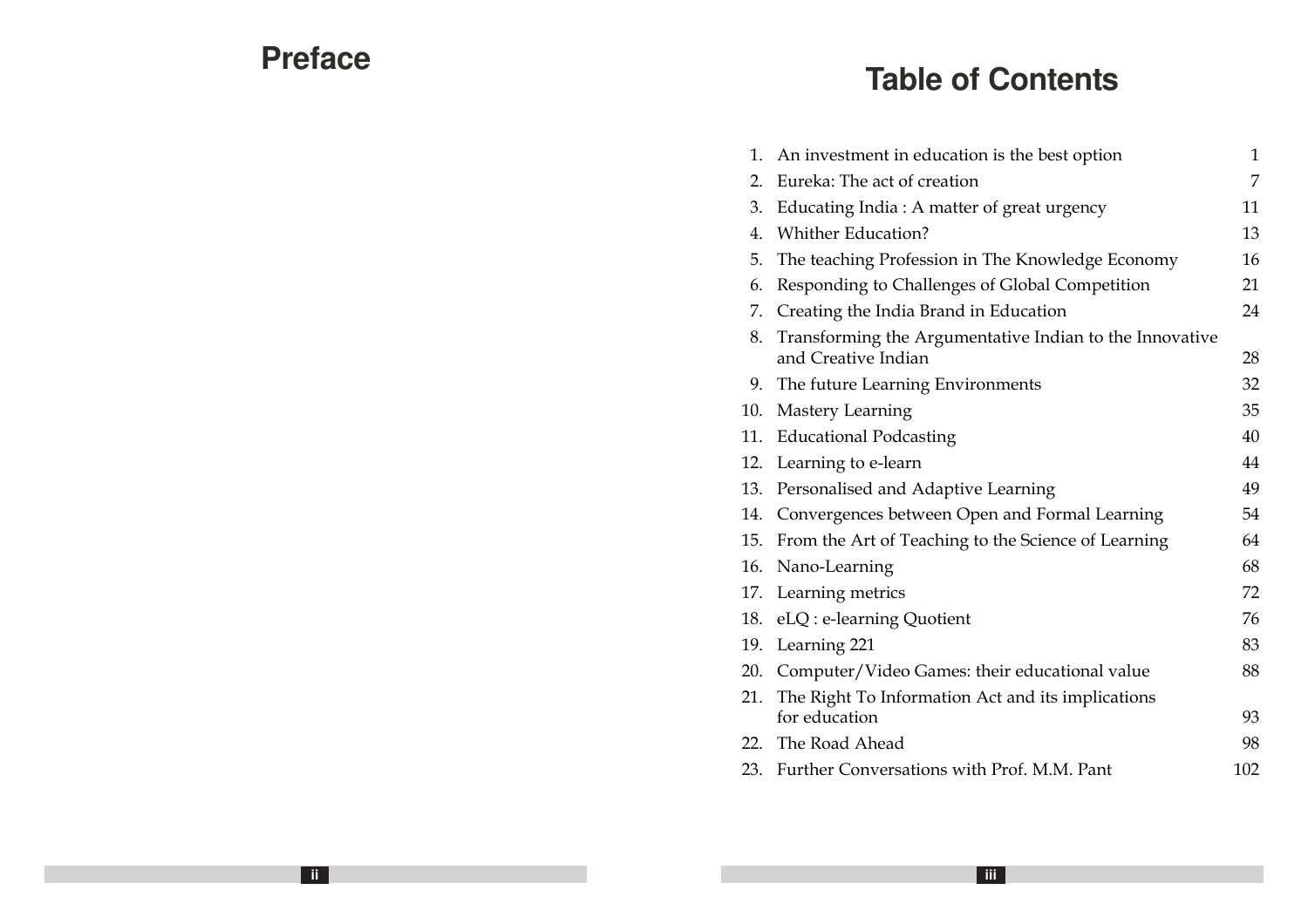# **An Investment in Education is the Best Option**

As we hurl into the Knowledge Economy, all the economies are speculating upon their possible Fates in the Future and what would be their rightful places in the New World Order.

The modern economy is closely linked to stocks as a major means of investments and we have seen from time to time irrational exuberance in stock prices Followed by corrections or sometimes even large scale crashes, where large amounts of capital are simply wiped out. The recent subprime crises and its roll-over effect have had a chastening effect on investors. The hall of fame for stock market manipulators includes controversial figures such as Ivan Kreuger, Mike Millikan and our own Harshad Mehta and Ketan Parikhs. Real estate also does not always give great returns and it fact it was the erosion of real estate value that triggered the loan defaults.

Contrary to what most of the Indian middle class considers axiomatic, investments in gold, real estate, stocks or mutual funds do not give great returns. Great returns are always the result of investments in education, acquisition of high value skills and creation of intellectual property by way of application of these skills in creative and innovative contexts. Illiterate or uneducated business leaders are a thing of the past. The current and future leaders will be working at the frontiers of knowledge, in science, technology including bio-technology and cutting edge discoveries. Google is an example. There are many others.

Human capital, a concept introduced by Nobel Laureate Theodore W. Schultz and elaborated on by Nobel Laureate Gary Becker, is the notion that individuals acquire skills and knowledge to increase their value in labor markets. <sup>1</sup> Experience, training and education are the three main mechanisms for acquiring human capital, with education being primary for most individuals. Education facilitates the acquisition of new skills and knowledge that increase productivity. This increase in productivity frees up resources to create new technologies, new businesses and new wealth, eventually resulting in increased economic growth. Education is <sup>a</sup>"public good" in that society benefits from increased education as well as the individual.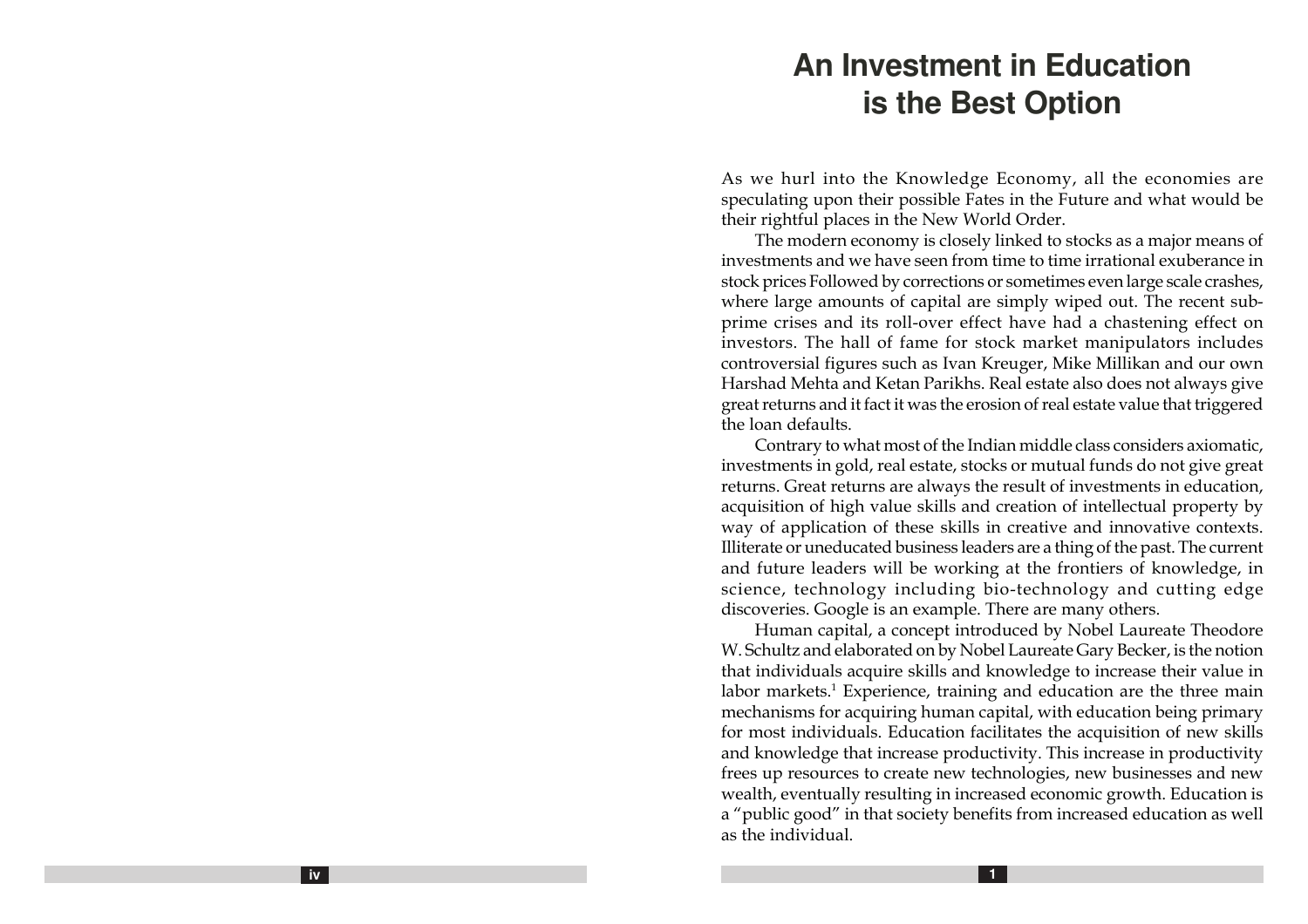An investment in education is therefore the best option. Whether it is the education of your children, your own education or the investment in the education of the community, they all yield better returns than any alternative investment. And of course you can always invest in creating or promoting organizations that create, design, develop and deliver educational products and services.

At various points of times in the past, competitive advantage has accrued from domestication of animals, harnessing various sources of energy, developing successful business and governance model, but in the post WTO post Internet continuously flattening and shrinking world, the strategic advantages will come from continuous creativity, innovation, efficient strategies of creating and deploying intellectual property, all of which will flow from the ability of a population to use education effectively.

As of now, high quality and modern education was useful to only a small proportion of the population and was fulfilled by the classical traditional tribal way of education. The system looked for naturally occurring good learners, naturally occurring researchers and knowledge creators (faculty), put them together on nice campuses and hoped that good education would happen. It happened and there are a few splendid examples of the success of this model all over the world. The key word here is 'few'. And we could add the phrase 'and far between'. The problem with the model is that it is not replicable. It is not scalable in any meaningful terms. And lastly it is not even sustainable. Somewhat along the principles of increase of entropy, most splendid Institutes lose their lustre over a few decades, if not earlier.

In countries like India, a huge dose of over-regulation and the stranglehold of bureaucrats and politicians ensure that they do not stand a chance of survival.

And herein lies the opportunities in education.

One can draw an analogy between the Government's efforts of providing drinking water or electrical power to that of providing education. For both water and power, if a consumer wants to be able to use it meaningfully, additional arrangements have to be made so that the water is potable, the electricity is available and the education is usable.

It is generally emerging in various studies that only about 40% of MBA's are employable, only about 25% of Engineering graduates are employable and of the General B.A., B.Sc. or B.Com graduates, only about 5% are employable. So, again either the parent, the learner or the employer

has to make the additional effort of making them employable. One idea that could help is like the statutory warnings on Cigarettes, there should be a statutory warning in all University announcements and brochures, web-sites giving full disclosure of the unemployability ratios of their graduates over the last 2 to 3 years. This information should be mandatory under the RTI Act. Why on earth, should taxpayer's money and a special supplement collected under the education cess be spent on creating unemployable graduates?

Maybe there should be a mandatory requirement of a warning sign at the entrances of Universities and on all their documents like those required on cigarette packets along the following lines "Investing 3 years of your youth in this campus is likely to make you more unemployable than you are now."

The biggest opportunity in the education business is to augment the employability potential of such people. Like the old adage that prevention is better than cure, there could be an even more huge opportunity in preventing unemployability, by appropriate education and training. The opportunities for employment would not come through the Rozgar Yojana schemes of the Government, but through empowering the young boys and girls with skills that are required by the global work-force.

The amount of education acquired by workers has an important impact on labor market experience. The most direct way that education affects the labor market experience of workers is by increasing their productivity, thus increasing their earnings. The more education individuals acquire, the better they are able to absorb new information, acquire new skills and familiarize themselves with new technologies. 2 By increasing their human capital, workers enhance the productivity of their labor and of the other capital they use at work.

Calculating the return on investment in education has intrigued economists since early this century. Initial analyses of the effects of education on earnings were done by estimating tuition and foregone costs for given levels of schooling and then discounting the earnings differentials between workers at those different levels. Most estimates showed rates or returns on education comparable to rates of return on investment in physical capital.

The amount of education an individual receives not only affects his earnings, but the quality of his employment as well. In his book Studies in Human Capital, Jacob Mincer stated that educated workers have three advantages relative to less-educated workers: higher wages, greater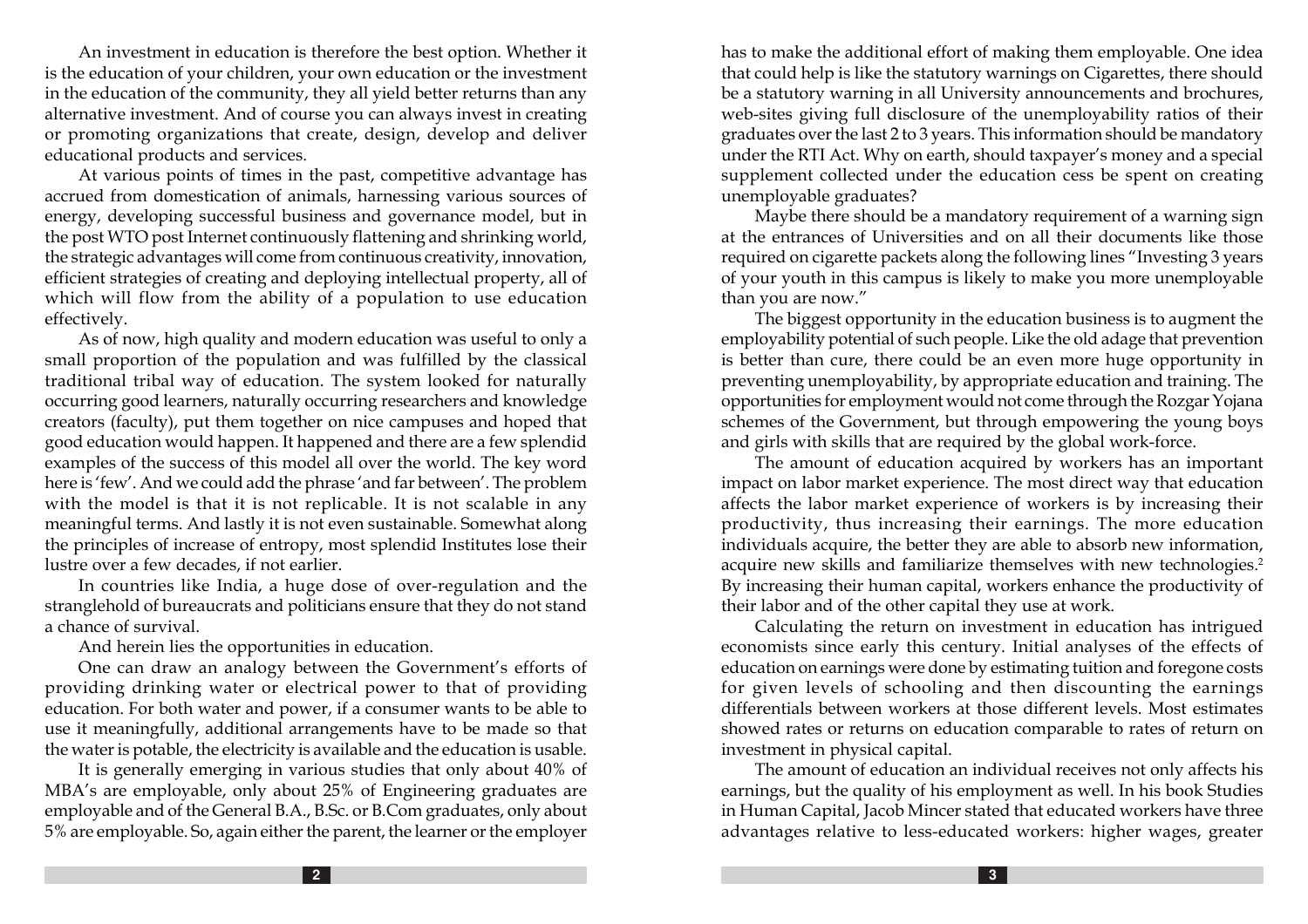employment stability and greater upward mobility in income. Increased earnings by workers with higher education levels are a result of two factors. First, as discussed earlier, increased human capital results in higher productivity that allows workers to extract higher hourly wages. Second, increased education increases labor force participation, decreases the probability of unemployment and decreases job turnover. The result is that highly educated workers labor a greater number of hours annually for higher hourly wages than their less educated labor market competitors.

Educational needs are not confined to the traditional school and college going stage, but now span the entire life-span.

We are now getting around to accept that learning in the future will not be limited to the compulsory school education, which is part of the Sarva Shiksha Abhiyan, for all, followed by a tertiary education for a few, but will move towards a life-long learning phenomenon, with well demarcated stages spanning early childhood to well beyond the standard retirement age. In other words life-span learning will stretch from the cradle to the grave, from the womb to the tomb.

The traditional Hindu life-span is considered to be of 4 stages, Brahmacharya, Grihastha, Vanaprastha and Sanyas. Shakespeare in this stages of life has categorised life as comprising 7 stages. A more detailed classification of the stages of life could be as shishu, bala, kishore, yuva, vayask, praudh, vriddha etc. again probably 7 stages.

From a modern perspective taking account of longer life-spans, rapid growth in knowledge, obsolescence of erstwhile knowledge skills and the need to learn, un-learn and re-learn throughout the life, maybe we could look at the continuum of life-span learning as comprising the following stages:

- 1. Pre-natal, neo-natal and pre-school learning:: 5 years
- 2. Classes 1 to 5 of schooling: 5 years
- 3. Classes 6 to 10 of schooling: 5 years
- 4. Senior secondary school : 2 years
- 5. Traditional University degree: 3 years
- 6. Additional years in professional education/ P.G. Degree: 2 years
- 7. Specialized training/qualifications/preparations for career : 2- 3 years
- 8. First job adjustments: 5 years
- 9. Job changing period : 5 years
- 10. Settling down to a career/ lifestyle: 10 years
- 11. Mid-life crises: 10 years
- 12. Retirement Planning : 5 years
- 13. First phase of post- retirement: 5 years
- 14. Second Phase of post-retirement: 5 years
- 15. The final years : 5 to 20 years

The total need per person over a lifetime is about 50 years compared to the minimal 20 to 25 years for educated persons now, that is almost a 100% increase. Multiply this by the relatively larger fraction of the population that needs to be educated, say about 70 crores. And an average of about 200 hours of learning per year, we have a need of 700,000 crorehours of learning to be developed. Even at a very modest average cost of  $\bar{\tau}$  20/- per hour of learning over the entire range, we are talking of a market opportunity of ₹ 14,000,000 crores. If this sounds too much, just recall that a 2 year Management program to which the admission ratio is a very small percent, the tuition fee is ₹ 11 lakh and that too in a Government created Institute in India, not at the London School of Economics. Therefore, if anything the above is an under-estimate of the market opportunity in the education sector.

As for the benefits arising from having acquired the right skills, we only have to look at the 7 figure salaries being offered to the few students coming out of the premier Institutions. For the ordinary, the Ernst and Young had in a study some years ago had found that by acquiring basic skills in English and the use of ICT, an average graduate could move his income potential from the range of \$50 per month to about \$250 per month. If he has skills in let us say legal matters such as contracting, drafting or Intellectual Property it can move up to several hundred dollars per hour.

India has over the last decades initiated reforms. While we are still dragging our feet in some ways, the fact is that India was one of the founding members of the WTO and education is one of the 12 services that are covered under the services agreement and within education 4 modes of deliveries have been agreed, while testing is also being actively considered as an educational service. There is already considerable movement in promoting 'for-profit' education and some members of the Planning Commission have supported the idea, of course a number of people oppose it on some alternative philosophy. In any case, in the education business opportunities that are coming up, all economies that are making the transition to knowledge economy (and who isn't doing so?) need education desperately in larger numbers.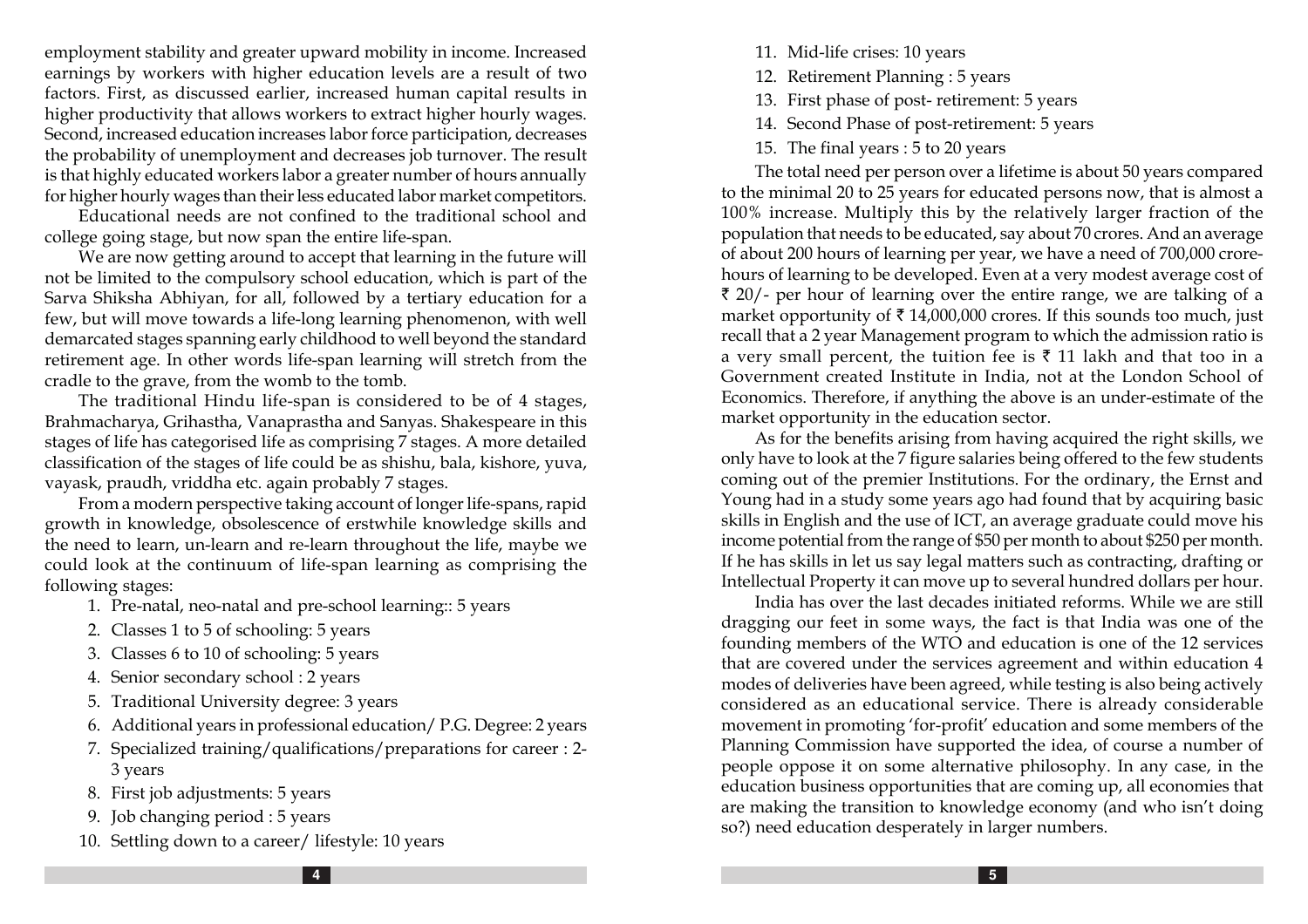Apart from the large foreign players such as Pearson and Kaplan taking an interest in India, apparently Mukesh Ambani has decided upon entering the education space and this will also transform the face of education.

Access to funds should not be a problem, as there is already a weary population disillusioned by the traditional businesses. Funds from abroad are accessible and Indian ventures can also now invest and buy companies abroad. So we have a tremendous opportunity of really going fast, going worldwide and creating another success story.

n n n

# **"Eureka!" The Act of Creation**

"This is the legendary exclamation made by Archimedes and hence the term, 'Eureka Act!' This is the process which has led to brilliant discoveries..."

Creativity can be roughly defined as the ability to make or otherwise bring into existence something new, whether a new solution to a problem, a new method or device, or a new artistic object or form. A creative person is usually very intelligent in the ordinary sense of the term and can meet the problems of life as rationally as anyone else can, but often he refuses to let only the intellect rule. On the contrary, he relies very strongly on intuition. However, the converse is not always true. All intelligent people may not be creative. A distinction can be made between the convergent thinkers, the analytical reasoning measured by intelligence tests and divergent thinking which displays a richness of ideas and originality of thinking. It seems that a mix of both convergent thinking and divergent thinking is desirable in different degrees depending upon the tasks and problems under consideration.

Divergent (or creative) thinking has been defined as an activity that leads to new information or previously undiscovered solutions, rather than to a predetermined, correct solution (as in convergent thinking). The extreme case of convergent thinking is an algorithmic approach to problem solving, which is at the root of all computer programs and is the most mechanical approach to problem solving. Discovering a new algorithm could, however, be a creative exercise especially if it is in some ways better at solving the problem.

Real life problems often require flexibility, originality and inventiveness especially for problems in which the individual must apply his own unique experience and context.

Many creative people enjoy and take a deep interest in apparent disorder, contradictions and imbalance. And from this apparent chaos and uncertainty they create organized bodies of knowledge often by observing patterns and relationships not seen by others. Several sixteenth century astronomers, before Kepler, have observed the movements of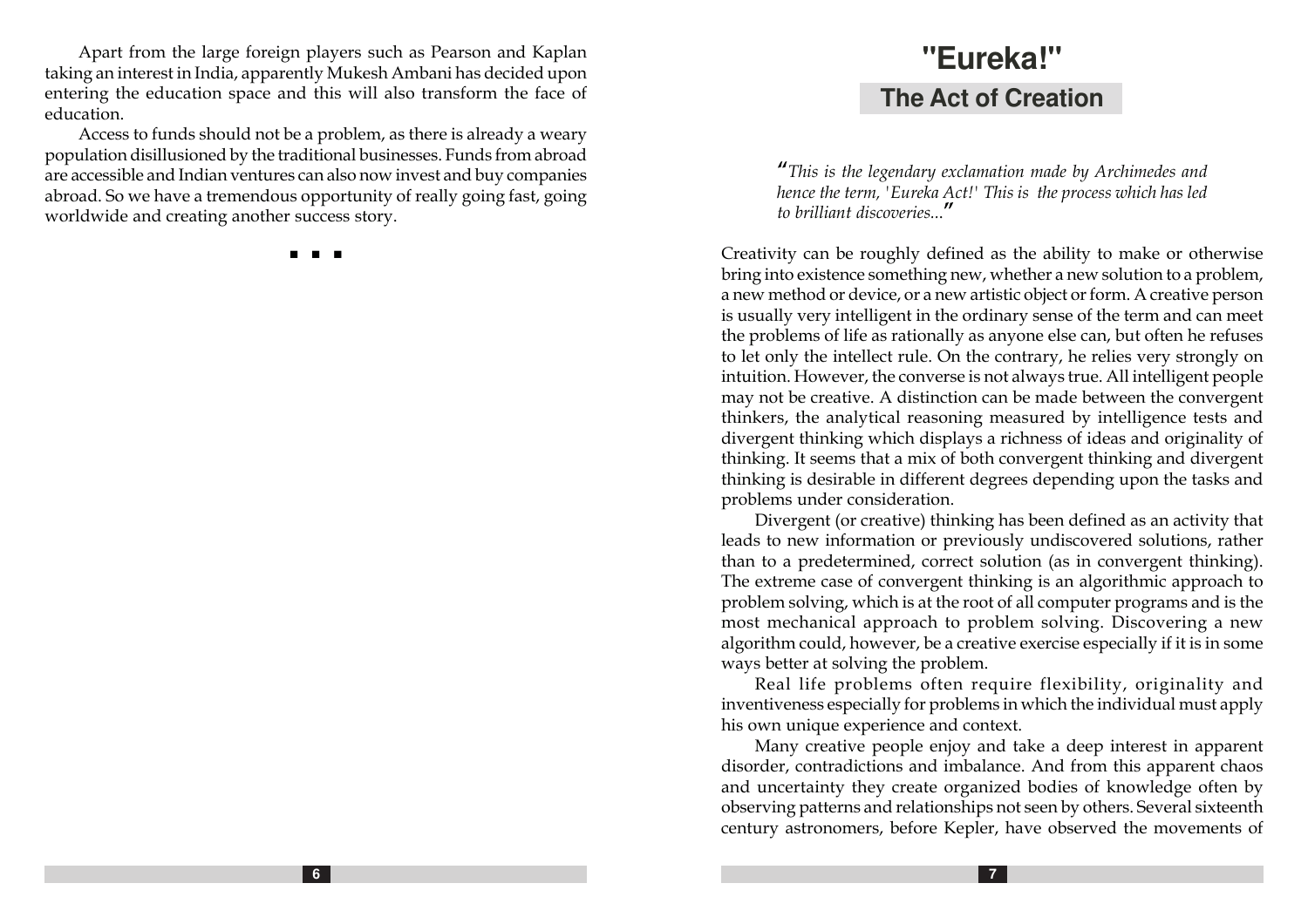the planets. Kepler explained them, laying down the principles on which Newton later built. Newton defined the laws of gravity, which other scientists later refined. The empirical evidence for the 'theory of relativity1 was available for fifty years before Einstein. Many laboring scientists had all the data, but it was Einstein's brain that made all the relevant right connections.

Those who like to analyse the process of creative thinking tend to organize this as comprising four progressive stages. In what may be described as the first stage (preparation), the thinker assembles and explores the available information and data and perhaps makes some tentative preliminary decisions about their value in solving the problem at hand. The problem may not always be a grand scientific bottleneck. It could be part of daily life, may be a personal, emotional difficulty that needs expression or resolution.

The next stage is called incubation, in which he mulls over possibilities and shifts from one to another relatively free of any rigid, rational or logical preconceptions and constraints. Incubation seems to be partly unconscious, proceeding without the individual's full awareness.

The next stage of illumination occurs when the pieces of information fall into place and a definite decision is reached about the result or solution. This is followed by the final stage of verification, refinement or polishing which is the process of making relatively rather minor modifications in committing ideas to final form. Although the four phases have been ordered in a logical sequence, in reality they may not be so well demarcated but may vary widely and proceed in different orders from one instance to another. Also the time spent at the various stages may vary. Sometimes the incubation stage, where different alternatives are being considered may last several years.

The scientist relies more on disciplined, logical thinking to lead him into new directions whereas the artist is more imaginative and expressive. However, all scientific discoveries are conscious, logical and reasoned. Scientists and mathematicians can often be very creative when they are asleep or dreaming. Kekule, who proposed the cyclic structure for Benzene found it in a dream. Many mathematicians have dreamt of solutions to difficult problems and just wrote them down after waking up. Clearly their minds were seized of the problem and were constantly working on them. So it was probably not a dream in the usual sense, but a continuation of their thinking effort while asleep. That being mentally uninhibited can lead to creative experiences was stated by Einstein in a lecture that he delivered at Berlin in 1918 where he stated: "The supreme task of the Physicist is to arrive at universal elementary laws from which the cosmos can be built up by pure deduction. There is no logical path to these laws; only intuition, resting on sympathetic understanding of experience can reach them." Later he is reported as writing that these laws, the universal elementary laws from which the cosmos can be built are arrived at by "the free inventions of the mind" rather than by observation, experimentation or logical inference alone. However, these free inventions of the mind have to pass the rigorous test of reality and experimentation. But sometimes the expression can precede the observation, such as when Dirac predicted the positron long before it was experimentally discovered.

However, the inventor, Thomas Edison, whose creativity resulted in the gramophone, the electric light bulb and the means to make motion pictures held the view that genius was only one- percent inspiration and the rest ninety-nine percent required perspiration.

Clearly objective standards for evaluating the degree or extent of creativity are lacking and inter comparisons may not be easy. Even then a number of psychometricians have attempted to develop tests that measure creative abilities, involving such test items as unusual or multiple word associations, the composition of fable endings and the description of unusual uses or improvements for ordinary objects or implements. And while quantitative exactitude may not be possible, at least a qualitative framework can be available. In fact a relatively new branch called 'Fuzzy' mathematics has been developed to respond to the problem of bringing some precision to apparently qualitative parameters. And now we do have gadgets and devices such as washing machines, cameras, televisions based on fuzzy logic. So maybe creativity could also be measured although with some 'fuzziness'.

Philosophers and researchers have been trying to find answers to the central question: whether the creative problem is solved by the conscious mind or by the unconscious mind and, therefore, whether we can actually be trained to be creative.

My own view is that we are intrinsically capable of creative and innovative activities and do them unrecorded throughout our lives. However, since society rewards compliant people, we tend to let our creative abilities fall into disuse.

But in the coming years there would be greater value to innovation and creativity and indeed they would become key ingredients for flourishing and thriving. While the Tit' may survive in terms of the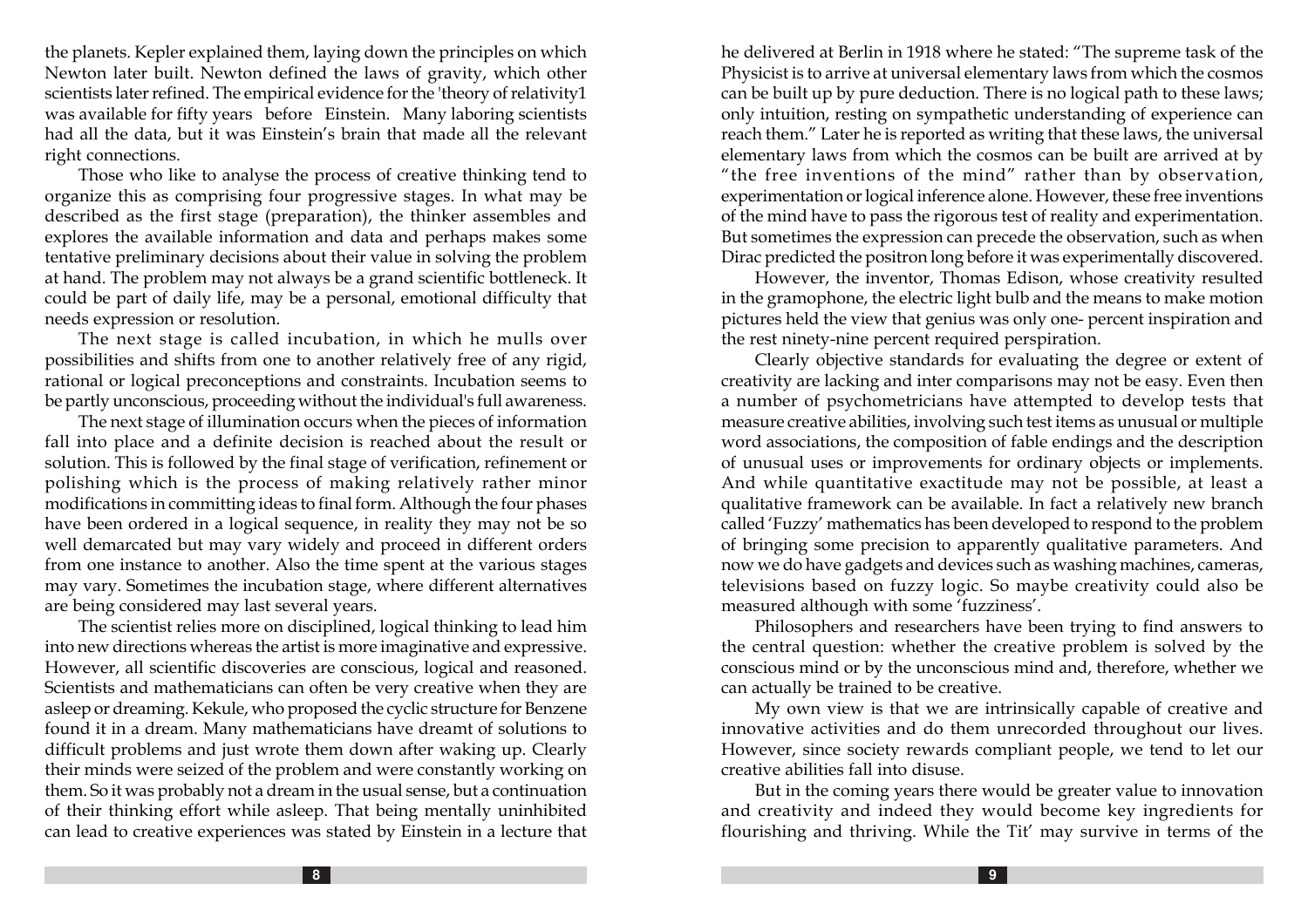Darwinian theory, to actually thrive and flourish one would have to be creative.

Even in the financial sense in the Intellectual Property regime of the future, people who are creators and authors of intellectual property would be the leaders.

Psychological experiments in the fields of motivation and learning have demonstrated that novelty is a great inducement to action. There is, it seems, a continuous and perennial tension in higher organisms between the establishment and maintenance of environmental constancies and the interruption of achieved equilibria in the pursuit of new possibilities of experience. Psychological studies of highly creative people have demonstrated this tension in terms of such dualities as intellect and intuition, the conscious and the unconscious, mental health and mental disorder, the conventional and the unconventional and complexity and simplicity.

It would be desirable to foster creativity and while there may be a difference of opinion whether this can be done, definitely an attitude to appreciate creativity can be created and everyone can be stimulated to be at least a little more creative. And sooner than later these attempts at creative thinking and expression would yield significant giant steps as well. And once such a spirit has been developed and the sparks ignited, creativity can continue till very late in life, as the works of several writers have shown.

So, next time you get a new idea or you think differently from the rest of the group do not be apologetic about it. Say what you feel, record it somewhere and at your own pace follow it through. Who knows, one day the world will accept those thoughts and you would feel rewarded.

n n n

.

# **Educating India A matter of great Urgency**

As we get hurled into the current century with the power of convergence between the world of the atoms and the world of bits, the statement that knowledge will be the most competitive weapon or advantage is no longer rhetoric, but a stark reality. In some sense this was always true, but it is now manifest in many very compelling ways.

It therefore follows that for the convinced, it should now be a matter for action. While there is a lot of lip service paid to education and educational initiatives, the actions which usually speak louder than words show that education is a long way from becoming center-stage in the nation's business.

Let us begin with the recent action of the Directorate of Education Delhi, de-recognising one of the best Delhi schools, often rated as such by independent agencies, for having been open one day after the Directorate of Education felt it would be much too hot for children to learn. This was fortunately reviewed by the Lt. Governor, but look at the amount of energy wasted. If there was some logic or reasoning the Directorate had, at least it should have been openly expressed and appreciated. There are numerous such examples and not justifiable regulations laid down by the regulating bodies. So the first step is to get the Government get out of the business of trying to regulate the operational parts of education. The policy, the strategy, quality parameters and the broad directions yes, but syllabus, time-table, calendar of activities- no, no.

This is the actual cause of worry. It is hard to find any documents outlining the strategic approach of the country towards education as a competing tool especially in the emerging context of globalisation as reflected in the WTO. Everyone, the Planning Commission, the Directorates, the Ministries is working at the details from transfer and postings to midday meals and the grand and absolutely right thought of launching a satellite purely for educational purposes but there is no assessment of what is the state of and direction that we should take in steering the educational ship of India. Often the large sums of money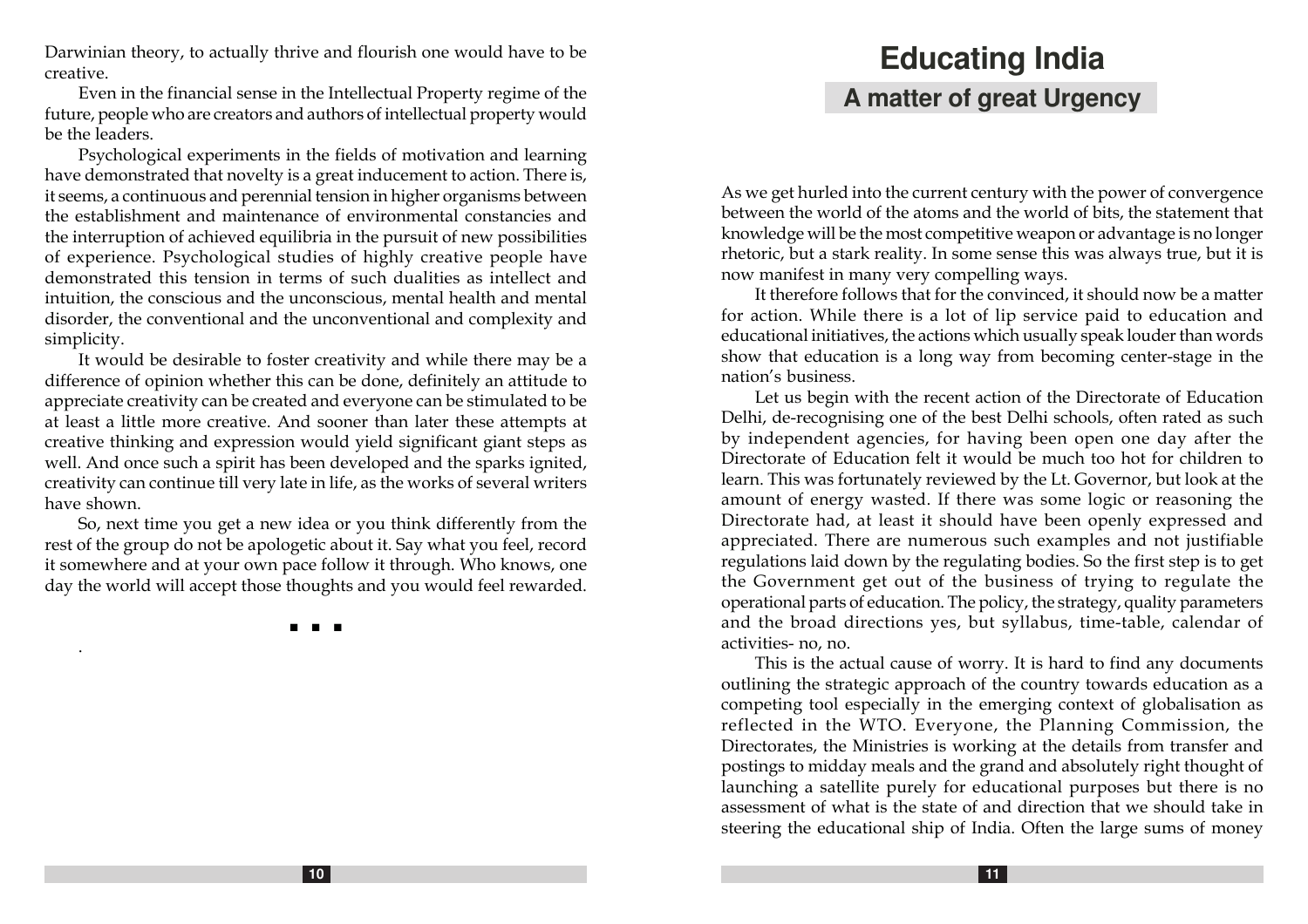required for education and the inability of being able to raise them stifles further thought. But the question is not whether we can afford the money for education or not, but whether we can afford not to give education our highest priority. And yes, let us debate whether education is not more important than defence and also throw open the question as to what else is more important.

The speed at which we move is awfully slow. Our mindset is reflected in the order derecognising the school referred to above for having taught one extra day. Should we not create a system where the entire educational infrastructure is used over longer periods of time if not round the clock. For a nation with huge illiteracy and just a tiny percentage having access to higher education, let us at least acknowledge that we need to think of methods of solving the problem. For 60 years we have unwittingly denied access to millions of potential learners just because of not seeing it as a challenge.

We must remember that when the physical power available to the world was manual labour of humans supplemented with some animal power, we were leaders. With advent of steam engine and later electrical and other forms of power, we slipped and other nations marched ahead of us. The coming years of convergence of bits and atoms are again possibly providing us a level playing field. If we can seize the opportunity, we could be world leaders once again but if we slip, we would find ourselves at the bottom of the heap.

Where would we get the money from? From the people themselves. If we can convey the message that an investment in education is the best investment, whether it is for your own education, your children's education or your neighbour's education and that it gives even in pure money terms better returns than similar investment in land, gold or Ketan Parikh companies or for that matter the Government of India's Unit Trust and provide mechanisms where such investments can get fair returns there can be significant improvement in the educational infrastructure and its utilisation. If we put our act together in time in a meaningful co-operative manner and see public and private as a partnership, rather than as a divide, we may see in the coming years the phenomenon of Indianisation of the Globe concurrently with the Globalisation of India... maybe that will be the new Amrit Manthan of the millennium.

**Whither Education?**

The recent media coverage about events in education, refer to a number of changes. These are changes in heads of educational Institutions, educational societies and to some amount of roll back in policies and curricula. It is somewhat like replacing one set of bandicoots by another and hoping that things would change. There is also an assumption that all the past half-century was right and only the preceding five years or so were an aberration.

However, it must not be forgotten that even in the almost fifty years after independence, we have not even been able to tackle the problem of literacy, let alone the bigger challenges. Tokenism and a few isolated examples of excellence (largely because intelligence and motivation is statistically distributed and with almost the size of one hundred million, there will be some achievers) but the question is are they inspite of the system or because of the support from the system?

The big challenges that we face in the educational arena are:

- 1. The challenge of numbers
- 2. The challenge of access
- 3. The challenge of relevance
- 4. The challenge of credibility
- 5. The challenge of quality.

There are of course a number of obvious implicit extensions of these challenges, such as the challenges of financial and availability of intellectual resources etc. But even if they are overcome, for what purposes do we deploy them and how?

In a recent informal conversation when one of our group criticized the power sector by referring to the almost astronomical sums which are estimated as the losses due to power thefts and which are passed on to the honest bill-paying customers, someone did a quick back of the envelope estimate of the huge loss in the higher-education sector alone in terms of under-utilized or non-utilized resources in terms of land, buildings and equipment which are utilized but for a small fraction of the time. In a way the UGC,AICTE and other regulatory agencies have directly squandered and plundered huge amounts of public funds, with added insult of not actually providing any meaningful quality education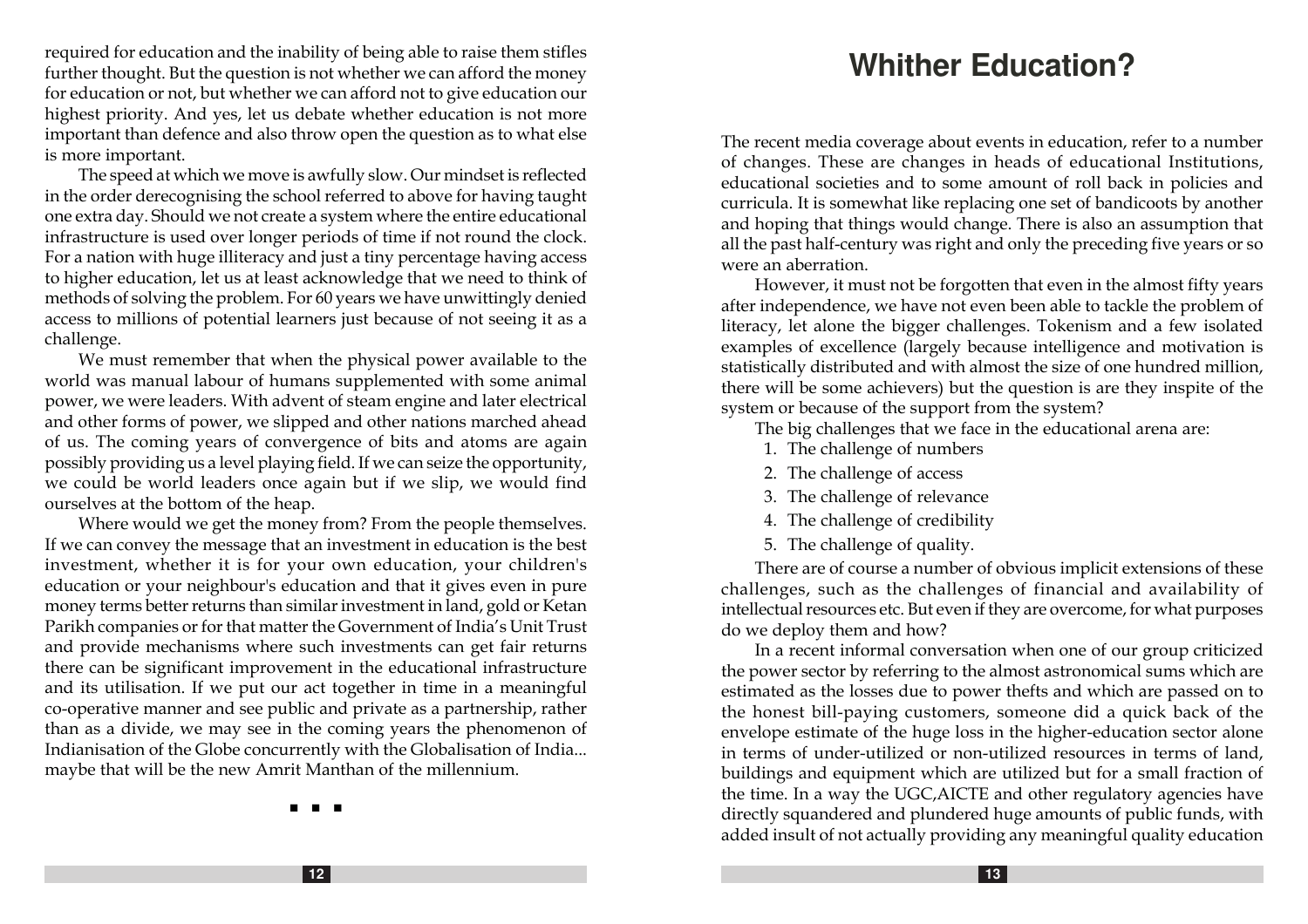to any meaningful proportion of the population. Look at any figure for the cascading drop-out rate from elementary school onwards, till at higher education we have about 5% having access and of its quality, the less said the better. Meaningful respectable education is available to less than 1% of the population, with the result that we have the new 'Quit India' movement under which almost 100,000 students went abroad in pursuit of higher education. The sums that they would pay to other countries could easily have been deployed here for the good of larger numbers.

In order to see what needs to be done let me refer to the example of a tree-frog somewhere deep in the Amazon rain forest, sitting on a log watching a fly. The frog is similar to all others of its kind, except that by a genetic fluke, the frog is now settled with a brain that perceives its surroundings as they were a second ago. (With our process of planning in the Planning Commission and the execution by the bureaucracy our vision has a time lag of about 7 to 10 years). So what happens to the frog? When the frog sees a fly within its range, it lunges out. But with its out of date information it misses. Eventually weakened by a rarely sated hunger, the frog falls off the log and dies. The lesson learnt is that a frog that calculates the trajectory from the most recent data eats; the one that doesn't starves. It is that simple. Humans are information gathering and utilizing systems and they need to process much more complex environments than mere trajectories of flies, but the lesson is equally applicable.

Which amongst our bodies, the Planning Commission, the UGC, the AICTE, the NAAC, the NCTE do you think has a meaningful articulation of how it would bring about an innovative solution to the impending paradox of needing a massive reasonably well-educated world-class workforce to flourish and thrive in the knowledge economy and the appalling and pathetic condition of our educational enterprise, with the many challenges stated in the beginning of this article. It is not of much consequence that (other than building some degree of self-confidence that we can do it) that a few Indians have done very well and are symbols of excellence in almost all walks of life all over the globe. What I wish to emphasize here is the scaling up of it, so that a very large number, if not possibly all Indians should do well and at least significantly better than before. We have a huge number of people in the 15 to 25 year range and this can be huge engine of economic growth if we prepare them for the knowledge economy and surely we will be a super-power. But surely we cannot achieve that goal by swelling on the past and making changes which take us further behind in times. Rather we need to think forward

and prepare our youth in the new skills, attributes and knowledge that will make them world-class in every sense of the term.

The answers are actually quite simple and we only have to look at what we did (or did not do) in the recent past in the IT and IT enabled sector. It is to replace the license-quota and inspector raj and the 'I object' approach to development with a norms and standards based facilitating and enabling framework managed by independent professionals ( not pliable Government paid time bound promoted professors, who change colours with the Government). So instead of sacking with every change of Government the Chairman UGC,the Director NCERT,the Chairman AICTE,the Chairman NCTE,the Chairman NAAC etc, let us get rid of these bodies completely. In any case no self-respecting academic will touch these positions with a long pole in the present scenario. Like Gandhi's and Tilak's demand for freedom and Pantji's demand for home rule, I think the students and teachers of this country need to take responsibility for their actions rather than depending upon the timelagged and warped visions that have led us so far.

In the USA for example, for becoming an accrediting body in higher education, the first and foremost condition is that it should not be a Government body, whereas in India all such bodies are Government bodies for all intents and purposes. Little wonder that we are at the bottom of the league.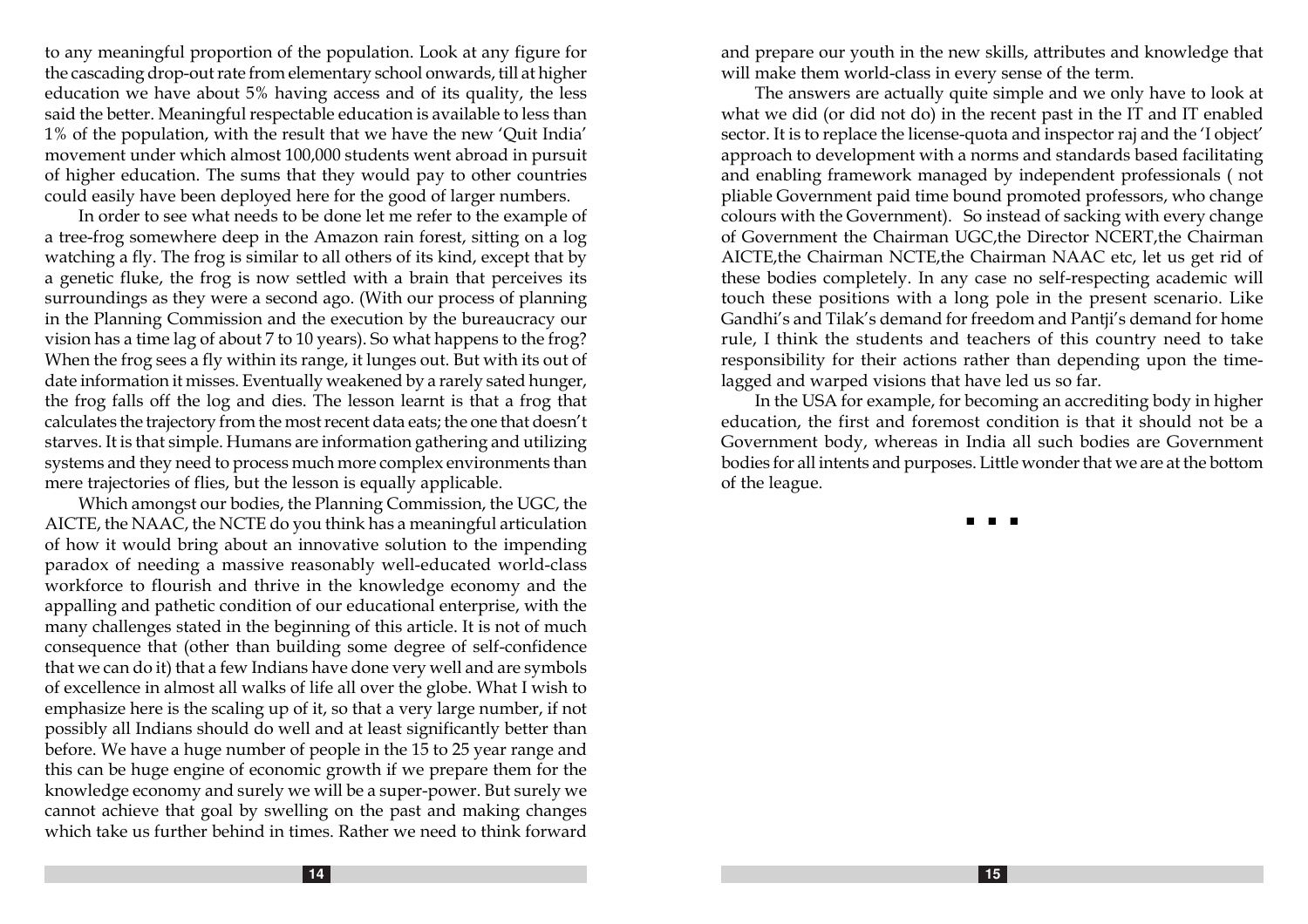# **The Teaching Profession in the Knowledge Economy**

During this month, on the 5th September we celebrate Teacher's day and it is therefore an appropriate occasion to reflect on our traditions of learning, their present status and contemplate on the needs, challenges and promises of the future.

So we have the greatest disciple of all times Arjun, taught by the greatest teachers like Dronacharya and Lord Krishna and Yudhishthira learning from the Yaksha in a question-answer format with rewards on success, a method now described in the standard literature as the Socratic method. Anecdotes relating to education in our mythology as well as traditions are replete with examples of personalization, mastery-learning, knowledge obtained by denial , experiential learning and parental role in pre-natal and neo-natal learning.

#### **State Control**

The guru-centred and community supported educational system was working quite well until the British rulers discovered this and promptly brought in State intervention and State patronage and eventually State Control. More than 57 years after independence we have not been able to achieve universal literacy and any meaningful targets in elementary, secondary, or tertiary education. As we enter the knowledge economy, we must change this situation and give up urgently the factors, methods and systems which are inadequate in the new environment and adopt new innovative and future-oriented methods and practices.

In the immediate past 3 to 4 decades, we have seen the establishment of teaching Institutions modeled on the factory system, with emphasis on minimum performance standards, Institutional supremacy and little interest in individual excellence. So there were no special schools or teaching arrangements for specially gifted children, accelerated learning, mastery learning, personalization etc. So the very best with the highest abilities and the bottom of the class were administered exactly the same learning challenges and environment. There were a few islands of achievement which were given disproportionately high resources and

there was no process of measurement. So there were teachers unions and student unions and a teachers constituency representative in some state legislative assemblies.

Just like lawyers were at the forefront of the freedom movement, student union leaders were political leaders in the more recent past and now business leaders and film stars are centre-stage in the national scene and economic policies are tested against the Sensex movement, in the emerging knowledge economy it is the teachers who will be most important. This is so because it is the teachers who specialize in the creation of a learning experience and thus of knowledge. We have had reforms with relinquishment of State controls in many areas, but the most urgent of them is required in education.

#### **Supermacy of Teacher**

We need to re-assert and re-establish the supremacy of the teacher and not the bureaucrat or the Institution. Not through tokenism of distribution of a few national awards once a year, but in our day to day practice and through a series of steps seriously acknowledging the importance of education and of teachers in the construction of learning. As we enter the knowledge economy, it is important to appreciate that education alone will create valuable knowledge products for global use and this alone will let us flourish and thrive in the new age. We must not forget that it is India which gave the world the concept of zero and if we could charge a royalty, or licensing fee for it, like Bill Gate's charges for use of its Microsoft Software, we would be the richest country in the world.

#### **Innovative Society**

It is generally agreed that the future economy will flourish on know-how and innovative ideas and then it follows logically that any society that virtually writes off the majority of its population through poor quality education with indifferent teachers is throwing away its most precious assets. The goal is therefore to have an innovative and inclusive society and this cannot be achieved without putting teachers at the centre-stage.

De-controlling education is the most important step towards full freedom and fulfillment of the nation's ambitions. The Constitution guarantees us the fundamental right to practice the occupation of 'education'. Of course it is subject to reasonable restrictions in the overall interests of Society. But the current restrictions on the right to carry out the occupation is itself coming in the way of the constitutional obligation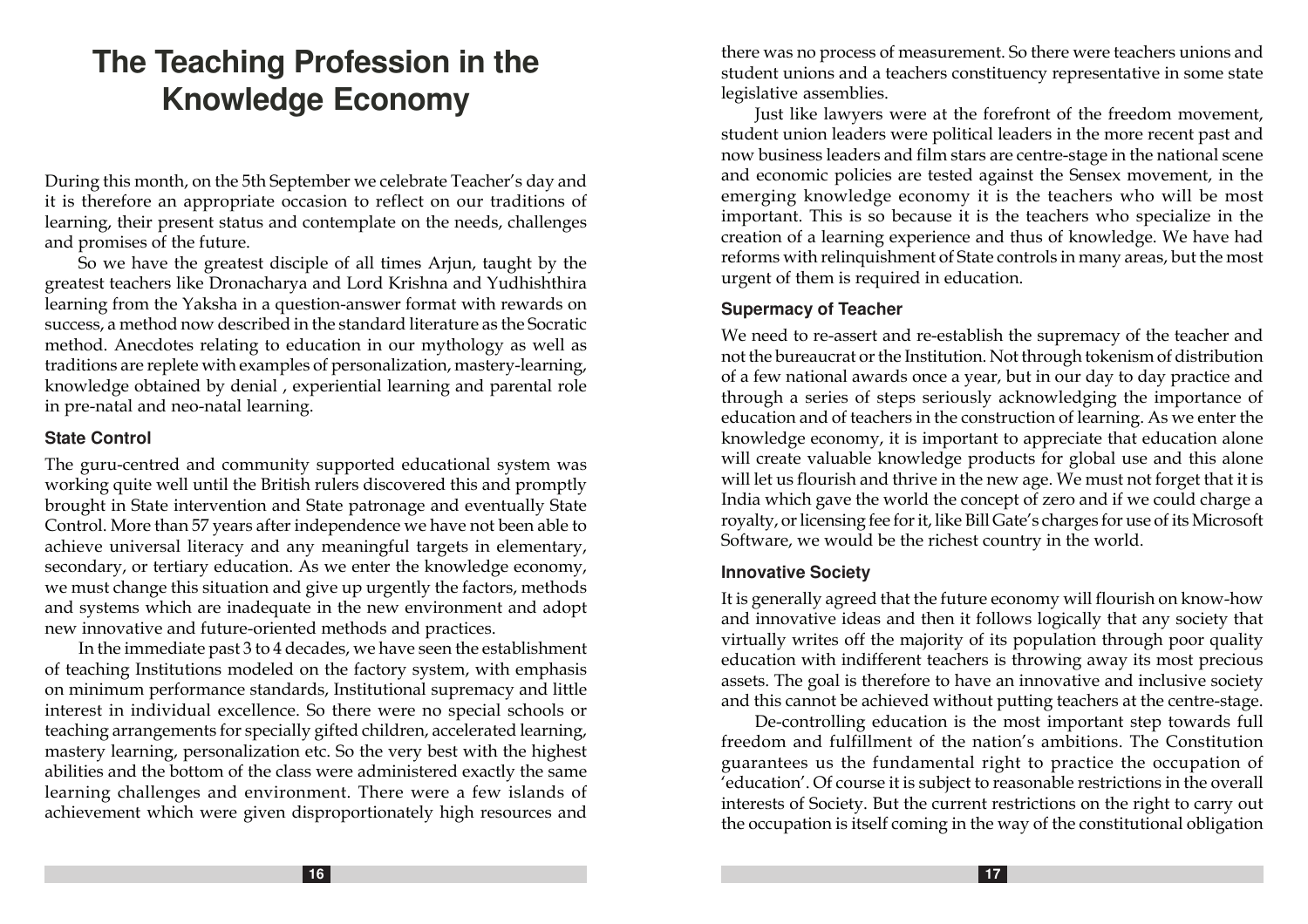of education for all. While the qualifications, training and preparation to qualify for the profession have been defined and could be refined quite easily, the next step of actual practice is curtailed by the inadequacy of opportunities because the Government does not have the will or the wherewithal to create enough schools, colleges or Universities. And when some State Governments and following the spirit of 'may a thousand flowers bloom', went on to create innovative models , numerous regulatory bodies have created stumbling blocks rather than facilitating pathways.

The reality is of course clear. Like post 1942, when it was clear that the Brirish have to leave in a fairly short time, it is clear that thanks to its inability and insincerity in performing its tasks, the traditional regulatory bodies have to give way to more independent professional bodies for facilitating adherence to quality standards and fostering a movement of inclusive education.

#### **Independent Practitioners**

This is a call for a re-establishment of the teaching profession, which meets International standards in keeping with the call of Globalisation, permits independent practitioners to move about under mode 4 of GATS as well as practice their profession at home, without the need for Institutional intermediaries and with access to and training in modern ICT tools for both synchronous and a-synchronous interactions with learners across the globe. If we do this fast enough we will witness a multiple of what the IT segment did for this country.

So let us consider what is new about the knowledge economy. The point is that knowledge is about judgement, ways of thinking and discernment.

In this new economy the majority of all growth will be within commodities, products and services which can be traded across the airwaves. This economy is therefore fuelled by innovation, which itself is a result of increased communication (and the speed of communication)

The use of email and the internet and now of instant messaging has had a profound effect on the world, particularly with regard to time. What once took days or even months can be achieved in seconds.

In turn this is changing lives and the workplace. Consider that now businesses must think hard about how to manage their workforce, i.e. Life Long Learning & Personal Development.

Organisations must therefore be more creative and innovative. The

way to compete has changed. Competition is now largely about the brand since that brand holds a degree of promise with the customer. This new economy can be viewed more in terms of intangible assets. Such as Trust.

#### **So where does education fit in?**

If jobs are no longer for life and employment demands Life Long Learning then schools, colleges and Universities must create a culture for self development / responsibility for learning. Schools must aim to nurture creativity and innovation. Pupils must learn generic skills through the structure of subjects.

The National Education machine as it exists will not deliver quickly. Therefore it comes down to exploring newer models that encourage individuals, whether they be schools, colleges or Institutions to co-operate with individual teachers to respond.

#### **The New Challenges**

The new challenges, whether of access, equity, adopting technology, becoming more relevant will have to addressed by newer methods. And they will give rise to the emergence of the independent educator and the re-emergence of teaching and education as a new profession that can be practiced in numerous ways. Just as it is legitimately possible for any lawyer, doctor, engineer, architect, chartered accountant etc to work for a State Government, the Central Government, a large corporation, a small business or set up to work independently on his own and the brand perception is independent of the context in which he or she is working. It should be possible for qualified educators to work outside Institutional frameworks on their own. And of course the Gurukul system was about this. If we decouple the responsibilities for laying down of standards, conduct of examinations, the teaching-learning processes and maintaining databases of educational qualifications, we can see lots of opportunities for educationists, unconstrained by creators of Institutions whether Government or the businessman. Collective , co-operative networking arrangements with branded teachers working together under a brand which communicates a commitment to a shared vision would remove many ills of the existing systems and unlock the large potential that we have in retired accomplished teachers or unemployed younger people. Teachers need not ever retire and continue imparting education till they can do so (incidentally there is no retirement age for politicians, lawyers and many other professionals).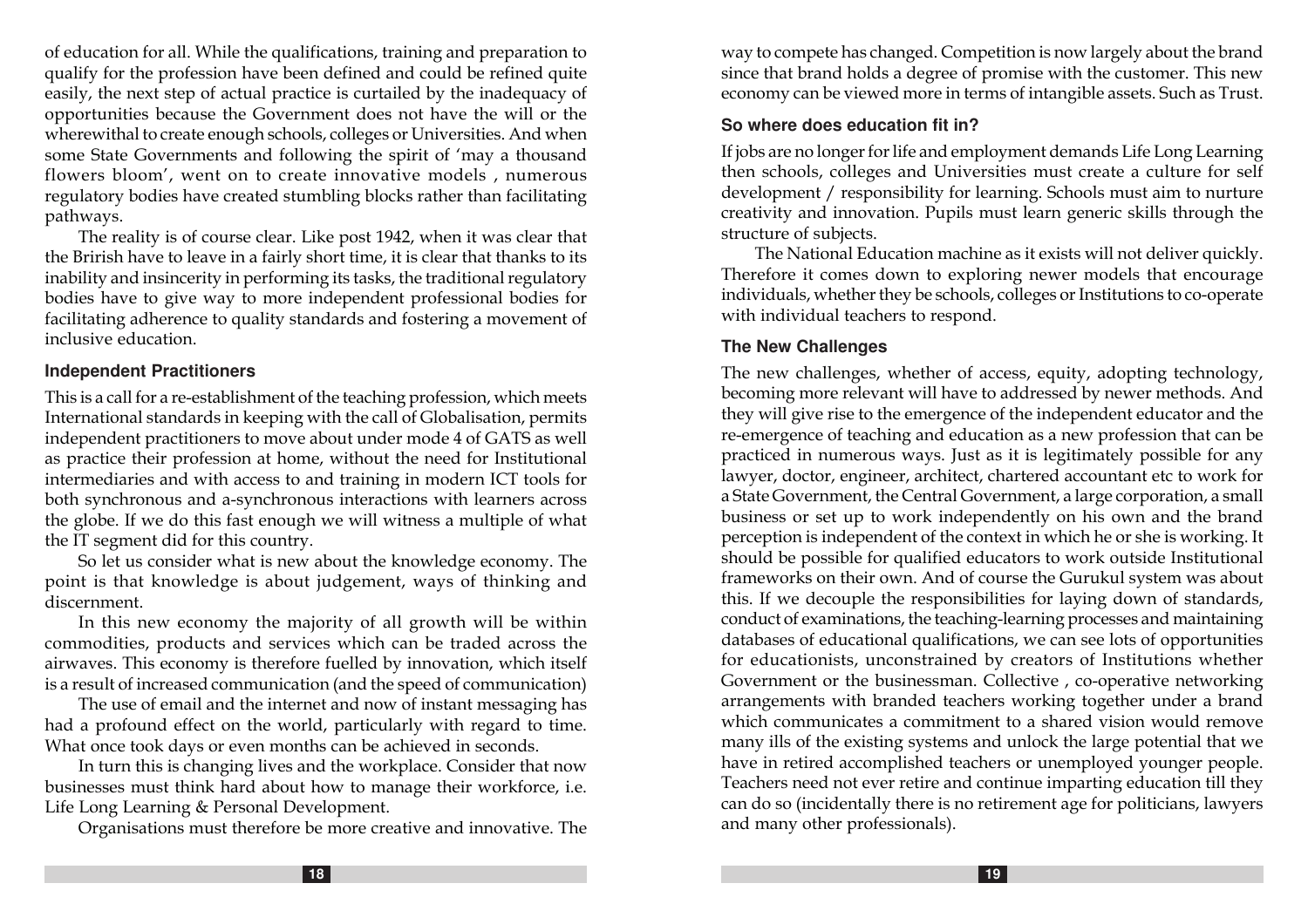Some people will view these thoughts with varying degrees of skepticism. But it is indeed a very straightforward solution to the twin problems of educated unemployment and not enough access to education to the needy. One can't but help thinking of the exhortation from Vivekananda……'Arise, awake and stop not till the goal is reached' and the goal is a flourishing and thriving India with an educated population and teachers at the helm of it.

n n n

# **Responding to Challenges of Global Competition**

From a few years ago,when almost nobody had heard of the International Baccalaureate Program, we are now in a state when almost every other day, an IB school is being announced. We have seen in the past a similar craze for 'Montessori' education, followed by the use of the word 'Convent' by all and sundry, with many being completely innocent of whether they were in fact a convent or not. It just sounded right and attracted students,who would then be given uniforms and maybe a bit of smattering of spoken and written English. The absurdity was so high that you even had schools such as St. Mira's convent or maybe Lakshmibai Convent and in fact a rather successful Dr Kaushal Convent. The next wave of progress was to use computers for children right from class 1, the earlier the better. Never mind the pedagogy or even the development of the child's sensory motor facilities.

The latest buzz-word, short of the IB or IGCE etc is the use of the word International, Global, World or some similar meaning term. Next to be followed would probably be cosmic, holistic, celestial, universal, Galactic, or some such attractive out of the world expression.

The good part in all this is that it reflects the drive towards becoming better than the immediate neighbour and striving towards higher challenges and standards.

Someday, when the Government actually opens its eyes from its deep slumber we will truly have world schools in which children of all nationalities will study together and India will be the preferred Education destination, because of its enormously rich heritage. After all sitting over tens of thousand s of years of civilization is a capital asset that can now be unlocked.

Well, there is no doubt in my mind that the IB is probably the best International program around. But alas inspite of the desires of the top visionaries at IB to do so, there is no feasible way in which it can attempt to reach the kind of numbers that are at the bottom of the pyramid and are the real challenge to Indian education. The obvious answer is that many other schools could and would need to acquire a good world class education by following sound strategic plans, by drawing from what the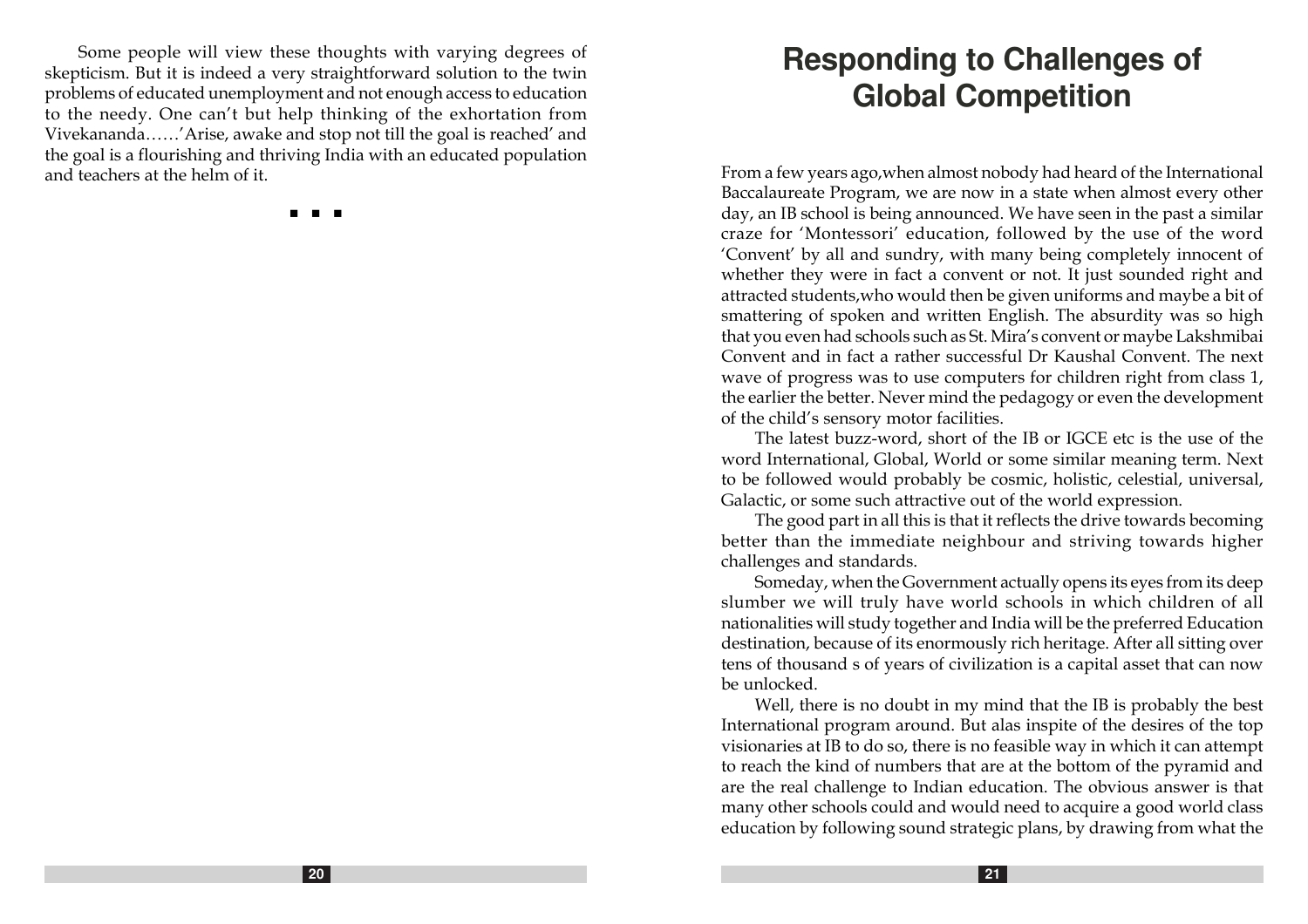best practices in the past have taught us and maybe extrapolating a bit into the future to the so-called next practices as elucidated by Professor C. K. Prahlad.

An interesting question that flashed through me as I write this is how many Nobel Laureates would have gone through the IB curriculum and the answer would be statistically insignificant. So also one could look at the key business leaders or outstanding statesman. So there is enough evidence and hope that one could achieve excellence through alternative ways as well.

One initiative just launched is called the Globalachieve system which draws upon a fair amount of research over long periods, to evolve assessment methods which are measurable in a more defined and standardised way so that it could be used as a scalable measure of the quality of achievement. A visit to the site www. globalachieve. com would be very informative to those who want to forge ahead. I gather that almost 50 or so schools of fairly acknowledged reputation are already involved in the program. Teachers who are part of the Globalachieve system get to participate in professional development workshops to continuously improve their practice and improve themselves. For example the forthcoming workshop on implementing developmental assessments is extremely useful to put in place viable and effective alternatives to the traditional examination system which is being sought to be done away,at least partly. Progress maps, portfolios, projects, performances, products and other forms of assessment,which are Internationally followed,could be adopted after the exposure and training at these intensive workshops.

One of the very important aspects of the IB program is the theory of Knowledge course,which is central to the Diploma program. The importance of this in preparing our children for the world of tomorrow cannot be under-estimated.

We all realize and are in agreement that the next 50 years will see changes in the world at a rate and with an impact that we have never seen before. This is because we now have a better understanding of the world of atoms, right to being able to handle nano-technology, the world of bits to an extent that we can now make almost all erstwhile inanimate machines endowed with an 'intelligence' that can respond in unimaginable and unforeseen ways to human behaviour to create adaptive devices and gadgets,and a highly connected 'always on' world through Boradband Internet and awaiting the magic of Internet 2 at not too distant a future.

As a source of energy we are about to enter the hydrogen economy and as the basic human activity we would be in complete mastery of biotechnology with a better understanding of the human genome.

What would it take to be a leader,thriver and a spearheader of change in the emerging world. Surely not the same knowledge, attitude, skills and beliefs as of the past, which may have well served both national and International civil servants in a largely colonial order, but a capacity to cope with the knowledge economy of the future with much greater transparency, right to information and greater democratic governance..

An awareness of the different dimensions of learning and internalizing in themselves the capacity to 'learn to know' is what will separate the leaders from the rest of humanity.

We need to adopt the most well accepted ingredients of ever new emerging educational methodologies and draw the most from, research done, world-wide for better understanding of how effective learning takes place, at all stages of development.

Of course the final years of the Diploma Programme of the International Baccalaureate includes this very explicitly and formally as the 'Theory of Knowledge' course of study, which no other educational program in India either at the school level or at any other level offers. Even the IIT's and IIM's do not provide their students with the understanding of epistemology inducted into everything that the student studies.

In the true spirit of the Vedas, encouraging us to be receivers of noble thoughts from all directions, let us open ourselves to them,build upon them to create by adoption or adaptation our very own system to make our learners future proof. We will need to do this by active and interactive participation of practicing educators,enlightened and concerned parents and to create and give to ourselves,rather than let it be thrust upon us by the powers of the State or even of International trade blocks. You are invited to become part of this new freedom movement to liberate education and take it forward.

There can be doubt whatsoever that the new generation learners from these globally oriented world-class schools would be most valuable in their most productive years, a few decades from now. A great future beckons them.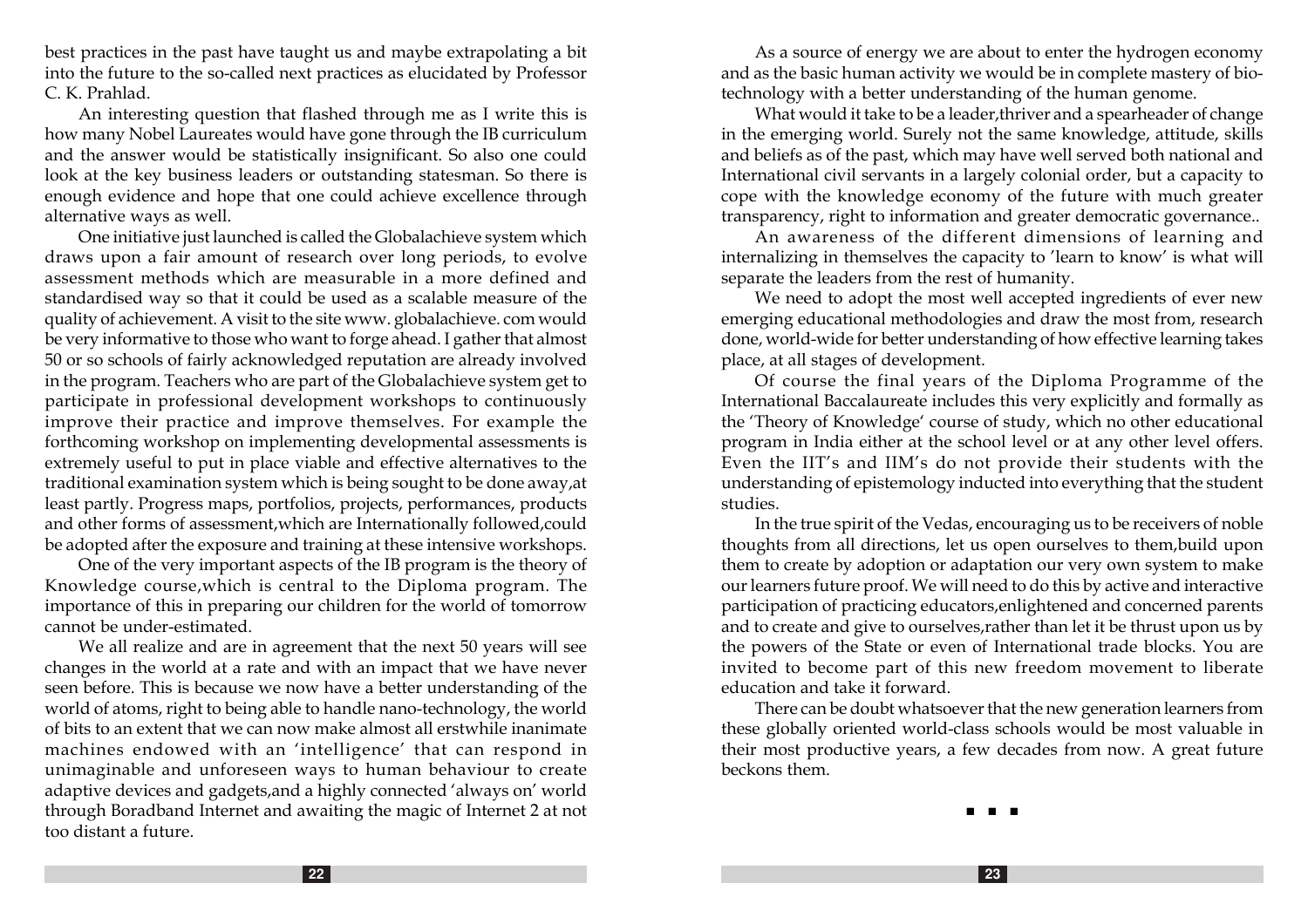# **Creating the India Brand in Education**

We have recently seen in the media the huge recognition that the IIT brand has now had in the US and in the rest of the world as well. This is a result of several path breaking measures that were taken in the early sixties, whose benefits we are now harvesting.

There have been expressions of hope and sometimes concern from almost the entire world that India has the potential of becoming the world's leading supplier of education. This is based on two major observations.

Firstly, the success that India has achieved in demonstrating its abilities in IT application and IT enabled services, so much so that it is seen as the most preferred destination for IT enabled business processes outsourcing. This is so inspite of its lagging in hardware, almost no significant quantum of owned software, absence of a software patents regime and a general lack of high-end developmental initiatives.

The other is the command and fluency over English for which we again have a significantly large numerical population, despite the fact that several states are discouraging English for school education. Since large parts of the higher growth economies need both English education as well as IT enabled applications, India is well suited to achieve success as the leading supplier of these. In a sense, it is a reminiscent of the Japanese in the Industrial Age, who in spite of not having the ores and raw materials became very successful in making steel and other products.

However, as a colleague of mine argued that only when the statistical mean and the mode of the Indian achievers reaches greater heights that the India brand will become valuable.

In my opinion, one component of the answer is that the stellar achievements are because of individual excellence and the mediocrity is because of the state's non-chalant approach. It is of course true that these individuals have often benefited from the State created infra-structure, but for most people, it is a low quality system with inconsistent quality of delivery.

If we recall the past track record of the Industrial and services sector, there was a sea-change in the quality of Indian products when the reforms process opened them to global opportunities and competition. All in all, it has been beneficial to the consumer.

We need a similar reform in education and some fundamental thinking on moving ahead fast with the sole object of the citizen's welfare. While the Government should be pro-active in thinking and development of standards, it should not be limited by its ability in its execution. Because in its execution, it unleashes the full potential of the weapons of mass destruction, that now only the Government is legally allowed to own. We have seen the importance of the outsourcing model in achieving organizational efficiency in world-wide operations. What I suggest here is less Government involvement in operational execution and the creation of what some people have called an 'in-sourcing' model with NGO participation, which may be not only not for profit organizations, but for others as well.

We need to have a re-look at the current proposition supported by Supreme Court pronouncements that profit organizations should not participate in the education processes. This is obviously having the result that the citizen cannot directly invest in education. If IT companies can make profits, pharmaceuticals can make profits, if citizens can invest in hospitals, liquor companies and hotels and entertainment business; there is no logical reason as to why they should not be allowed to invest their surplus wealth in the educational infrastructure. They can actually invest up to US\$ 25000 under the new regime internationally, but not so within India. Does it remind you of discrimination in India against Indians.. .Indians and dogs not allowed. If making residential buildings and shopping complexes can be encouraged, why not encourage investment in the creation of educational infra-structure. There must be a framework to regulate the quality and, of course, eventually it is competition that will drive standards. Apart form driving away possible investments in education, the State is doing so many other things to dilute or even destroy the Indian Education Brand. While there are numerous examples of this, but two recent ones deserve a special mention, namely the decision to sack a large number of NIT Directors in one go and removing the Chairman of UGC on the ground that the appointments had a legal problem. In both cases, the concerned persons did not do anything with respect to processing their own appointments and the entire processing was done by the Ministry officials. They were duty-bound to seek the best legal advice. The administrators are expected to be senior members of the IAS and are not expected to be irresponsible. The persons appointed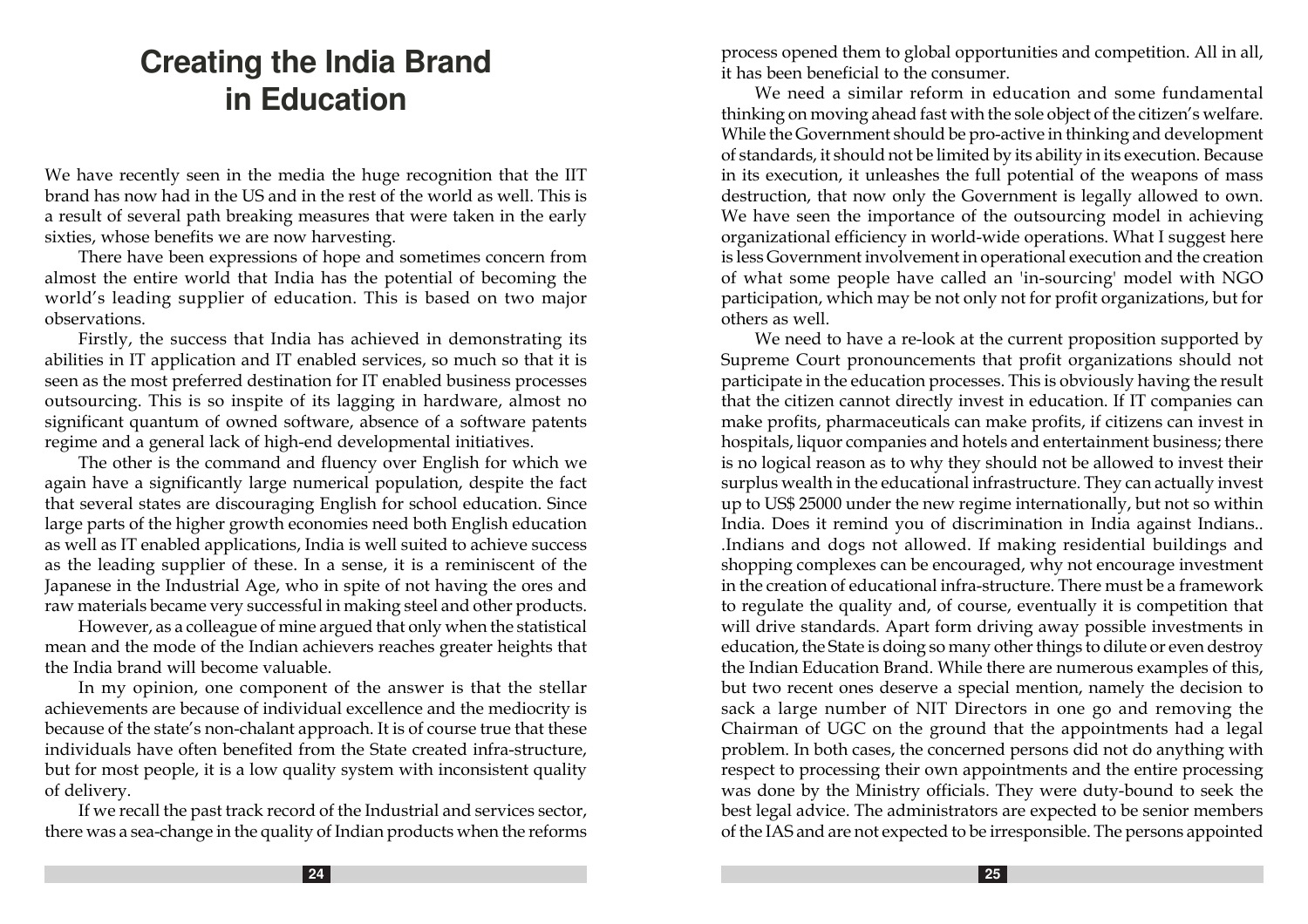must have had good reputations, having held high academic positions and these are all destroyed with complete disregard to the effect on the branding of the Institutes. The NIT's are premier Institutes of technology, only a step behind the IIT's. The UGC is the apex body for education, trying to oversee a system of higher education, which is among the largest in the world.

While the Prime Minister, who has himself been the Chairman of UGC is compelled to retain ministers who have been charged in criminal cases, He does not seem to care enough for maintaining the dignity of the major Institution and its Chairman. The approach should not be to seek legal advice and use the machinery of the State to remove a particular person through an obvious ventriquolism through a Public Interest Litigation but to find ways and means to see that the Institution functions effectively. It is quite interesting that another former Chairman of the UGC, who filed a PIL because some Universities were trying to function without seeking grants from UGC, is also not vocal in the media when the office of the Chairman of UGC is itself being defiled. How will a future incumbent of the post of Chairman, UGC indemnify himself against the incompetency in the processing by ministry officials and which selfrespecting academic will accept such an appointment where the appointing authority itself does not take responsibility for its actions. And what happened to the good old principle of 'estoppel1.1 know the courts ruling that there is no 'estoppel' against statute, but what about 'estoppel' against executive action. In any case, even if the rule regarding three terms limitation in the UGC has been violated, what is the damage? Whose rights have been violated? At the most of an imaginary other individual who was denied this opportunity where the rule was held against him. Did this happen for the applicant in the PIL. I do not know, but seems extremely unlikely that he would have filed a petition within the usual 90 days of the appointment.

This is why, reforms are urgently needed in education. We need to create a pool of independent professionals in education, so that they can provide the necessary inputs, advice and give directions for educational policy, which is otherwise being totally guided by loyal officials and pliant academics. This reminds one of the titles of a recent book by Arun Shourie, namely, 'Will the Iron Fence Save a Tree Hollowed by Termites?' Our people have become very reticent and passive, but if we do not get up and fight for our education, you will have shlokas being sent over your cell-phones by a company from Finland; private for profit universities from Shanghai attracting your students who normally go to IIT; the IIT's and NIT's being run like schools by the Municipality, design being taught by Institutes from Korea, hospitality from Switzerland, tourism by Mauritius, management by USA and so on.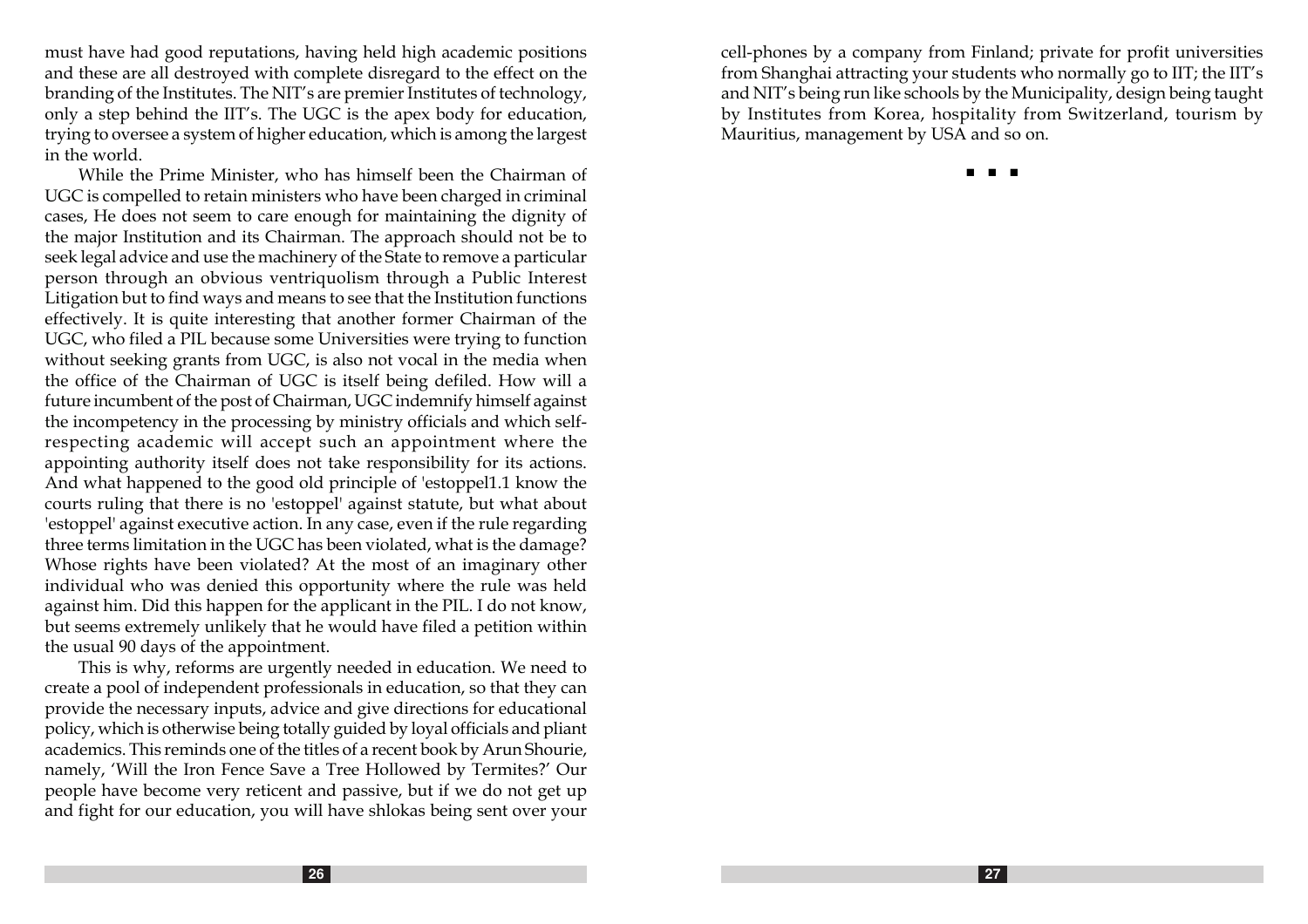# **Transforming 'the Argumentative Indian' to a Creative and Innovative Indian**

Two recent books, both best-sellers, have talked about India and considered together can be of considerable help in laying down an approach towards India's future and creating its rightful place in the Knowledge Economy.

Thomas Friedman's book "The world is flat" looks at today's India and sees its talent contributing to world-wide developments in Science, Technology and business. He specifically refers to the creation of the IIT's in the 1960's and says that the creation of the IIT's was a very good decision. The greatest beneficiary of the IIT's was USA and it benefited immensely from the resulting talent pipe that filled up at New Delhi and emptied at Palo Alto, in the Silicon Valley at California.

Amartya Sen on the other hand, in his "The Argumentative Indian" dwells on the past bringing up the glorious Indian tradition of discussion and questioning and a participative society. In his very first essay he refers to the eternal questions raised in the Vedas: Who really knows? Who will here proclaim it? Whence was it produced? Whence is this creation? The Gods came afterwards, with the creation of the universe. Who then knows whence it has arisen? Whence this creation has arisen – perhaps it formed itself, or perhaps it did not –the one who looks down on it , in the highest one, only he knows—or perhaps he does not know.

In the same essay he also refers to Javali, a sceptical pundit who gave the following epistemological advice that to Rama :' Follow what is within your experience and do not trouble yourself with what lies beyond the province of human experience'.

It is such traditions that encourage exploration and developing a scientific viewpoint towards the world.

A simplified view of the loss of our leadership in the world is that in the era when we were all limited to manual labour and domesticated animals as sources of power, India was a thought leader. As other sources of energy became available, we slipped during the last two centuries and in the last 50 years or so an inward looking, license and control regime, pushed us further behind in world rankings.

A study by the Pratichi Trust set up by Amartya Sen with the help of the proceeds of his Nobel award, found that elementary education in the year 2000 was in a depressing state.' A very large proportion of the children rely on private tuition as a supplement to what they get from the schools and those who do not are evidently prevented from doing so because of penury, rather than being satisfied with the teaching the children get in school. Effective elementary education has in practice ceased to be free in substantial parts of the country, which is of course a violation of a basic right.' Like the electricity or water provided by public systems which have to be further processed by the user to make it really useful, education also has to be supplemented to create a useful person. We need to move beyond mere 'sarva shiksha' to ' sampoorna shiksha'. Higher education fares no better with almost 95% of the graduates being unemployable in mainstream activities.

The recent economic reforms have allowed us to recover some ground, though we need to speed up reforms and liberate the restrictions on the educational systems to rapidly get ready for the Knowledge Economy.

Among the types of persons who will succeed in the future, according to Thomas Friedman are the ones who are most adaptable learners and can continually learn to learn. If we create the right kind of people, we will go beyond the mere talent pipe to USA to a fountain of talent for the entire world.

It will not be possible to do so by the earlier model of some islands of excellence made very exclusive. But rather the vast population would also need to be improved in their knowledge and skills so that the cognitive capital of the nation can be raised.

To become a leader again we need to create a movement of encouraging all Indians to participate in events and programs which enhance creativity and demonstrate the pleasure that thinking afresh and thinking differently gives. My own view is that we are all intrinsically capable of creative and innovative activities and do them unrecorded throughout our lives, however since society rewards compliant behaviour, we tend to let our creative abilities fall into abuse.

Philosophers and researchers have been trying to find answers to the central question: whether the creative problem is solved by the conscious mind or the unconscious mind and therefore whether we can be actually trained to be creative. It is desirable to foster creativity and while there is a difference of opinion whether this can be done through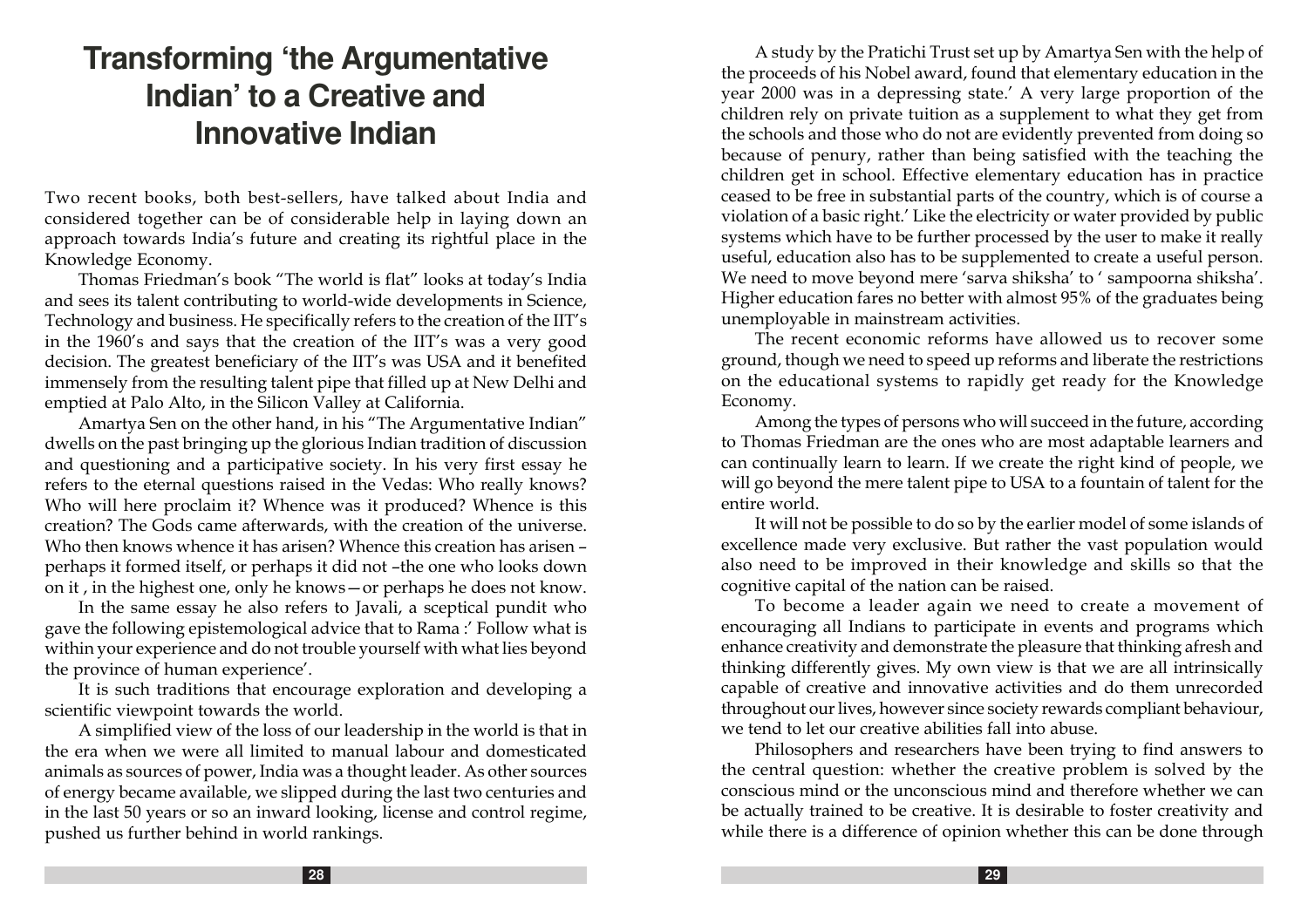systematic intervention, definitely an attitude to appreciate creativity can be developed and everyone can be stimulated to be a little more creative. And sooner than later these attempts at creative thinking and expression would yield significant giant steps as well. And once such a spirit has been developed and the sparks ignited, creativity can continue till very late in life, as the works of several writers have shown.

So, next time you get a new idea or think differently from the peer group, don't be apologetic about it. Say what you feel, record it somewhere and at your own pace continue to follow up on it. Who knows, one day the world will accept this thoughts and you would feel rewarded.

But creativity as I refer to here is not only about poetic license or an artist's imagination. It is also about creating useful items for everyday living. In the Knowledge Economy the central attention would be to Knowledge Products, Knowledge Processes and Knowledge workers. Bill Gates has in one of his recent discussions has said that sometime in the last 20 years the word " knowledge " changed from a noun to an adjective. The phrase knowledge worker was however used for first time by Peter Drucker in 1959 and the IIT's created the first set of Knowledge workers in the technology domain. But Knowledge workers are not only those who are deep in technology. Tomorrow's knowledge workers would make use of the latest Information and Communication Technologies and a set of generic analytic, problem solving skills, lateral thinking, creativity and innovation to create new universes of products and services. It is said that Alexander had felt disappointed that there was only one world to conquer. A Knowledge worker would have the opportunity to create any number of universes he is capable of.

So what would be the eight-fold way for preparing the Knowledge workers of the future? The following eight skills or knowledge sets would be inherent requirements for prospering and flourishing in the Knowledge Economy:

- 1. Proficiency, not mere literacy in ICT skills.
- 2. English Language Communication skills in Reading, Writing, Listening and Speaking both face to face and remotely over telephone and audio and video-conferencing systems.
- 3. Analytic and critical thinking skills.
- 4. Creativity, innovation and problem solving
- 5. Multi-cultural adaptability
- 6. Managing Self: Stress and Time management
- 7. Awareness of scientific principles and their applications
- 8. Universal human values and ethics

So, how can we transform the argumentative Indian to a creative Indian with the above attributes? Surely not by a State delivered program. If you will see the findings of Amartya Sen's research, it endorses the general belief that the State intervention in elementary education has forced almost anyone who can afford to seek private additional help. This mission can be done by finding groups who would be catalysts and facilitators, who will carry out the above interventions concurrently while the learners are studying in the normal programs. To do this, paradoxically it is the higher end technologies that would be able to come to help. The 'hole in the wall' experiments of Sugata Mitra have amply demonstrated that given the resources and a good interface, children can learn a lot by themselves. The State however can and should play a catalyst and facilitator role, providing a platform for various organizations to work towards common goals, sharable resources etc. much like the Internet itself. The successful expansion of the telecom sector allowing multiple players and technologies to be all deployed for the consumer benefit is a good example. There is no reservation for SC/ST , backward or other backward classes or worrying about the creamy layer as far as mobile phones are concerned. Why the have so in education? Simply because the State has prevented its growth and what Gandhiji had criticized the British for in thwarting the spread of literacy in his Chatham House speech, is exactly what our Governments did for the last 60 years, denying quality educational opportunities to the majority of the population, even when it was willing to pay for it. This sinister approach will have to be given up, if we want India to occupy its rightful place in the future.

If we fail to do so, even with the right demographic profile of a significant youth population, we will not be able to use their energies and the unrest that it will generate will be far more traumatic than we have ever seen before. We will once again be consigned to the dustbin of history.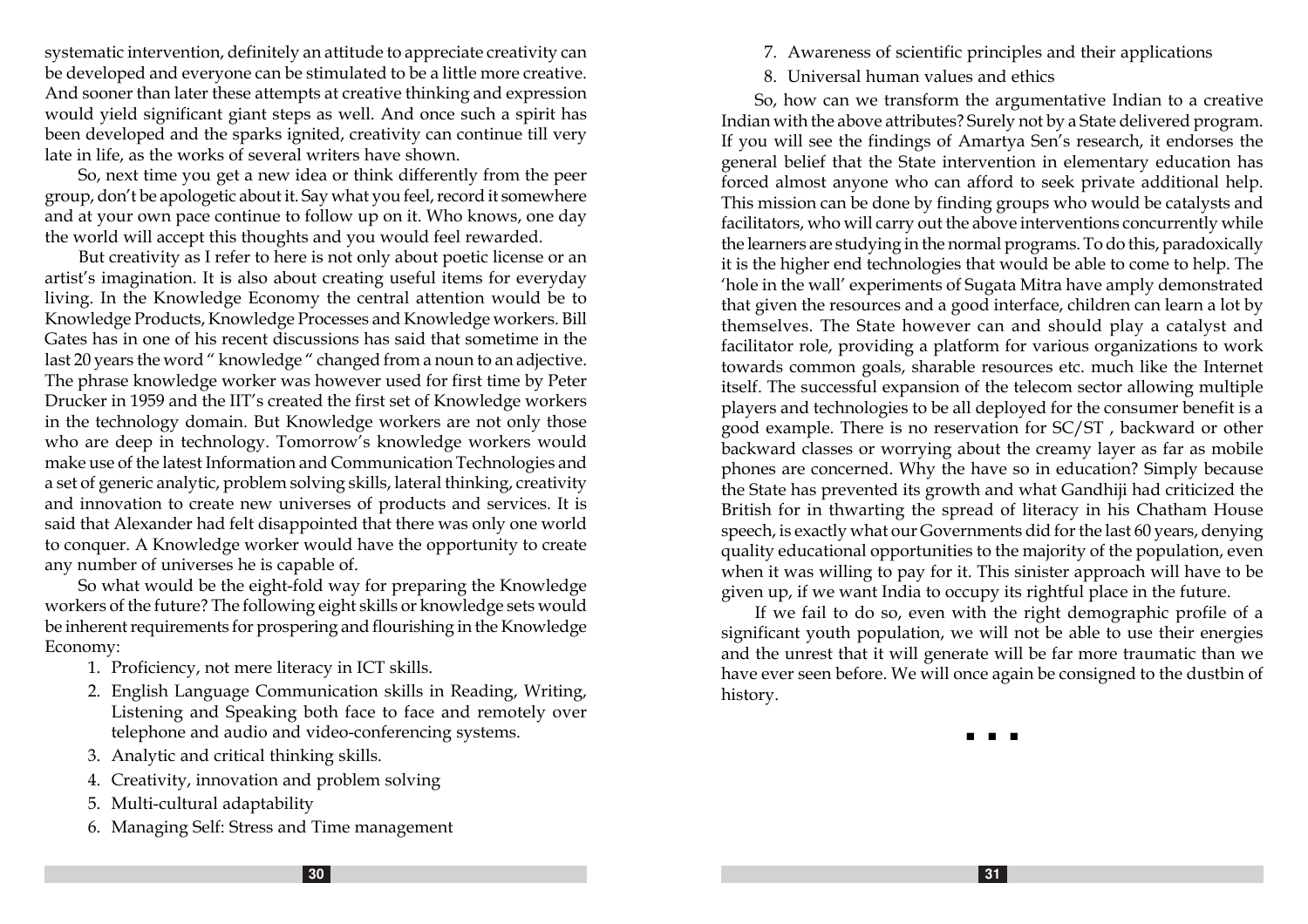# **The Future Learning Environment s**

In ancient times, learners went to seek learning at the feet of the masters (gurus) and lived with them, served them and imbibed their values system and approaches to knowledge . One was by and large free to choose one's guru and the guru had the right to decide which pupil he would accept. There were gurus and philosophers who were on the right side of the rulers and there were men of the stature of Diogenes who had scorn for them. No wonder Alexander is reputed to have said that he would have wanted to be Diogenes, if he were not Alexander.

It seems that till the pre-colonial times, India too had a system with gurus at the centre and the community to support them and then the British rulers rightly diagnosed this as the strength of the society and promptly went about declaring such education illegal and put in place a state sponsored, controlled and administered system, which we are following to this day. In one sentence most of the education being handed down by the State is pathetic, though there are a few islands of excellence.

Some three decades ago, satellite based education experiments demonstrated the possibility of countrywide classrooms. Along another dimension, these three decades saw rapid advances in computing technology, with faster processors, more compact memories, lower electrical power requirements to run these and a massification which has been unprecedented. The more recent convergences that have now occurred between information technologies and communication technologies have now redefined broadcasting, so that entirely new varieties of one to many and many to many communications are possible with two-way interactivities. Add to that the different manifestations of wirelessness such as the blue-tooth , the Wi-fi, the Wi-max, the GSM and the CDMA and we have the clear possibility of reaching out to almost any latitude and longitude. You no longer have to be born at the right latitude, the right longitude and the right time to have access to high quality education, but it can be more or less independent of location.

So would the recent launch of the Educational Satellite fulfill the expectation of reaching out to our entire constituency in the Constitutional obligation of education for all? Well it could, but there are at least three more major components to make it really work . The first is the new

pedagogy, if you will, of creating a teaching-learning experience which has the satellite based transmission of knowledge as a key component.

The second is giving it legitimacy. As of now a learner who has learnt entirely by himself by watching any of the many educational channels and has acquired the capability of passing a Board or a University exam cannot do so, unless he is admitted to some Institution, all of whom have very restrictive access policies and encourage exclusivity rather than inclusiveness. The third and in many ways really central to the whole program is training of teachers to use this and adopt it. Today, a hypothetical teacher who is a 'digital Socrates' is actually not allowed to practice his profession by the NCTE, the AICTE, the UGC and all other regulatory bodies. He is, however, not jailed as yet, or crucified like Christ or sentenced to death like Galileo and Aristotle and we must be grateful for small mercies.

We should, however, not despair. For often the solution to problems of the future lies in learning from the past and adapting to the new context.

Let us get back to community response, putting the teacher centrestage and not necessarily waiting for the Government to make the first move. I would like to take this opportunity to share with our readers, a very recent experiment in putting the highest end technologies available in the most impoverished settings of a roofless, class-room less teaching initiative, where children are getting free education entirely through voluntary effort.

Under the aegis of a fledgeling initiative named the Learning Foundation India, three volunteers two of them Lillas, who have studied Psychology and Journalism in the USA and Herschel, an external student of the University of London, created an experience, which I will call the HLL experience. What HLL did was to place a laptop computer with a big screen in place of th e black board, have about six students interact with it using a wireless keyboard and within a short time the children (aged between six to ten years) were so engaged that over the next two hours they were constructing relatively long sentences, writing difficult words and continuously thinking of new things they could do. On the way they heard music, took photographs using a digital camera, saw their pictures, communicating in a mix of English and gestures. While in some ways reminiscent of the 'hole in the wall' experiment of the NIIT, this was clearly different in that it was 'inclusive' with the children actually touching and playing with the latest equipment and guided, mentored, patted, complimented and occasionally even hugged by their teachers as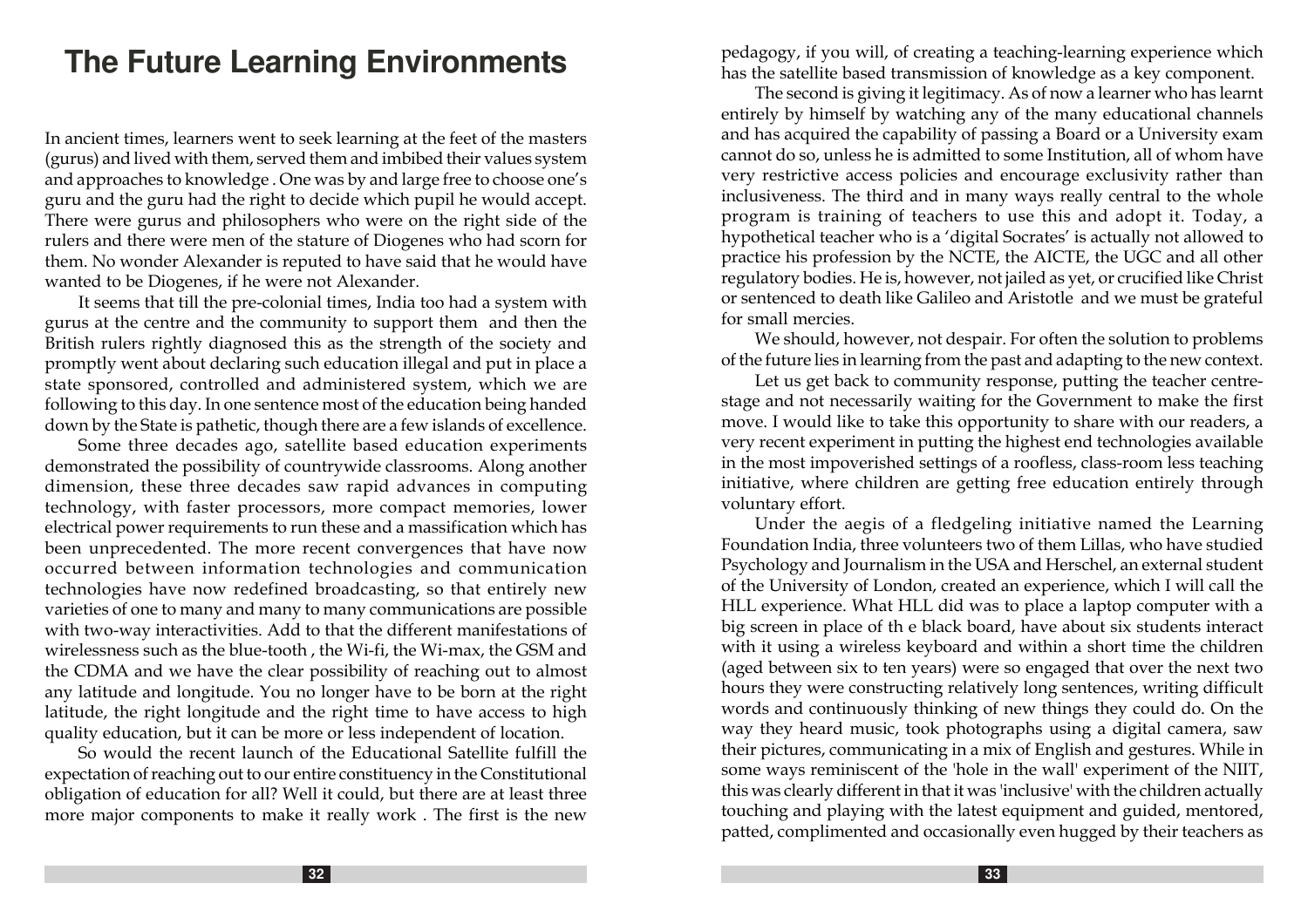a reward for having shown evidence of learning. The increase in esteem and confidence were enormous.

In my view, the HLL experiment is a historical moment in Indian education, as it struggles to find how it can morph from the colonial past, an extremely unsatisfactory present to a bright future that we somehow intuitively feel should be ours. It is as significant as Piaget's observations on young children's learning or the experiments on electro-magnetic induction by Faraday when he could get the galvanometer to show a flicker of current when a magnet was moved near a wire.

From that experiment to creating grids of electrical power generator was an evolutionary journey. We would probably see in the future grids of teachers working seamlessly with networks of computers and worldwide learning pads in the learner's hands that will replace the slate and pencil of yester-years.

n n n

# **Mastery Learning**

### **A measurements based approach to education**

We are crying hoarse about the emerging Knowledge economy and now the time has come when we must seriously start preparing for it. We should not repeat the story of a decade earlier, where we had signed the WTO agreement of which TRI PS is a major component, without adequate understanding and are still struggling to get the Patents bill passed after almost 10 years.

There has been a constitutional amendment to provide free and compulsory education to all children, but the implementation of the Sarva Shiksha is still going broadly the literacy mission way. No standards for content, processes or evaluation of achievement have been defined.

However, those amongst us, who think of ourselves as responsible and concerned parents, must get on with the task of assuring that our children are equipped to face the challenges of globalization and to benefit from the opportunities that it provides. We are witness to the recent news items describing the more than \$1 50,000 dollar salary that our premier Management Institute graduates are being offered.

Realising that the USA is slipping behind in having adequate numbers of its population as high college achievers, it has fiercely (and in spite of significant criticism) launched an initiative of No Child Left Behind with the objective of raising the achievement levels of its school leaving students, especially in view of the high variability of the exit levels of children from different state systems of education.

In India we have according to the Constitution the responsibility of education with the States and have a similar wide variation in the standards prevailing in different States.

When children are admitted to the first level in school, say class 1, Nursery or Prep they all have the capacity to display almost the same level of competence in alphabets and simple words and sentences. The group remains fairly homogeneous till class 3 or class 4, but then differences start appearing in the cohort and by the time they do the Board exam at class 10, their performance is so far apart that they are then usually classified into Science, Commerce or Arts stream depending upon their differential abilities.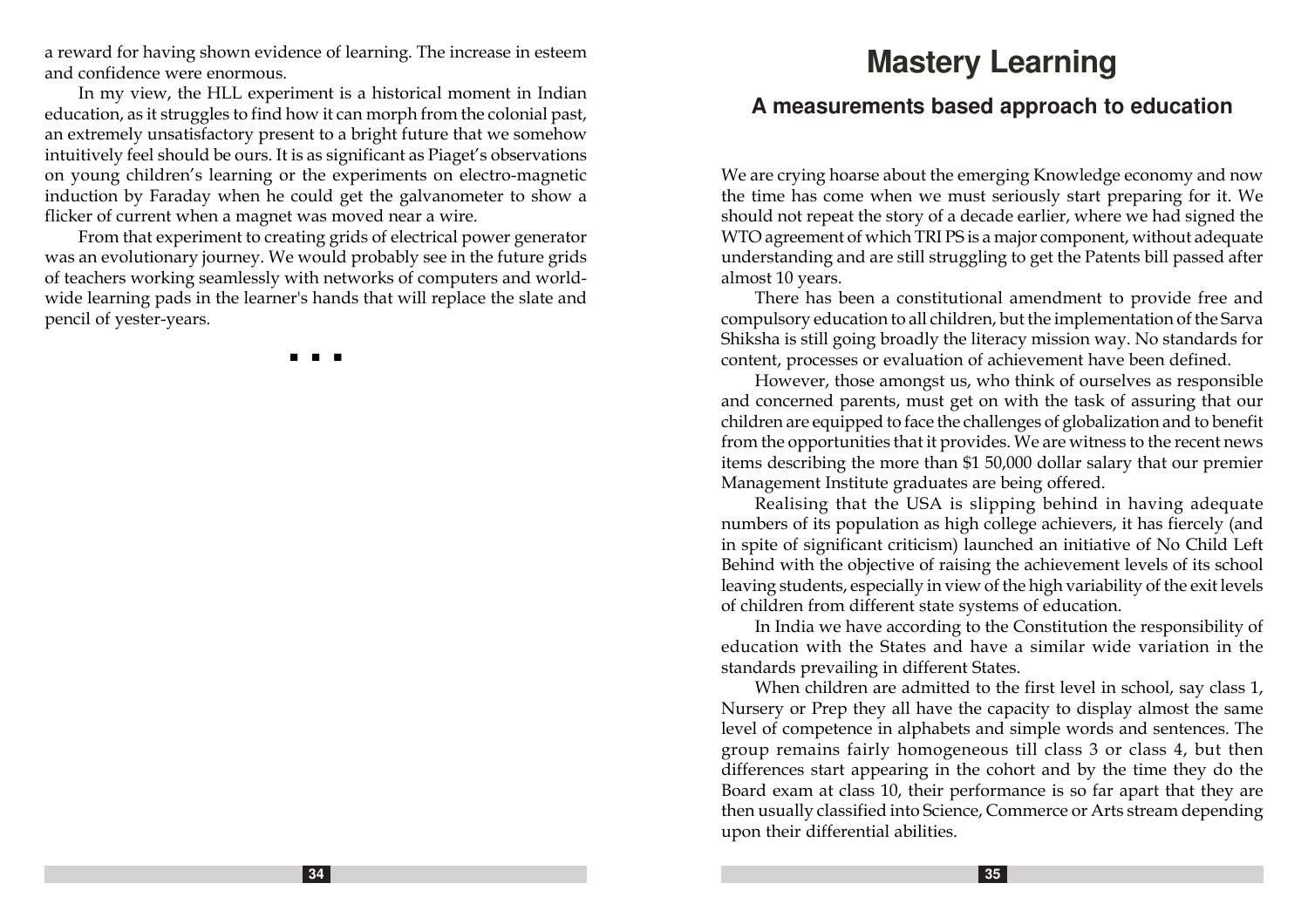And by the time they clear class 12, the variations are even higher, with the top making it to IIT's and other reputed Institutions and the bottom are condemned to study through correspondence, distancelearning or at private Universities of doubtful academic standing.



While educators have thought of achieving mastery learning for long, the inadequacy of technology and peer support mechanisms prevented its implementation. Keller did some experiments, which were followed up by some more at an individual level, but not really at a systems level because a mass scale implementation was not feasible. We are now at a time when there is both desirability and feasibility of the methods of mastery learning proposed by leading educators in the past.

To make progress on a desired learning path, we need to know where we are, be able to compare it with where we want to be and organise the learning intervention that would lead to that direction. The existing evaluation and assessment instruments and the reporting methodology do not help. Even the recent global initiatives such as the TIMMS and other tests of International achievement emphasise relative rankings and

percentiles rather than the achievement levels of students and defining learning paths for them. We need to create new instruments of assessment and measurement and implement them through a team of trained assessors and mentors.

Our first proposal is to use new parameters to indicate the development of a child in entirety, for which we have identified 12 attributes, listed below:

#### **The Persona**

- Physical Health
- Emotional Health
- Values and Beliefs

### **Generic and Higher Order Skills**

- Information and Communication Technology Skills (ICT Skills)
- Knowledge Gathering and Sharing Skills
- Problem Solving Skills
- Learning to Learn Skills

### **Prescribed Curricular Subject s**

- $\bullet$  Mathematics
- $S$ cience
- $\bullet$  Social Science
- $\bullet$  English
- $\bullet$  Hindi (or other Indian language)

For each of these dimensions, standards of achievement are being developed primarily relying on International standards. Where appropriate, such as for Mathematics, Science, English, ICT skills using guidelines of our national bodies such as the NCERT/CBSE and for Social Science, Hindi and other locally oriented domains, developing new ones where existing standards are not available, such as in physical health, values and beliefs.

We propose to use this mainly till the pre-Board stage, that is up to class 9, because in class 10, the focus of most students is and probably ought to be to do their best in the external Board exams. We believe that having followed this methodology, they would all be ready to score the maximum marks in the Board exams and also to do better in general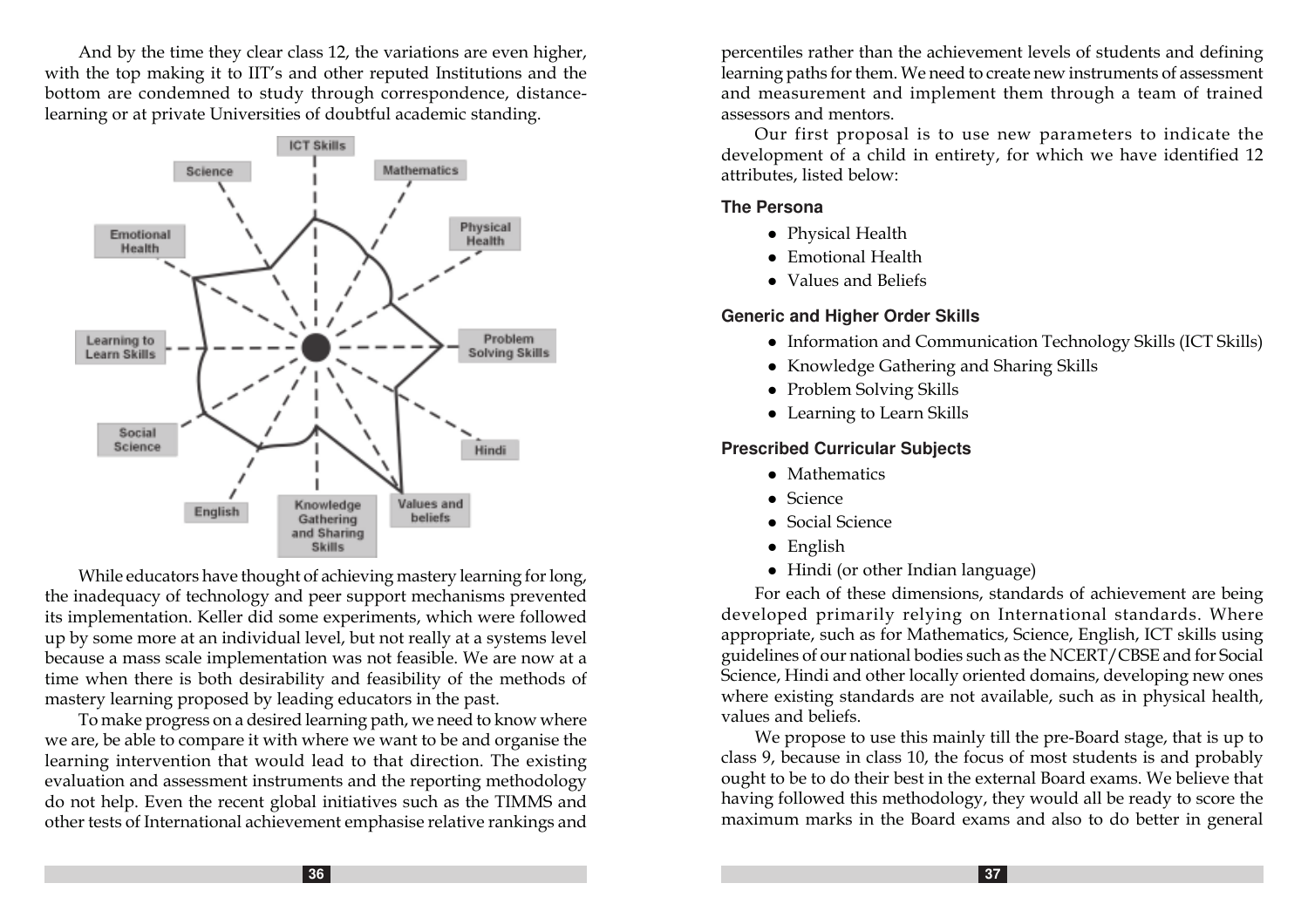having developed the other skills and competencies, whose development often suffers because of not having a set of standards and measuring instruments. Thus use of the numbers 1 to 9 in the reports will reflect mastery level achievement against standards expected for classes 1 to 9 and 0 will reflect the need to achievement class 1 standards. Since the standards cannot precisely declare in advance the ability levels of all children studying in a given class, in practice learners achievement may be at a lower or higher stage in a given domain. The assessment process is therefore quite challenging.

In the above framework, each student's stage of development at any given time (not only once a year) would be represented by a 12 digit number, with values for each digit ranging from 0 to 9. It would be given as a bar-code on a student reporting system, so that future access to learning resources would be on that basis. Also diagrammatically, it would be represented as a developmental pyramid as shown below, or as a do-decagonal representation like on a radar screen, representing what may be called a learning wavefront. The more symmetric the shape of the wavefront, the more well-balanced is the development. A skewness would be indicative of severe interventions required in some areas. In each of the 12 segments indicated in the developmental pyramid, there would be a number ranging from 0 to 9 reflecting the level of attainment. There would also be a colour coding scheme to make this more visually communicative. This would be supplemented with identification of the best attainment, the least attainment, those where it is at par with expected levels and where it is ahead or behind the expected levels. To summarise these, the standard deviation for these 12 parameters against the desired level would be also calculated. Another detailed report would acually indicate the strand-wise achievement indicators.

For each strand, at each level outcomes achieved are measured on a 5 point scale as:

- very little evidence of attainment (Colour Code: Medium Grey)
- beginners level of attainment (Colour Code: Light Grey)
- developing moderate level of attainment (Colour Code: Black)
- established desired levels (Colour Code: Dark Grey)
- beyond the targeted level (Colour Code: White)

These assessments of learning achievement would initially be done by specially trained assessors using a data bank of questions at their disposal. Concurrently, a computerized system of adaptive testing would



also be developed to allow scalability and reduction of times required for administering and processing the diagnostics. Eventually this will lead to the application of fuzzy mathematics and development of embedded systems that will make handling of these testing operations to be done by special purpose machines, like those used by doctors for ultra-sound, NMR or CAT scan.

The immediate and early adopters are a set of pioneering schools in and around Delhi, who are continuously seeking improvement and are not stung by an arrogance of past success and are distributed over the NCR landscape. In due course, we expect more schools to participate, as well as enlightened parents to seek the system directly, even if the schools in which their children study do not adopt it.

To know more about the mastery learning movement and to participate at the next stages of this project, please contact the author, through e-mail at professor@mmpant.org. The thoughts and ideas, including the designs given here, are all protected under the copyright and allied laws of India and through the various covenants and conventions, administered by WIPO, in the rest of the world as well and all legal rights in them vest in the author.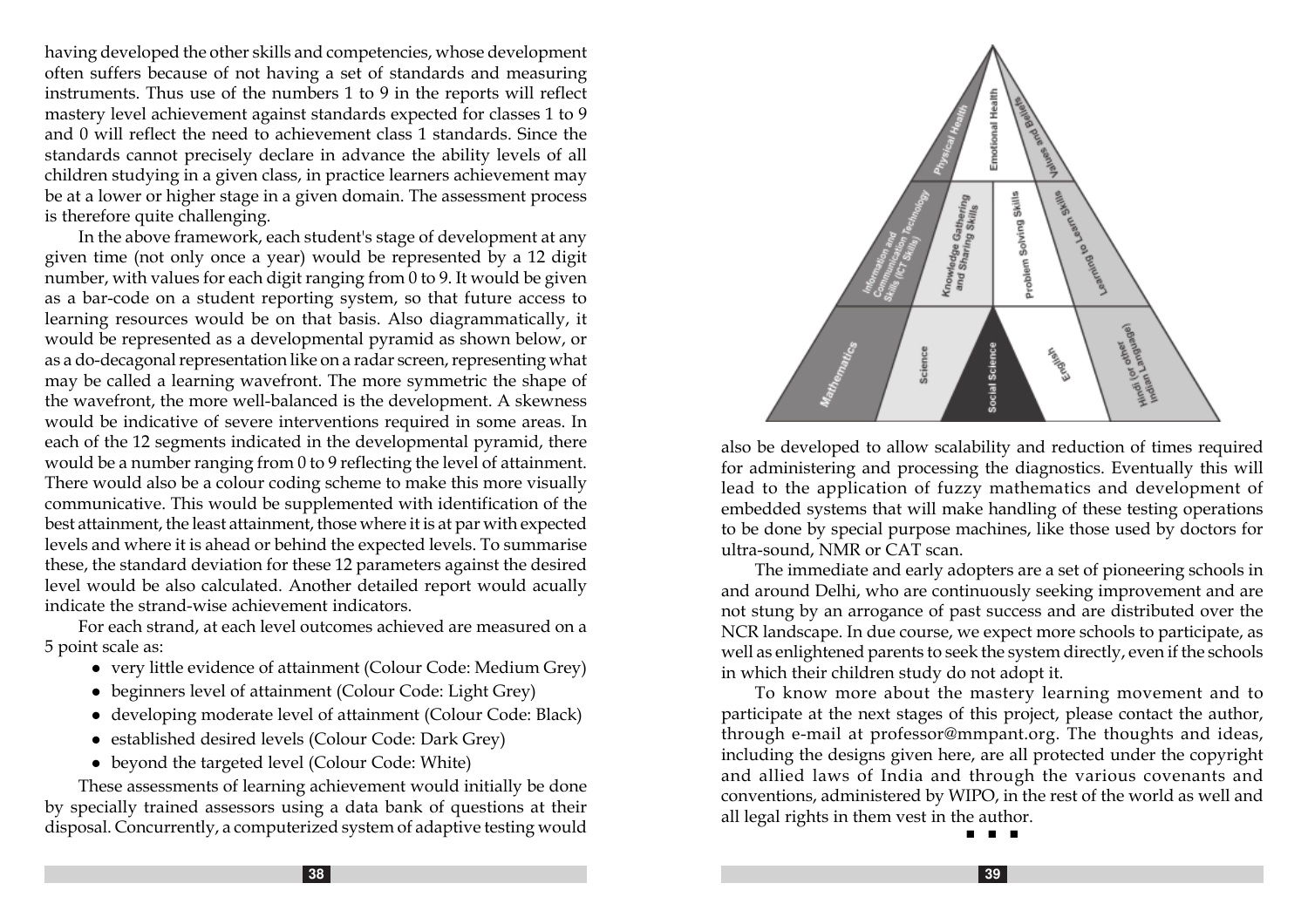# **Educational Podcasting : Learning from the fourth screen**

The term 'Podcast' has now become quite popular. Created as a coined word From iPod and broadcasting and propelled by the hugely successful iPod in its various incarnations, it has taken the youth by storm all over the world.

However, the term Podcasting is used in a more generic sense to connote sending audio and sometimes pictures as well as video to handheld devices, much like the term Xeroxing is used as an all encompassing term to mean photocopying, whether done on an HP machine or a Canon or a Ricoh. Almost all other companies in this space are creating competing products, with Sony's walkman and cellphone companies creating smartphone devices which would do the basic Podcast receiving Function in addition to the usual talk Function. It is expected that by the year 2010 the number of persons using such devices will be in hundreds of millions and would basically become a global youth icon. The small screen handheld is now recognized as the Fourth screen.

The first screen was obviously the Cinema screen, on which we watched our movies in earlier years and occasionally still do so. The second is the television screen, now available in a large range of sizes From small to the very large plasma and LCD screens. The third screen is rather recent in the form of Computer monitors and now the ubiquitous laptop. And Finally the Fourth screen is that of the cellphones,pocket PC's, PDA's, iPods' etc. As we can see all these co-exist. While the major discussion around Podcasting and its earlier textual manifestation of blogging, is in terms of the effect it would have on the mainstream media and the concerns over piracy of musical materials, an important beneficial side-effect is the potential of using Podcasting as a tool for education and creating a completely new form of engagement between the learner and the teacher. It would become the most important agent in the goal of universalisation of access to education and also for reaching out to the visually challenged.

The word Podcasting is linked to Adam Curry, who is seen as the founder of this mode of communication and over the last couple of years, Podcasting has grown at a phenomenal pace. One of the nicest places to get a flavour of the Podcast experience is to visit http://Podcasts.yahoo.com and follow the links to know all about Podcasting and to listen to a few Podcasts as well.

Not surprisingly, Apple has spent considerable effort and resources to bring educational Podcasting to the youth, more specifically the users of iPods. But this has led to the emergence of significant research literature on how to effectively use Podcasts for educational purposes.

That India is a keen believer in the use of such emerging technologies and endorses the philosophy that they can lead to solving some of the great educational challenges before us is seen clearly by the huge amount of money it spent on launching a satellite dedicated exclusively for educational purposes, even without a fully developed understanding in operational and quantitative terms of its utility. For the first six months or so the effective utilization would have in fact been a very meager percentage of its potential. It is therefore a great opportunity that the launch of the video iPods on 12th October 2005, provides for deploying a great technology for empowering the individual teacher to be able to send his audio or audio-video to any student in any part of the world and for any learner to receive it on a hand held, which he may own or share. The EDUSAT is still in the captive hands of a few Governmental agencies, while Podcasting is like the charkha of the 'knowledge economy'. The Mahatma would have surely loved it and encouraged every educated person to make a Podcast a day. Maybe he would have formulated "A Podcast a day keeps ignorance away".

To know what the rest of the world has achieved in educational Podcasting, all that you have to do is to type in "Educational Podcasting" in the Google search engine and you will instantly see a whole lot of links to such efforts. You can choose the ones that look interesting to you and explore further. I do not wish to overwhelm the reader with loads of information of what has been done elsewhere in the world. Rather I will draw attention to what is happening and can be done in India.

Many reputed schools are now thinking of getting their students to acquire an iPod or similar device. This is in sharp contrast to the scene earlier in the year, when school and college managements were busy confiscating cell-phones if brought on campus. There is also a movement at mobilizing teachers to start contributing their own Podcasts. For this, the interested teachers would be trained into script writing for the purpose and their audiorecording or video-recording would be carried either in a properly designed "Podcast studio" being set up for this purpose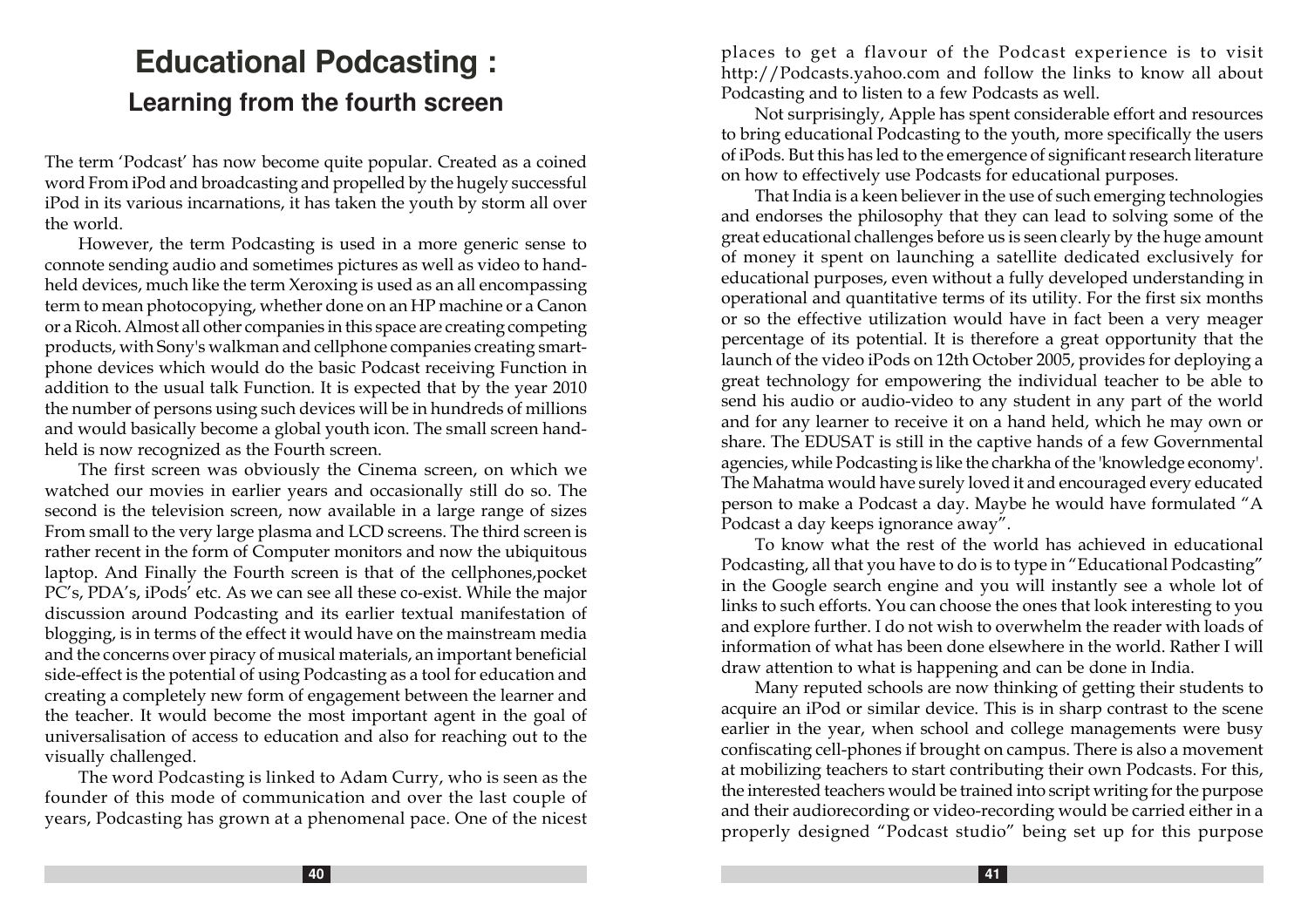comprising 100% digital state of the art audio and videorecording equipment, editing software, software to convert these files to appropriate formats and to upload them on adequately powered servers with the requisite software so that they can be Podcast, using RSS, the rapid syndication systems to the rest of the world by specially trained Podcasting professionals.

The teachers themselves would be the subject matter and teaching pedagogy experts that they already are. However, they will be oriented towards core concepts of 'podagogy', to build upon the pedagogy or andragogy, that they may already be aware of. One of the core principles of 'podagogy' is to impart all learning in small chunks, rather than through long monolithic lectures. Thus while all classroom lectures are of an average duration of one hour and not infrequently of 90 minutes and so are the EDUSAT transmissions, by contrast 'Podcasts' are of shorter and small time duration.

Typically of one minute duration they could be of three to five minutes duration sometimes, with the upper limit being about 8 minutes. Only in the rarest of rare cases should they reach 10 minutes. This is based on the research on the span of attention when engaging with such media.

This is also quite aligned to the framework of re-usable learning objects(RLO's) and Learning Objects Repositories (LOR's) that are now being built by global co-operation. Podcasts may become the latest variations of learning objects, adding on to earlier practices of Java applets and webquests. The advent of Podcasts at this time seems so opportune.

The NCERT has just now released its syllabus under the new National Curriculum Framework with the philosophy of reducing the burden on students and making the teaching of Mathematics, Science, Social Science and languages more interesting and activity based. Use of these emerging technologies like blogging and Podcasting could create tremendous benefits in terms of both the learning experience and the learning outcomes. In tune with the NCERT's launch schedule, we propose to make the Podcasts to support the learners available according to the following schedule:

- From April 2006 for Classes I, III, VI, IX and XI
- From April 2007 for Classes II, IV, VII, X and XII
- <sup>l</sup> From April 2008 for Classes V and VII

To prepare the stage for the above, we are proposing to launch some general interest Podcasts under the following themes by the end of this year. The first five themes (listed in alphabetical order) would be:

IELTS Preparation Tips

- Improving Scholastic achievement
- International Education Systems
- Prospering Through Knowledge
- Right to Information shortly to follow (again in alphabetical order) would be the next five:
- After  $10 + 2$  what?
- CAT preparation guidance
- Introduction to French
- Learning to e-learn
- Professional Teacher Development

The above thoughts have been mentioned to convey the fact that the method of 'Podcasting' has real practical applications. Coupled with the use of blogging it provides a means of empowerment of the teacher as never before. Allowing a teacher to go beyond the traditional publishers and broadcasters, it now virtually allows any teacher who has anything worthwhile to tell her students to be able to do so with very little barriers of costs or technologies. Yes, a bit of motivation and commitment are required. I am sure upon reading this article, readers will come up with their own ideas for useful Podcasts.

At this point it is useful to remind ourselves, that the use of audio in education, actually predates the emergence of the world-wide web by several decades. Audi-cassettes and audi-books have been used successfully before. But the high one-time production costs and the huge margins extorted by distributors meant that relatively few could be produced. That has been reduced now, practically to zero, if you can learn all the skills or just seek out someone who will help you in doing it. We are of course always willing to help. So, if you have an idea that you want to use Podcasting for, you do not have to wait any further.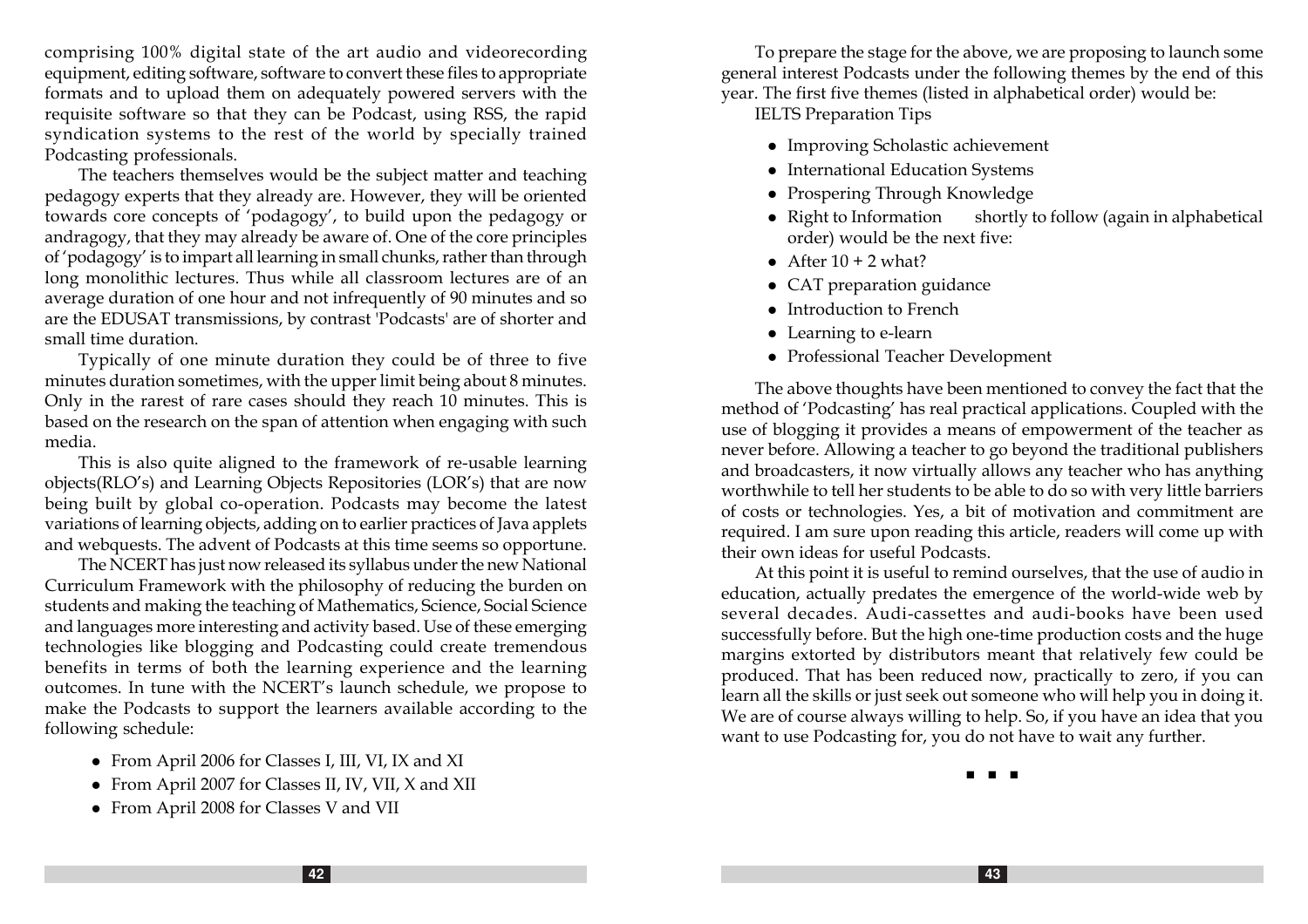# **Learning to e-learn : Flourishing and thriving in a flattening world**

In a recent very well received book entitled 'The world is flat', three times Pullitzer award winner Thomas Friedman has identified the recent globalization process, version 3.0 as he calls it and compared this with the earlier manifestations of globalization namely 2.0 and 1.0. And he has identified ten factors which have led to this globalization process.The result is that while in Globalisation 1.0 countries were globalizing (colonizing) and in version 2.0 it was Companies that were Globalising, in version 3.0 of the Globalisation process it is the individuals who are being empowered to collaborate and compete globally. While Globalisation 1.0 and 2.0 were driven primarily by European and American individuals and businesses, Globalisation 3.0 will be driven by individuals from a more diverse non-Western non-white group, comprising in fact every colour of the human rainbow.

The all important question is that while the book is very complimentary to India and is like a wake up call to USA and other parts of the developed world, it is an even greater wake up call to ourselves. To warn USA it points out to the quiet crisis and "dirty little secrets" of the American education system. These are inadequate numbers, lack of ambition and lack of student interest in studying Science and Maths, which are in fact the universal language of technology.

While Thomas Friedman may imagine a design and probably foresight and planning in the recent success in IT in India, it is in fact an unplanned phenomenon, completely contrary to what the planners had really thought. The policy makers for industrial development had never factored IT developments in their strategy. IIT Kharagpur was not created to produce world class talent, but to produce engineers which would be able to respond to the needs of the locomotive factory nearby at Durgapur. We have stumbled upon this success by a number of factors which are not really germane to the proposition being built here.

Even today the serious deployment of e-learning to provide access to learning and to improve the quality of education being delivered is not acceptable to the State sponsored education system.

However we need not wait for another set of accidental good fortune to make our mark, but start acting and preparing ourselves to flourish and thrive in a flattening world. While Government may continue to drag its feet, as individuals interested in the future of our children, we should start addressing ourselves to the question of how our children would flourish and thrive in a flat world.

Thomas Friedman describes four categories of people who would be able to do so. The first of these are very special people. He gives examples of people like Michael Jordan,Bill Gates,Barbara Streisand. We could have our own Amitabh Bacchhan, Sharukh Khan, M.F. Hussain, or what have you. The next category is those who are specialists and here we have all the high specialty doctors, technicians, lawyers, management and business consultants, forensic experts. Next come the anchored people. And finally the rapid adapters. And these are a set of attributes,skills and values that we can instill. The markets want early adopters, but to flourish you have to be an adaptor. Maybe the chameleon. And isn't this what Darwin's theory of evolution is all about when stripped down to its essentials.

Thomas Friedman projects that with the rapid advances and convergences in technologies, those with specialized education and the ability to learn how to learn would command high compensation and will be in demand. The ability of learning how to learn to learn enables you to climb up the knowledge ladder faster. High quality 'ideation' would be valued and the concepts provided would be detailed and developed by followers.

So how do we become adaptable in the Knowledge Economy? Descartes had said several centuries ago ' Cogito ergo sum' and the goal of human existence is to evolve into a 'homo faber' or thinking animal moving upward in the evolutionary stages from homo erectus to homo sapien and now to homo faber.

John Flavell had coined, almost a quarter of a century ago, the term 'metacognition' to refer to thinking about thinking and we can now see that in the emerging Knowledge Economy the metadata may often become more important than the data itself. So in essence we have to create a facility for thinking about thinking or learning to learn.

While it may appear that the ability to learn is an instinctive ability and cannot be systematically inculcated, in reality just as we can and do teach mathematics and music, sometime even making it compulsory, it is important that we train our students in the ability of learning to learn.

Prior to the availability of pervasive and ubiquitous computing, many of the above thoughts were in the realm of philosophy or educational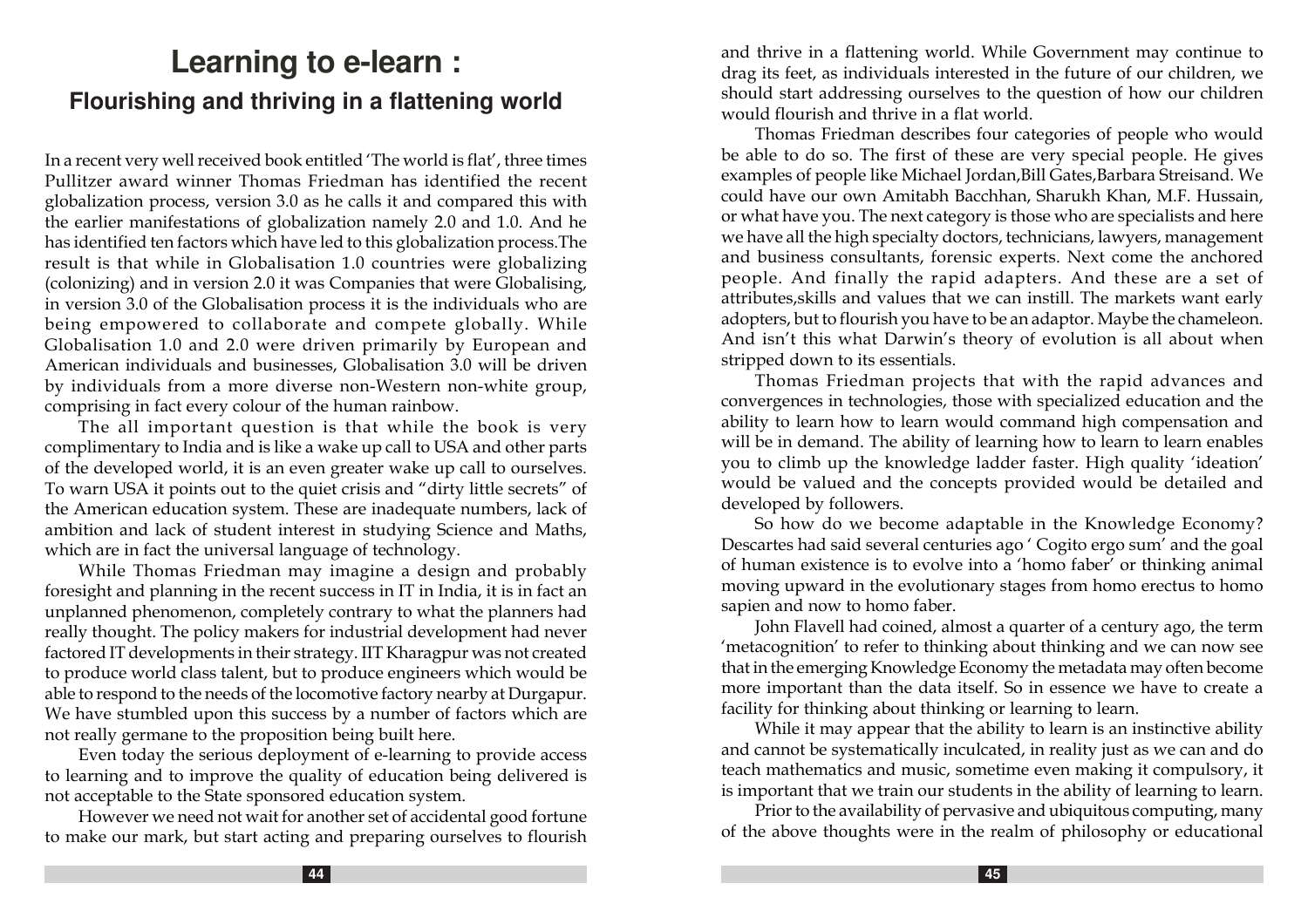psychology, but could not be translated into actual learning strategies that could be adopted in a meaningful scale. But now the same convergences in the information communication and wireless technologies that are forcing the need for rapid adaptors also provides the means through the deployment of e-learning to achieve the desired goals.

The possibility of easily deploying e-learning allows us the means of implementing Cognitive Strategy Instruction (CSI) which is an instructional approach that emphasizes the development of thinking skills and processes as a means to enhance learning. The objective of CSI is to enable all students to become more strategic, self-reliant, flexible and productive in their learning. CSI is based on the assumption that there are identifiable cognitive strategies, previously believed to be utilized by only the best and the brightest students, which can be taught to most if not all students.

My personal take on this is that all students should during their University years undertake a good course on learning to e-learn. We have all been hearing about the importance of life-long learning and learning to learn. And it is now a significant time since Delor's report identified the four pillars of learning ; learning to know, learning to do, learning to be and learning to live together. But since then there has been no real implementation of the philosophy enunciated above.

One of the important developments that have happened in the direction of opening access to information for a world-wide audience is the MIT open courseware initiative and the other is the FOSS, the free and open source systems movement. In the same spirit is the wikipedia and the wikiversity. The promoters of the wikis have as their mission 'a world in which every single person is given free access to the sum of all human knowledge'

I have therefore designed a short course whose outline I am describing below. This would comprise of 15 didactic sessions of about 1 hour each on the following themes,Each of these 'lectures' would have associated with them self-learning,peer learning and further teacherlearner interactivity for another hour or so. Thus both in the face to face system as well as the distance learning system, the measure of this course would be one credit. It could also be delivered as pure online or in a multi-modal blended format combining as per student choice different modes.

| <b>Session</b> | <b>Descriptor of Theme</b>                                            |
|----------------|-----------------------------------------------------------------------|
| No.            |                                                                       |
| 1              | e-learning as a response to a flattening world                        |
| $\overline{2}$ | Attributes, skill sets &infra-structure for a successful<br>e-learner |
| 3              | A snap-shot of e-learning needs across the life-span                  |
| 4              | The constructivist approach to e-learning                             |
| 5              | Flourishing and thriving in the Knowledge economy                     |
| 6              | Interactivity mechanisms in e-learning                                |
| 7              | Quality concerns in e-learning: e-learning standards                  |
| 8              | e-learning Communities                                                |
| 9              | e-learning goes Open source                                           |
| 10             | Learning Objects and their repositories                               |
| 11             | Free e-learning resources : The MIT and other initiatives             |
| 12             | Priced e-learning opportunities                                       |
| 13             | The steroids: PDA's, wikis, podcasting, blogging                      |
| 14             | Cognitive Instructional strategies applied to e-learning              |
| 15             | How to learn what you want to learn?                                  |

The course would be extremely useful for all University level students,whether they are studying at State sponsored formal Universities, State sponsored Open Universities or professional Institutes.

To flourish and thrive in the emerging Knowledge economy, the students would have to get out of what is being done in the classroom and learn more,achieve more,create evidence of their skills and achievements, beyond the marks in the examinations. A whole lot of these would have to be acquired outside the class-room through self-study and maybe special programs that are pursued concurrently with the University studies.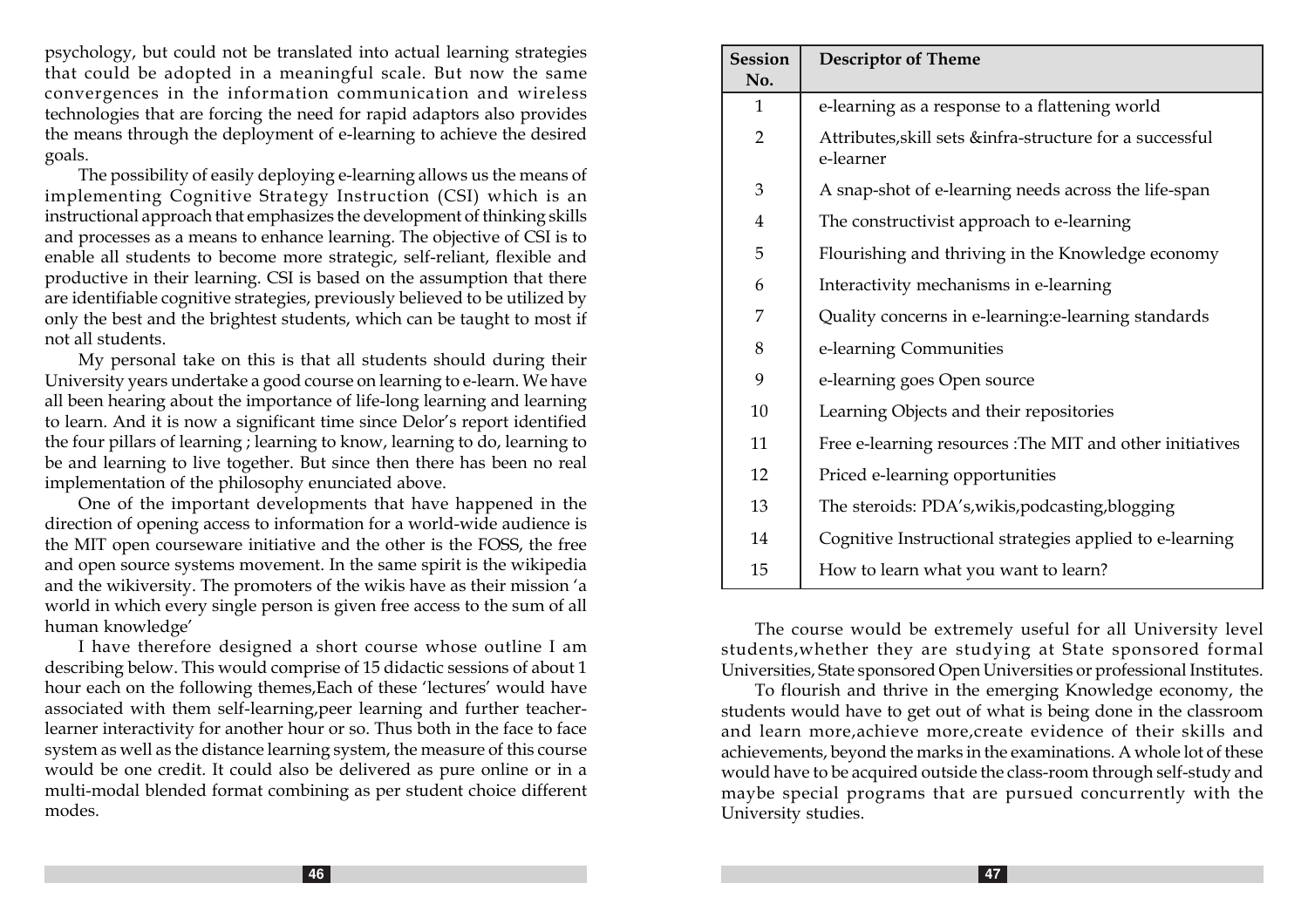A few years ago, the Chairman of Cisco, John Chambers had stated that e-learning will be so huge that the size of e-mail would start looking like a rounding off error. His predictions got lost in the aftermath of the dot-com bust and was perhaps seen as the wishful thinking of a beneficiary, but when the dust is settled and we get back to our respective businesses, the truth will come back to us.

While to some extent the desire and ability to learn is inborn and instinctive and in terms of Kohler's experiments with apes, given a set of resources, learners would eventually find a way of putting them in a right sequence and pattern to solve a new problem, some training and practice in enhancing critical thinking and higher order information processing skills would make for better harnessing of and dealing with e-learning resources.

It is well known for ages that 'he who knows not and knows that he knows not, he is ignorant, teach him'. He who knows not and knows not that he knows not,he is arrogant, shun him. But 'he who knows and knows that he knows, he is wise, follow him'.

In the early years of the war, the concept of the Intelligence Quotient was developed largely to support large scale recruitments for the army. More recently the Emotional Quotient has been begun to be appreciated and sometimes we also talk of the spiritual quotient. We are accordingly developing the concept and measure of an eLQ or the e-learnability Quotient, which if we were to draw the right inferences from Friedman would be a very important indicator of the potential for success in the flattened world of the Knowledge Economy.

n n n

# **Personalized and Adaptive Learning (PAL): The new hope for Indian Education**

There are often paradigm shifts that occur in the course of evolution that completely alter the way certain activities were being done. These are sometimes in response to sudden challenges or to the occurrence of disruptive events in the form of large impact natural events.

But we are witnessing some shifts currently that are occurring because of the rapid convergences between technologies and their disruptive effects on the present way of doing things. This is also promoting the shift towards an emerging Knowledge Economy, where the most important resource is the human resource and especially its innovation and creative ability to create cognitive capital.

Our traditional model of educational excellence requires the establishment of an educational campus, maybe as a school or a college or a University, wherein highly accomplished faculty and highly capable students are provided an array of learning facilities and an encouraging learning environment.

The model has stood the test of time and several Institutions across the world have established themselves as highly respected schools, colleges or Universities. They are however for the chosen few and an additional problem is that there are no measurable performance parameters to see how they measure up in comparison amongst themselves or against themselves in different years. In the absence of ' learning metrics' which can measure the different components of a good teaching-learning experience, a well planned and measurement oriented approach towards achieving well defined goals, attaining the benchmarks of prevailing best practices or progressing towards the next practices as exhorted by C.K. Prahlad becomes a difficult task.

Let us begin with the current state of educational measurements. Most systems in India look at the performance of students at the 10th and 10+2 level Board conducted public examinations, as a summary of a student's 12 years of education. This is often indicated in terms of marks or grades or percentiles, all of which are normative measures and do not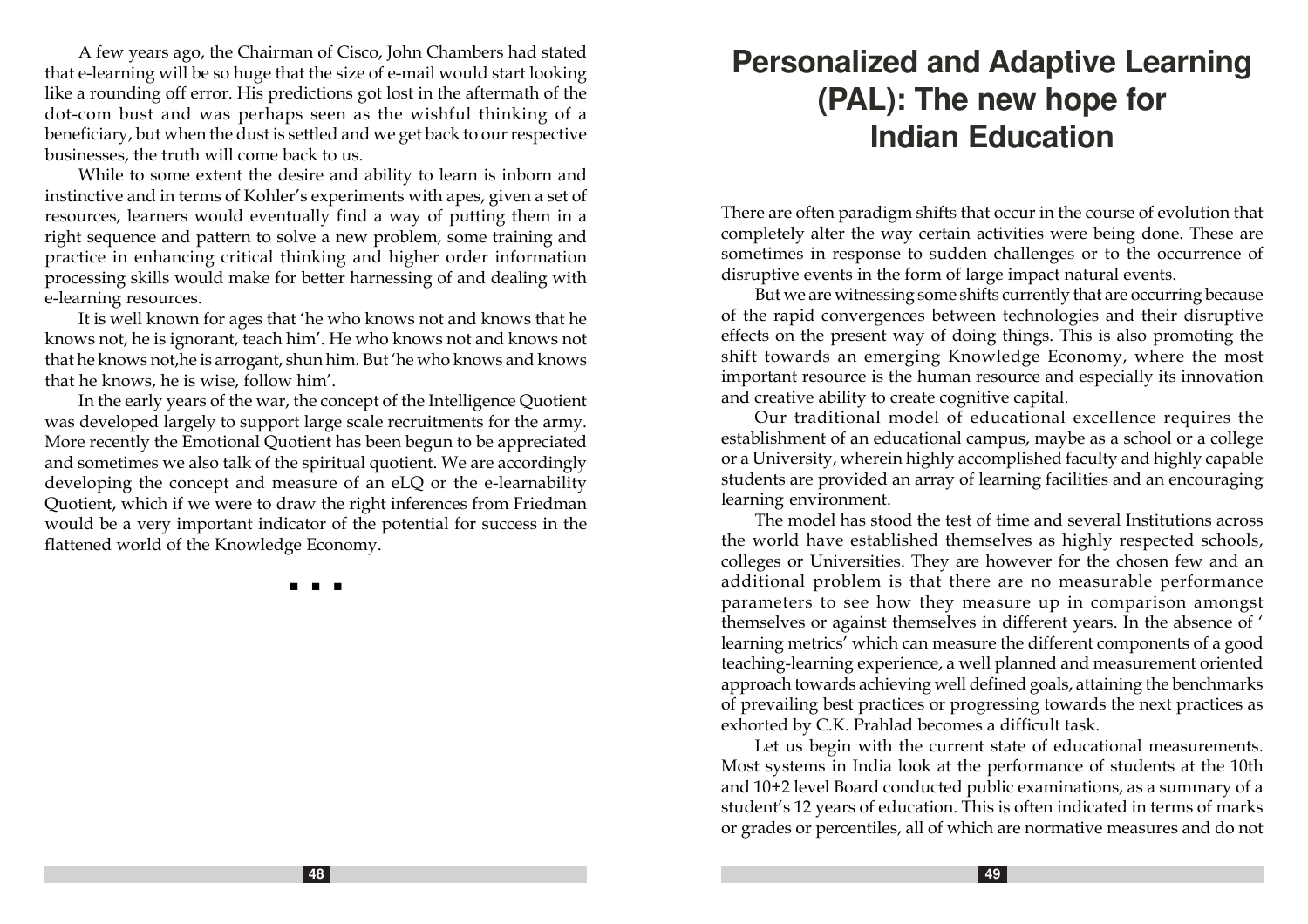provide any comparison between different examination Boards (and we have a large number of them), or between different years of even the same examination Board. Hence the need and existence of numerous additional screening examinations for entrance to higher education which themselves are not standardized or subjected to a rigorous analysis for their effectiveness.

There are some parameters prescribed by the regulating agencies such as the School Boards and the UGC/AICTE but they are all at the level of Infrastructure and some other aspects of input. But there is no articulation of learning outcomes as criterion referenced evaluation or of the processes themselves and especially on the customization of the teacher-learner interaction. Also the system encourages a very exclusive system of education, with very few seats; numerous restrictions and almost 100 times more people denied the opportunity.

So what are the current challenges before us? In one sentence it is to deliver high quality education, to a large number of students in a manner that all of them can acquire the knowledge and skills agreed as the desired learning outcomes. And the distribution of their achievement indicators (grades) is no longer the standard Bell shaped curve of a normal distribution, but a flatter distribution with almost all learners getting the full score.

Two recent Constitutional amendments that have made this a requirement are the ones relating to the Sarva Shiksha at the School level and the reservation for the OBC. A lot of people have expressed opposition to the reservation move based on the misconception that good education can only be provided to a 'few' and not to 'all', implying the so-called lack of 'merit' makes them unfit for education. This is not quite true and is a result of lack of awareness of the power of newer models of education on which educationists worldwide have been working upon for a long time and modern technological solutions implementing such models.

Researchers such as Skinner, Lev, Dewey, Piaget, Brunner, Spiro, Merrill, Bloom, Marzano, Gardner and Keller have developed many theories and models for pedagogy.

Similarly psychologists have been studying different personality types and developing on the initial work of Carl C Jung, the most famous being the MBTI classifying personalities on Extraversion-Intraversion, Sensing-Intuition, Thinking-Feeling, Judging-Perceiving, developed by Isabela Briggs Myers and her mother Katherine Cook Briggs.

While we do realize that every learner is unique, but in our delivery of education, we force just one model for all and therefore the result is that only a few are able to successfully complete their learning goals. Rather than declaring the student a failure, we must acknowledge the inability of the teaching process to match the learning style of the learner.

Pedagogists categorise themselves as behaviourist, cognitive and constructivist, though there are more than maybe 300 different pedagogical strategies that have been proposed in the literature.

A traditional class-room situation does not allow for the implementation of multiple learning styles, although the same teacher may adopt a variety of different teaching-learning strategies during a session. However it is the same sequence of presentation that would be available to all the students.

But using modern computer based technologies it is possible to allow for multiple learning styles to create a higher degree of personalization and implement adaptive learning to enable every learner to reach the desired goal and maybe eventually reach a 6 sigma level of performance.

Dr. Nishikant Sonwalkar, as Principal Educational Architect at the Massachusetts Institute of Technology, has synthesized some of the most influential theories into a multi-dimensional framework that allows a systematic approach towards excellence in the design and development of effective online education that is adaptive and uses the learning preference diagnostic tests to present educational content to match the individual learning styles.

The five fundamental learning styles proposed by Dr Sonwalkar are:

#### **Apprenticeship:**

A " building block" approach for presenting concepts in a stepby-step procedural learning style.

#### **Incidental:**

Based on "events" that trigger the learning experience, learners begin with an event that introduces a concept and provokes questions.

#### **Inductive:**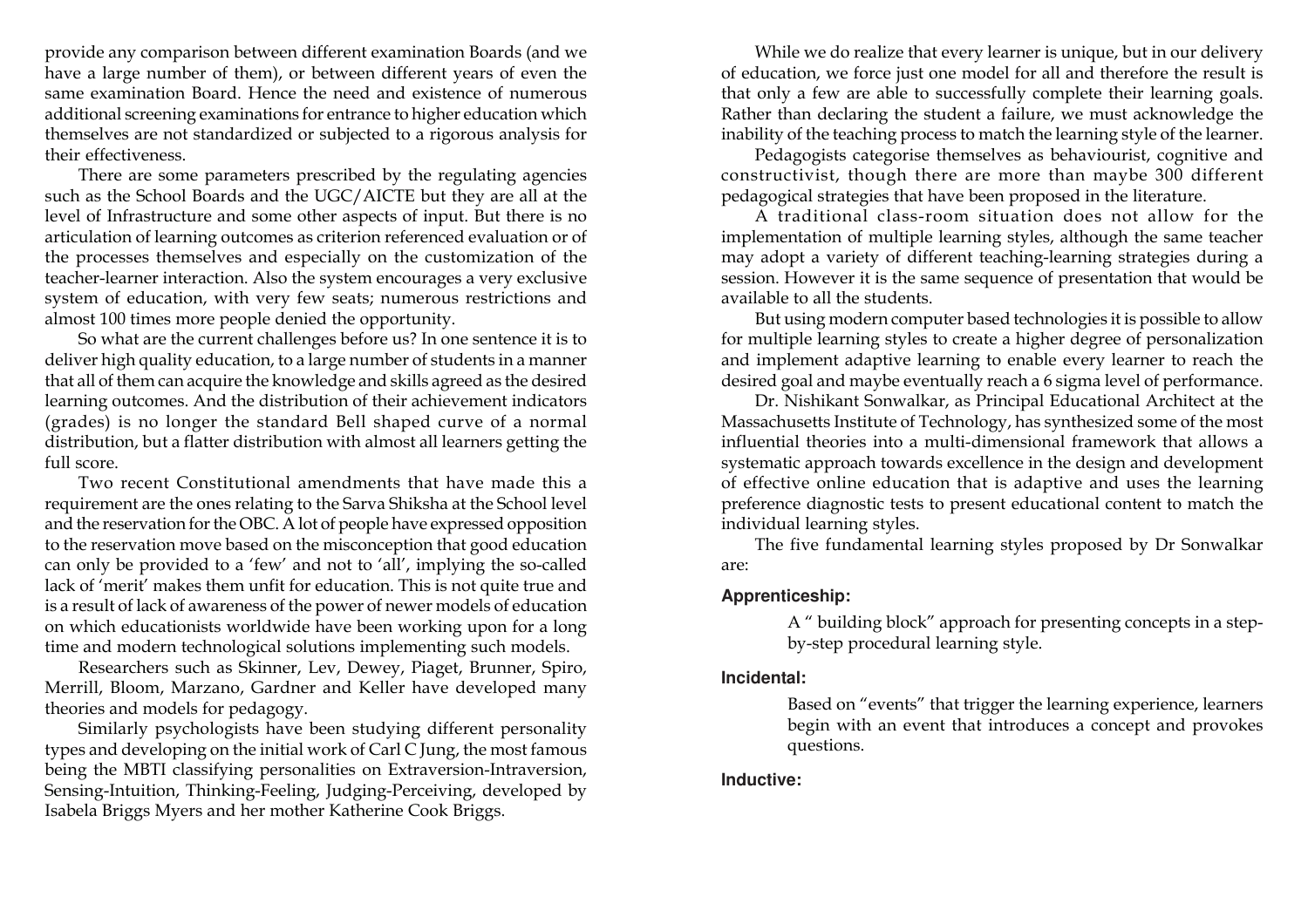#### **Deductive:**

Based on stimulating the learner to enable the discernment of trends through the presentation of data, simulation, graphs, charts or other data.

#### **Discovery:**

An inquiry method of learning in which students learn by doing, testing the boundaries of their own knowledge.

Adaptive Learning Systems may be defined as intelligent systems that are self-organized based on the observation of the learning preference of an individual resulting in their best learning performance.

The system needs to have a well defined pedagogical framework, a well defined quantification of learning performance and learning preference inference model and a dynamic content sequencing engine to present the learning resources.

Developing on these, a product has been developed, named iDesigner that will allow academics to transform their course content into an adaptive learning mode and this has been successfully demonstrated for a range of courses from mathematics at school level, a digital literacy course and English as a second language course, a management course and several other programs.

This general approach can be applied in a number of contexts.

First let us see the possibilities of using them for technical education such as in the IIT's and other technical Institutions. After the reservation decision has been implemented, the student demographic at these Institutions will not be a narrow homogeneous group but a largely dispersed one with varying scores in the JEE, reflecting the variety of learning styles embedded in the range of JEE scores. The above model of adaptive learning which has already been tried out at MIT and some other Institutions provides an appropriate answer to both expanding the intake, teach a heterogeneous group and get better outcomes. The Institutes are already well equipped and deploy learning resources that can be readily converted to the new format.

There is no difficulty in doing the same for the general degree programs. In fact Dr. Sonwalkar conducted recently a 5 day workshop for a group of about 25 University faculty at the Consortium for Educational Communication at New Delhi in the methodology. If we scale this up quickly o involve a few thousand teachers from a few hundred Universities the desired Constitutional objectives can be achieved.

Similarly if the the NCERT and the National Institute of Open Schooling too adopt this methodology then in a decade or so, there may be no need for reservations of any kind.

Lack of funds is not the real impediment to adopting this approach. But a positive outlook and a desire to be able to deploy a new strategy to solve the new challenges is required.

It is a pity that the Knowledge Commission which could have given a lead in creating a socially inclusive system providing a high quality education to all, instead of exploring methods to achieve the goal is still trying to maintain an elitist exclusive club for those who have access to this limited good quality education.

How will the adaptive learning model work in the future? In the not too distant future it would seem very difficult to have intermediaries who would be able to re-package existing knowledge ( as is currently done in text-books) or increasingly as new media products for easy assimilation by the students. As John Ziman had said " A treatise expounds, but a textbook explains".

But if we go by the scenario analysis by Nick Bontis, a Knowledge Management Guru ' By the 1930's, the world's cumulative information base was doubling every 30 years. By the 1970's, this rate shrank to 7 years. By the year 2010, the information base of the world, will double every 11 hours'. It would clearly not be possible to have enough textbook writers and text-books for them to be current and useful.

The learners of tomorrow will have to be better information gatherers and users and the role of teachers would be more of mentors and annotators of learning resources so that learners can transact them with the learning strategies that are suitable for them. The learning community of tomorrow using participative media and technologies such as handheld devices, communicating through podcasts and blogs seeking knowledge directly from the Internet through wikipedias, creating there own folksonomies would be very different from the schools and University Communities of yesterday.

Just imagine what it could do for the long tail which had been kept deprived for so long.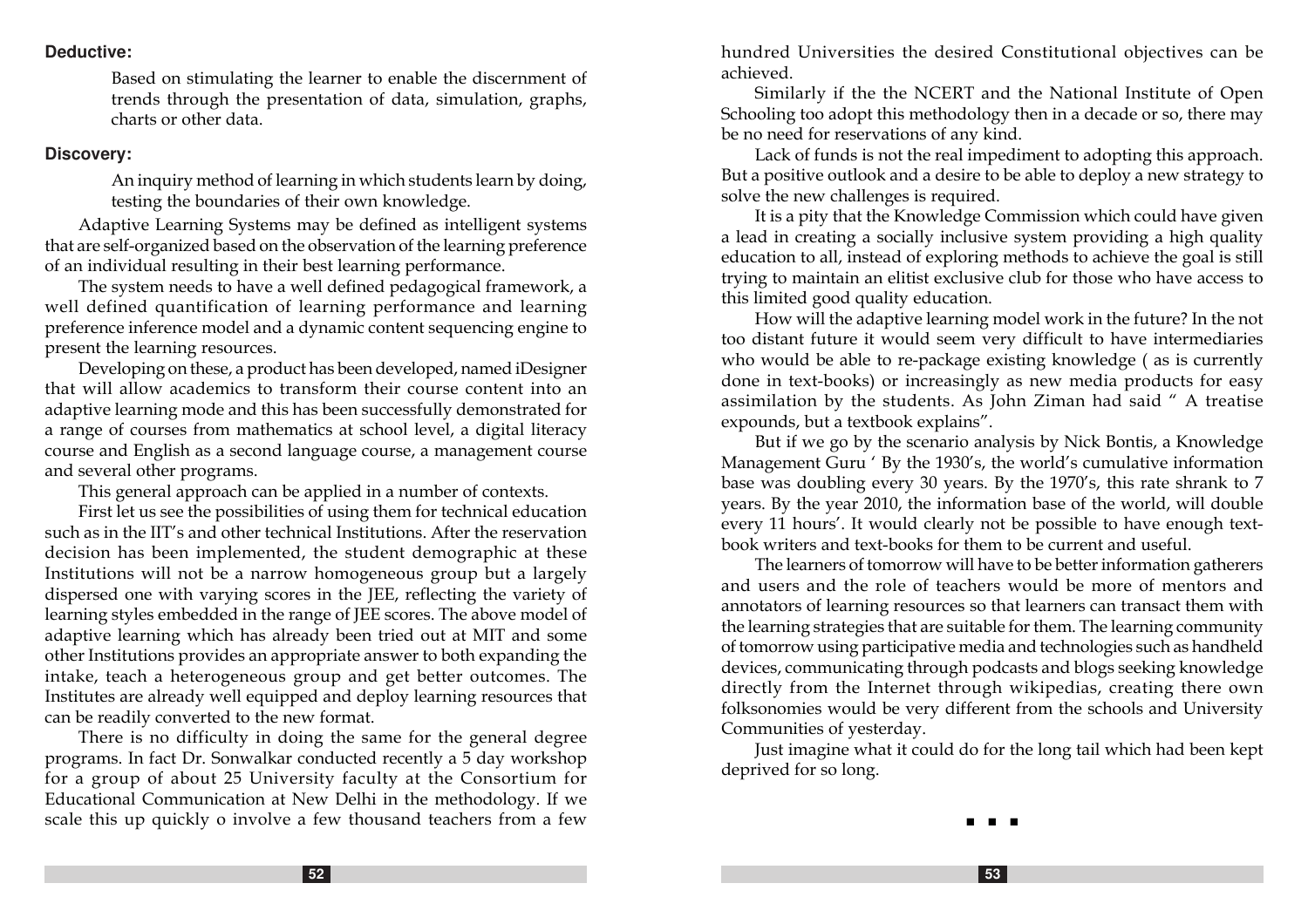# **Convergences Between OPEN AND FORMAL LEARNING**

**(Key note address delivered in International Seminar at Jaipur)**

Her Excellency the Governor of the State of Rajasthan and Chancellor, VMOU, Smt. Pratibha Patil; the Honble Minister for Education, Law and Justice Shri Ghanshyam Tiwari; Hon'ble Minister for State of Education, Shri Vasudev Devnani; Dr. Vyas, the Vice-Chancellor; Prof. Ghadoliya, the Organizing Secretary and all the distinguished Vice-Chancellors, academicians and thought leaders who are present here today.

I am indeed very pleased to have this opportunity to address a gathering where both the people who cerebrate on things that we should do and those who take executive decisions on how these things should happen have gathered together in the same forum. And therefore the pursuit of quality in distance education is likely to bear fruit because together we should be able to move in the direction we choose for ourselves.

What I want to do is to touch upon almost all the themes that have been identified for this event because the speakers who are experts in each of these areas will share detailed experiences on some of the important things that are happening which will drive the efforts towards what distance education should be doing.

I would like to talk about especially with respect to the learning society and the knowledge economy. A question which has been asked several times during the last few years and on which I too have been interacting with a number of organizations is that while distance learning is happening, is expanding, more people which are going into it: is the quality of distance education satisfactory? And when one starts addressing this question one normally tries to start bench marking with respect to the past. So you start comparing technical institutions with University of Roorkee, you start comparing other institutions with universities of whatsoever standing you choose.

But I think time has now come to realize that education itself is undergoing a Fundamental change. That even if we could, we should not be looking at re-constructing the universities of the past but be creating universities of the Future. When we start looking at creating universities

of the Future, then we Find that distance learning becomes the core engine behind that and this has happened because of the vast strides which technology has made in the recent past. Prof. Vyas talked about the convergences.

I think I will dwell For sometime on these convergences to draw attention to the Fact that rather than looking at two disparate kinds of educational systems: one of Formal face-to-face and another remote distance learning system, we are now almost ready to have something which is a convergence between the two systems and this convergence is happening because unlike twenty five to thirty years ago when many of these institutions were created, technology is something which is now available in the form which is very different from what anybody could have imagined.

Computers as we all know in the last three decades have become faster, they have become smaller, they consume less and less power and they are accessible in all kinds of geographical areas. So we have seen an expansion of the usage of computers. Computers began with mathematicians and computer scientists started realizing that the world of numbers did not go from zero to ten and one to hundred and million but could be just represented as zeros and ones and this binary representation allowed them to do a lot of arithmetic from where the name computer actually came. And it is because of this name that many of us are afraid to think of the computer. As computers progressively became faster and had more & more memory it was realized that they could be used not only to handle numbers but to handle text as well. And then they realized that if we could handle text by putting it as zeros and ones (building on the Morse code experience in telegraphy), one can also convert audio speeches so that you can have digital audio. And more recently we started having digital picture and digital video so much so that almost everything now can be expressed in a digital form. And while this could be done it would therefore immediately mean that huge convergence was possible because earlier we had books which had a separate role from magazines, news-papers, radio-broadcast, television telecast. All these media needed different devices, different methods, different platforms but today in an all electronic digital form you can have your text, your graphics, audio, video or whatever you want. So clearly from the point of view of learning which is basically an engagement between a teacher who knows a subject and a learner who wants to know that subject, this kind of a convergence has a tremendous opportunity.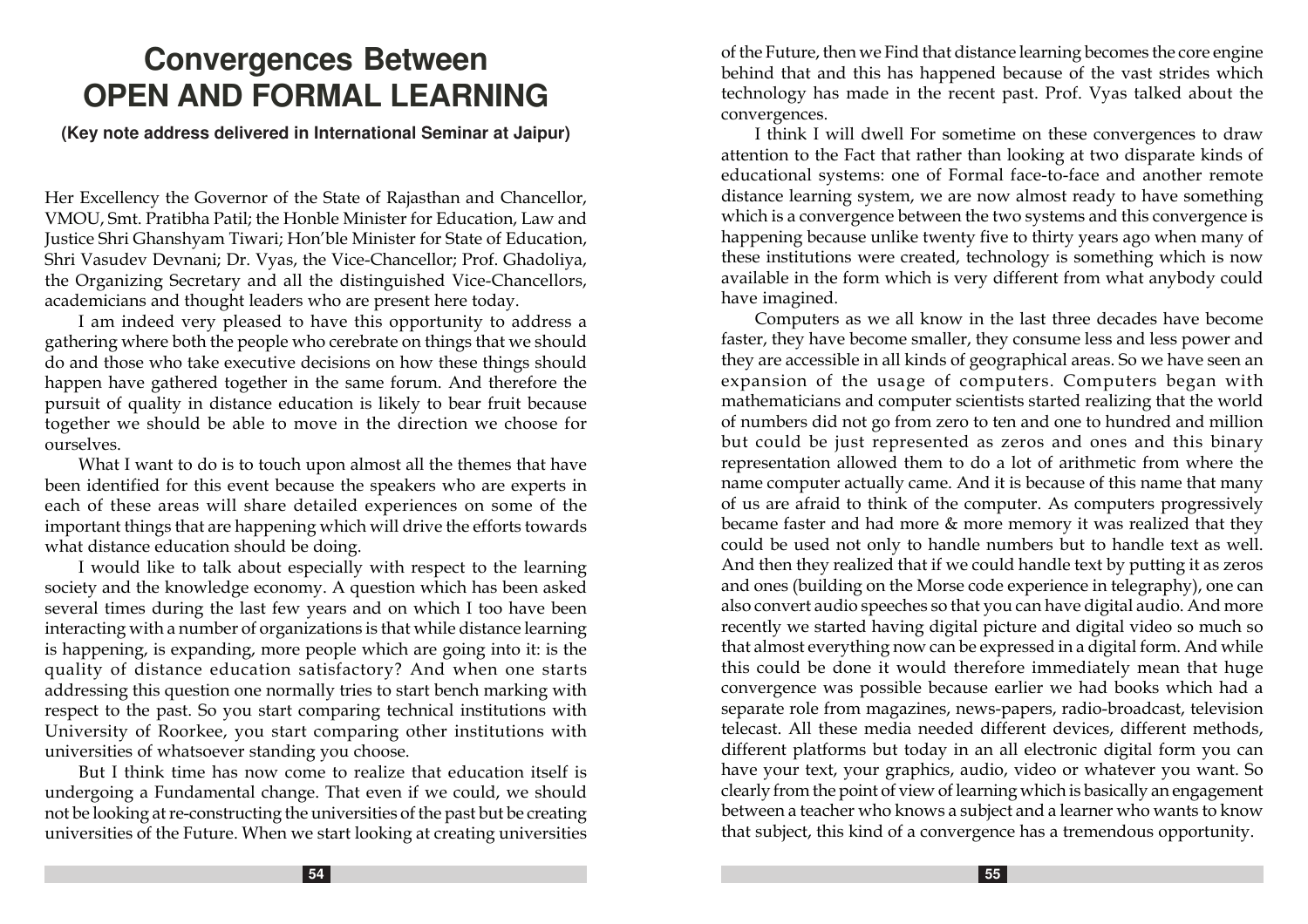What happened later was something even more fundamental and not planned for. Initially while computer was being used for various applications you had to be in its neighborhood to have access to a powerful computer to use it. So a computer located in New York was available to the people who were in New York, the computes in Silicon Valley were available to the people who were in Silicon Valley.

But then suddenly another revolution happened and this was the Communication Revolution. Typically the costs of communication were very high over long distances. So for example, if somebody in Perth in Australia wants to speak to somebody else in San Francisco in US, for the duration of this conversation you would have to have a dedicated circuit available for these two people to talk. And therefore, long distance international calls were very expensive. Even STD calls within India were expensive. Now a days you are hearing of all India calling at rupee one per call. Why this has now become possible is because of the same march of digitalization which moved from numbers to texts, to audio to video, moved to the idea of communication as well. So modern communication does not go like a dedicated circuit but splits into a number of small digital packets which go all over the place and re-assemble to the destination. And therefore, like the post office charges, the same price of envelope or the letter card that you send to anywhere in the country, you can have the same cost for communication anywhere in the world.

And we call this as the death of distance, not the death of distance education but rather the emergence of distance education and you also say that Geography is History. What I am trying to say by these two statements is that because of this convergence of computer and communication you now have the possibility of putting the best teacher who is appropriate for a context with the learner who is eager to learn and put them together at an affordable cost. This cost will be less and therefore the entire paradigm of creating large number of institutions in remote geographical locations disappears to a model which is somewhat like the electricity distribution model. The electricity that you get at your home, at office or factory does not necessarily come from the nearest power station which you have. Various power stations generating electricity put it on a grid and the grid distributes electricity and you get the electricity from wherever you want.

In some sense all educationists will be able to put together their learning; they will chunk it in a certain way to make it available so that wherever somebody needs you get it. And this is what has actually

happened. Today a person in the most interior part of India if he could get some internet connection is able to get the course from MIT a course from Stanford, or a course from any other place including our own Institutions. That is the globalization that we are talking about. Now very often if we don't take this perspective, we are afraid of globalization.

It is clear that more and more of this is going to happen and so we have to be aware of this and prepare for the change. If anything is allowed to come it will but the opportunities it throws up are enormous. And this I want to elaborate a little further. We all agree and we all repeat the statement that "We are moving towards the knowledge economy". But how are we preparing for it? The knowledge economy is not a linear extension of the current economy but a sudden fundamental change.

Let me briefly run through in a very short span the stages that we have gone through. At some point of time all humans were cave man, they lived in caves. Many of us continue to lead a similar life in the urban environment where we live in very small flats, we got out to the town and then we try to save ourselves from dying in a bus accident or terrorist bomb or something. We come back home and watch television, similar to the caveman watching painting on the walls of his cave. And then of course, you move on. Then we were hunters and gatherers and then we settled on river banks so we had an agricultural society, the Indo- Gangetic Plain, the Nile, the Amazon and other big rivers.

And then was the industrial revolution. Now because our immediate past is so closely linked to agricultural and industrial revolutions, most of the educational systems relate to that. And even today, for example, U.S. academic calendar follows a schedule where student can go back to the farm during a harvest time. If you were in the hunter or gatherer society you had to be very strong, you would be a good hunter or gatherer you would chop wood, collect wood, take it and transport it etc because that was what was valued.

Entering the agricultural society, the skills required were completely different. You had to grow crops and you had to understand as to what kind of crops would grow on your soil, on your climates etc. etc. And when you enter the industrial society, your entire knowledge of growing of crops is not useful. What is important is as to how you handle the factory or make industrial products.

So what happens in the knowledge economy? In the knowledge economy, we would be required to deal with knowledge products. And the only organizations which deal with knowledge and knowledge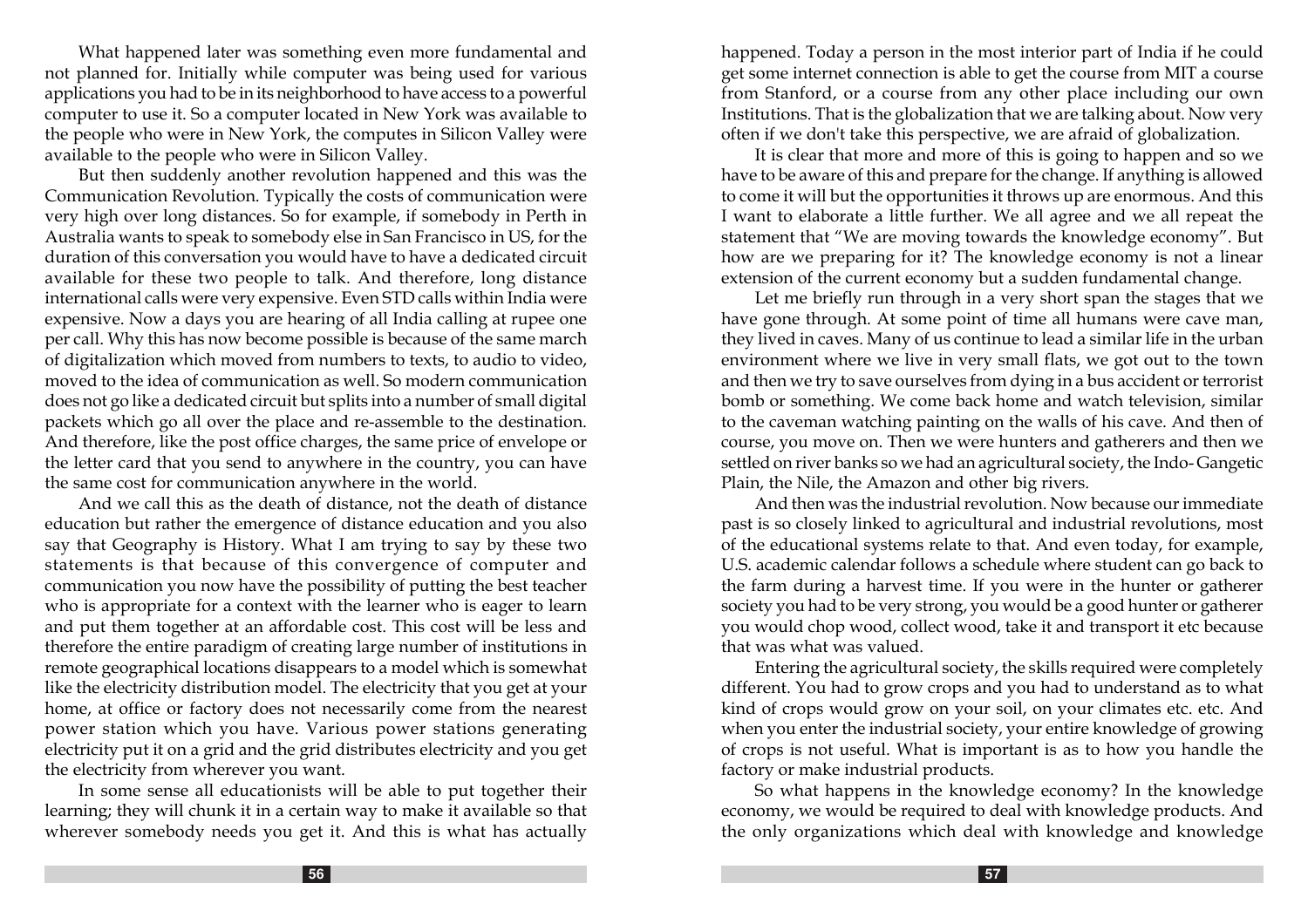products are higher education institutions. And therefore, universities will once again become a centre stage in the knowledge economy because in the earlier economy the large part of the frontiers of new and emerging knowledge was not very useful in the economy.

I will give you few examples about what was meant by knowledge products. All of you heard of this company called "Google". "Google" is a very rich company. Lots of money with it and all it has are algorithms for selecting a piece of data from huge amount of data. That's all. It has no oil, it has no minerals. In a recent World Bank Report which I read and very surprisingly it says "the disadvantage or perils of having natural resources". The report says that people who are rich in natural resources don't have to work very hard because resources are exploited. But the people who don't have natural resources are the people who have to exercise their intellectual talents to be able to create new things, new ideas. And therefore, it has looked at so many countries which are rich in mineral resources but not doing so well. So people may have mineral, the people may have oil but it is the company like BSP Billiton which make the money out of it.

Now the point I would like to make is that we need to start appreciating what is different about the knowledge economy. Because if we do use technology but for teaching something which was relevant to the hunters and gatherers and cave man or the industrial society, we would not make progress and we would be disappointed.

Another example of knowledge product is something for the diabetics. Some of you may be having diabetes. Many of you may be having some relative with diabetes or you know somebody who has diabetes. Diabetes is a phenomenon where the insulin is not secreted adequately and therefore there are problems. Researchers have found an isomer called sucralose and this is patented as Splenda which can be used by Diabetic patients. Isomerism etc. which would be an academic theme in Chemistry and may not be otherwise valued, has created a knowledge product that has very important business implications?

There is another product which has been recently approved by FDA in USA called "Respirate". What is respirate? Resperate is a high-tech model of Swami Ramdev. So Swami Ramdev teaches you how to do yoga and reduce your blood-pressure by doing yoga appropriately. Still the success rate may or may not be high. What respirate does is to put a too to measure your breathing rate, analyzes it and decides as to what should be your right breathing rate and give you musical cues according to which you breath between 10 breaths per minute to 15 breaths per minute and then of course you can reduce your blood-pressure without any drugs.

So what I am trying to say is that as this technology is advancing, as the capacity of computer to handle the larger and larger processing increases completely new kinds of products can be developed and these are called knowledge products.

Now why I am saying all this that if you looked at quick snap shots of India's education history, at some point of time we had Nalanda and these were things for which the world came to us. We lost the ground because of the British system of education which was enforced on us but they were good modes of British educational system. But the kind of things we pride are let's say that IIT and to some extent open universities education and distance learning which are two major initiatives of recent time if you look at it. And I am talking about this because I have been directly involved with that. I have a Ph.D. from one IIT (Roorkee), have been a faculty member of another IIT (Kanpur), Board Member of a third IIT (Delhi) and of course have been with the open universities for a long time. When IITs were created, there was already engineering education happening in India. There was Guindy College of Engineering, there was BHU and many other Colleges but the IIT brought in a fundamental change. They did not make the same kind of engineers which the other Colleges were making And they did it with international collaboration. So there was an IIT at Kanpur with US collaboration, there was an IIT in Chennai with German collaboration, there was an IIT in Delhi with UK collaboration and who benefited. There is very famous book these day by Thomas Friedman called "World is Flat" which is full about facts of India and how the Indians have done so well in recent time and there he says that one of the good things that India did was to create IITs in 1960s. What the IIT ended up doing was to create a talent pipe which filled in New Delhi and empty with Palo Alto in the Silicon Valley and America was the greatest beneficiary.

I will venture to say that those countries who missed out on creating IIT in India actually lost tremendous opportunity for their own economic growth. But today if you try to create another IIT, it will be a mistake. The IIT is very hugely successful because people who were behind it knew what was coming. And what was coming was moving away from engineers, as narrow technicians to a breed of broad based problem solvers. In fact it is interesting to note that Peter Drucker one of the famous management thought leaders,used in 1959, the term "knowledge workers" for the first time. The IIT was created in 1961-62 onwards and that is why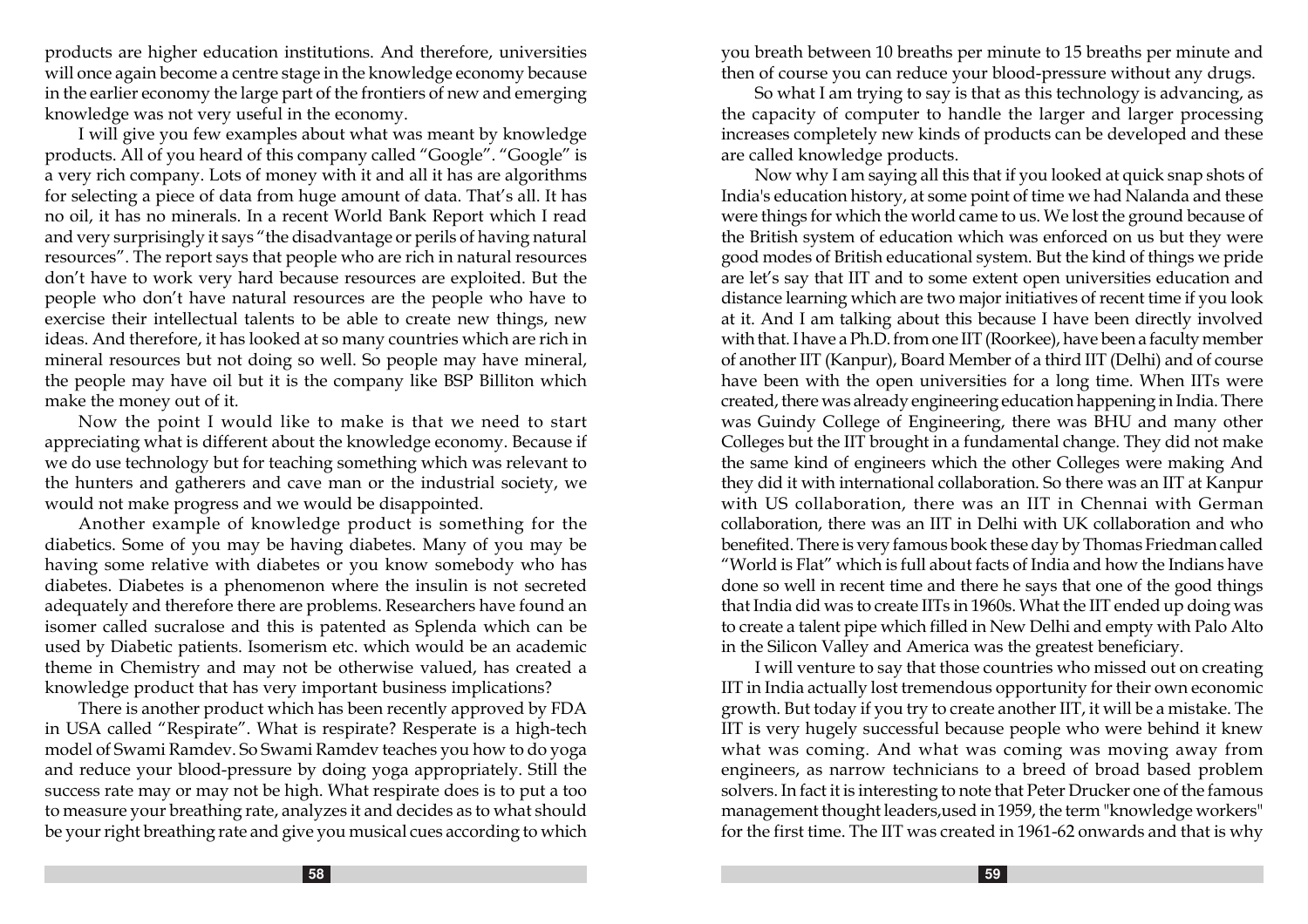because of the alignment of the vision of the IIT to the alignment of the thought leaders, what was happening was right. We had what I like to call the "first generation knowledge workers" of India.

At some level even Lawyers, Doctors, Journalists are all knowledge workers. And my suggestion for this forum actually is that we should now work on creating the "next generation knowledge workers". And if you are looking at creating this new generation of knowledge workers, it is not IIT we need, but it is the Open University that we need because next generation knowledge workers are not specialist in technology. They are people from all varieties of discipline who have learned to become familiar with the technology, who can pursue in the global process while becoming familiar with English, who have developed skills for problem solving, for creativity, innovation. As I gave you the example the successful knowledge workers will come from Chemistry, from Physics, from Psychology from Social Sciences, all kinds of disciplines. So that narrow focus we have had in the last few decade that the science was something which was valued and others were not. Now actually the pendulum is likely to swing in the other way. We have had a model of very exclusive education. As a model of education, good education, quality education has been selecting very small number of people. So out of hundreds of thousands select a few hundreds. Select very good faculty, put them in a campus, give them resources, they will do well. While this model may be apparently working well we shall have to find a proper mode to solve the emerging challenges. Exclusive education is available to 1% to 0.1% of the population. What happens to the 99% to 99.9%. For them we need an inclusive education model. We need completely different model which only the open learning system can run where we say no matter where you are as a learner if you want to learn we will give a pathway to learning. The expression I have coined for this is what I call the GPS model of education. We all know about that Geographical Positioning System. Because GPS is something which you carry with you, three satellites observe you and tell you where you are. And then of course the system will give you direction as where to move. That is what the education system has to be : such that all these people who are otherwise condemned by the so called formal system, now we will provide a migration path and each of these paths could be an individual separate path. It is only the open university system which actually said that you could configure a completely unique different path for each learner. We make them into groups but in principle it allows you to do so. Earlier on

when we implemented distance learning without enough technology the operational constraints prevented the pursuit of the ideal. So if you said there are a pool of 42 subjects to choose from and you can study any four you want, you could not practically do that because number of combinations will become  $(42 \times 41 \times 40 \times 39) / (4 \times 3 \times 2 \times 1)$  and sheer logistic operation would prevent from doing it. But today if you have all these things on computer in terms of certain design then just log on to the internet and select any URL. You can go to the computer system and select whatever you want, whenever you want. Now this is very important because the future successful nations are not going to be nations which succeed only on their inherent natural resources. Leading and successful nations are going to be those which are going to be magnets for talent talent. I want to emphasize that the earlier education model was for identifying talent. So if you merely identified talent, you could be happy with 1% of population being talented. It is a find model. But if you want to develop talent and you want at least 50% of your people be useful then you need to have a different model of which technology is the core engine.

So why is this important? This is important because the wealth of nations tomorrow is going to be in the knowledge economy directly related to the skill sets of the population.

Earnst and Young had done a study for the Asian region and he found that a typical university graduate in the Asian region, if he does not know functional English and he does not know functional ICT then he can expect to get only a salary of 50 US \$ a month. The same student if he has IT skills and English communication skills, his salary goes to 250 US\$ a month. Now that is the GDP of tomorrow. They are all talking about tax in services etc. But the possibility of people being able to provide higher value services will depend upon whether they are higher skilled sets and add to this new sets about creativity innovation, researching, problem solving and you would have people of higher income.

So the way to economic prosperity now is through educating larger masses of people. It is fine to have a few islands of excellence. They will continue to do great innovative work, but is no longer adequate.

So what I am suggesting? I am suggesting that now the time has come for convergence between a formal system which has created a lot of under-graduates, mostly unemployable and the Open University system to upgrade their skills for employability. Statistics says that not more than 5% to 10% of an average University's graduate are employable. Almost 90% are unemployable. You can use an Open University system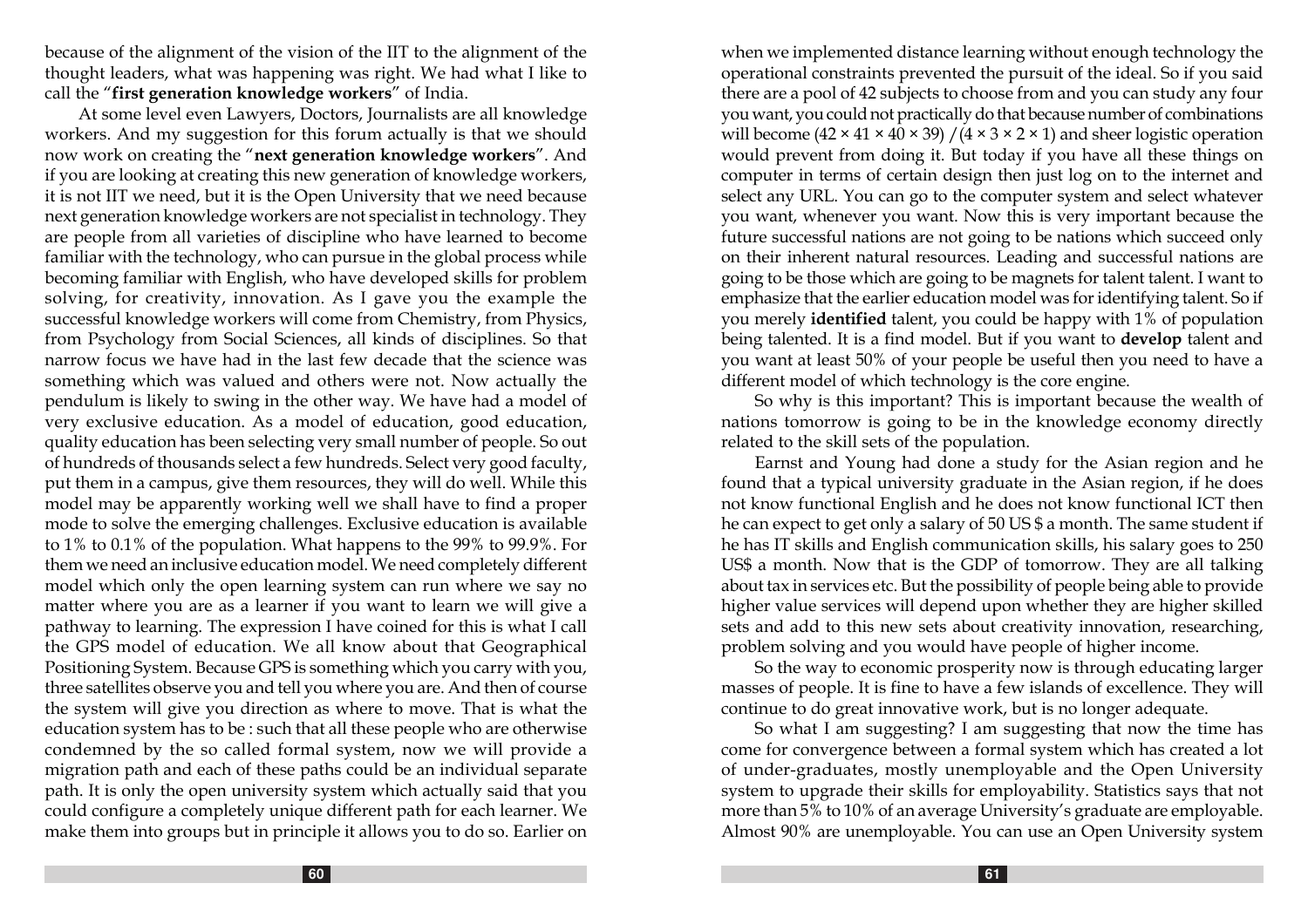not as alternative to this unemployable graduate generating machine but have a complimentary role ; as an umbrella, as a re-inforcement and affirm that the open university system will now add employable skills to the domain of knowledge that the universities are providing. So we can begin to identify a set of say 12 skills (each of which can be learnt over a month) which are required for future employment and these are generally agreed world-wide. And we know that because of the absence of these skills a majority of graduates are not being employed. So then you can say that open universities should start focusing on the concurrent courses being given to people while they are studying in the university because without domain expertise again you won't be able to move. So domain expertise education is fine. Anybody would go only on short term skill based course will perish. So the university system, formal system, continues to give the domain based specialization; B.Sc. (Honours), B.A.(Honours) whatever, but the open university system through technology gives an umbrella which provides employable skills and these they can be given by Certificate, Diploma and so on and they can be aligned with the international certification. It is very important today. The reason why IIT got accepted was that they were always striving for international standards.

So today also it is important for us if we learn English it should be of international standard. So students who passes out English from a University should be able to get the expected score in IELTS. In Hongkong they have done that. Hongkong as it becomes part of integrating to world and you know China is a recent Signatory to the WTO. the eight universities in Hongkong through their UGC have together legislated that every student who graduate out of these universities must get a decent score in IELTS, the International English Language Testing System which is comparable to what anybody who have got from another institution where he could have studied. Similarly for ICT, similarly for other kinds of skills. So that is the crisis. The important thing which is coming out of globalization is that there is a tremendous opportunity for foreign students wanting to study with us. I have been so many times requested on a personal basis when a university want me to identify the institutions in India where the students can go and spend a term and learn. Their obvious preference is for Institutes like the IIT's for technical education. But many interesting alternatives also crop up from time to time. Some desire that while their students were in India, they wanted to do a good course in Hindi as well. And I realized that we don't do that. In fact, this idea was first put to me by a Japanese Professor when we were talking about

teaching English to the Chinese and Japanese. And then he said that why don't you teach Hindi. Because India is now a centre stage. The book "the World is Flat" has talked about India so much that they want to pursue something to do with India itself. And if they want to come to India they want a quick course in Hindi and again an online version can become very useful. Now imagine a good on line course in functional Hindi about India, India's culture, tradition, experiences. The day the person books his ticket which is three weeks, four weeks or six weeks in advance the person can register for such an on line course.

So when a foreign visitor comes here he is aware of the cultural sensitivity, is aware of the basic greetings, is aware of the basic number system and so on so on. So there is, you know, a huge plethora of opportunities available. There are the technologies which one has to use. And finally what I want to say is it is becoming more and more ubiquitous. They could include instant messaging, sms, blogging, podcasting and wikis, all 21<sup>st</sup> century technologies.

When I started computing, in 1966 there was only one big computer at Tata Institute of Fundamental Research. And researchers like us got 15 minutes of computer time per month. Today everybody in his pocket is carrying more computing power than all of India had in 1960s. Now as these things become commonplace, we would probably come to a model where instead of being required to switch off your cell-phones in class, we will require all cell-phones to be on, although in silent or vibrating mode because messages about the transactions that is happening will be communicated to you on your cell-phone. Look at most of the youth of today employed in India but otherwise carrying cell-phone, l-pod and all these kind of devices. So these will become the devices of future. They will become like the slate and pencils of future. And broadcasting, belonging these are all methodology which we can integrate. I don't like to talk about that in detail because that is better done in one of the detailed sessions.

But in terms of an overall strategy what I am trying to say is that this is the time for convergence. This is time for open universities to look at concurrent courses which students can do while studying in the face to face formal system. This is time to start looking at employability as an important outcome of the education and this kind of an approach deploying technology can help moving in that direction to prosper. Prosperity for the people who get such an education, prosperity for the country and of course we will be active partners in the globalized world resulting in the Indianisation of the Globe during the Globalisation of India.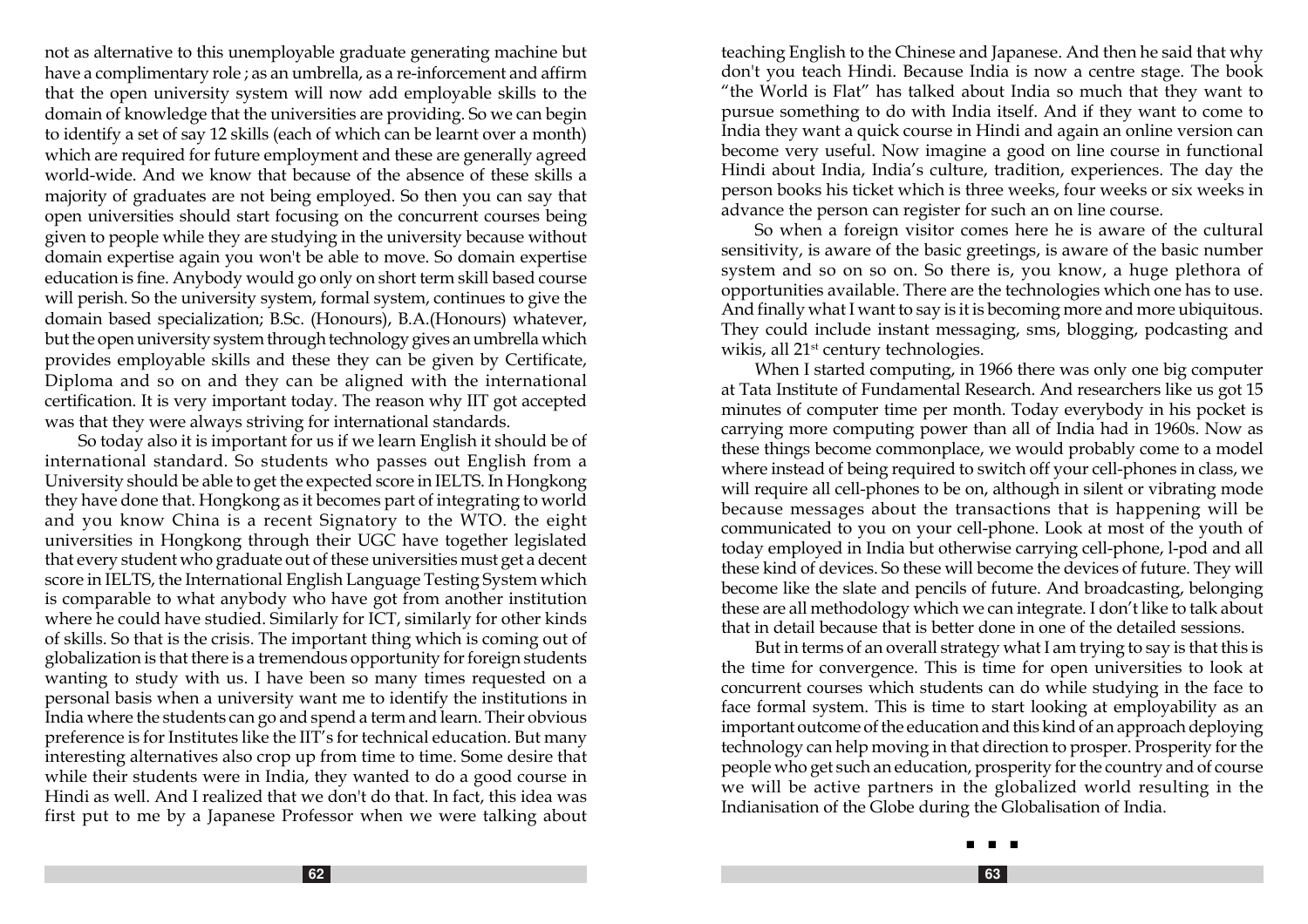# **From the art of teaching to the Science of Learning**

The occasion of Teacher's day, is an opportune time to reflect upon the nature of the teaching activity, the evolution of the teacher's role and its future especially in the light of impact of technology and the migration from an exclusive approach of education to an inclusive universalisation of education as the key to flourishing and thriving in the knowledge economy.

And when one wants to describe the new paradigm in education, which is emerging as a result of the developments in the last few decades, it is I think fairly well expressed as the title of this piece, the shift "from the art of teaching to the science of learning"

Traditionally good teaching was an art learnt at the feet of the masters through long periods of internship and following good examples and practices. A great teacher was like a master artist or sculptor, who from the rock of his vast knowledge chiseled out in real time before his audience a form of the knowledge construct appropriate for his learners. However the problem with this artistic form of teaching was that it was not scalable and we saw in the past decades a sudden expansion in the number of colleges, universities and students in higher education coupled with a substantial decline in the standards, so much so that now we by and large agree that by and large the higher education system is incapable of meeting the challenges of quality with quantity.

The structure of matter, the nature of the cosmos, the nature of the human mind and its relationship to the brain are some of the overwhelming questions that have engaged thought-leaders throughout history.

Until recently, understanding the mind—and the thinking and learning that the mind makes possible—has remained an elusive quest, in part because of a lack of powerful research tools. Today, the world is in the midst of an extraordinary explosion of scientific work on the mind and brain, on the processes of thinking and learning, on the neural processes that occur during thought and learning and on the development of competence.

 These have important implications for education. New understanding of the learning process is leading to many different approaches to the design of curriculum, teaching and assessment that differ almost entirely from those found today.

For most of the previous century, the focus of education was on the imparting of literacy skills: simple reading, writing and arithmetic. Even at the University level it was about mere acquisition of information, often from different sources. But it was only at the research level that students were trained to read and think critically, to express themselves clearly and persuasively, to solve complex problems in science and mathematics. Now, at the beginning of the new century, these aspects of higher level cognitive skills are required of almost everyone in order to successfully cope with the complexities of contemporary life. The skill demands for work have changed dramatically, with the result that 'the skills of a lifetime become obsolete in an instant' as has the need for organizations and workers to change in response to competitive workplace pressures. A responsible participation in the democratic process has also become increasingly complicated as the locus of attention has shifted from local and divisive to national and global unifying concerns and no longer limited to casting a vote once in five years to a practical participation through exercising the rights conferred in the recently enacted right to information Act.

Now that we have a large number of interdisciplinary inquiries and new teams of scientific collaborations, the path from basic research to educational practice is somewhat clearer, though not yet easy to pursue. Till recently, educators paid little attention to the work of cognitive scientists and researchers in cognitive science worked in laboratories far removed from classrooms. Today, cognitive researchers are spending more time working with teachers, testing and refining their theories in real classrooms where they can see how different settings and classroom interactions influence applications of their theories.

What is perhaps currently most striking is the variety of research approaches and techniques that have been developed and ways in which evidence from many different branches of science are beginning to converge. For example:

Research in cognitive psychology has increased our understanding of the nature of competent performance and the principles of knowledge organization that underlie people's abilities to solve problems.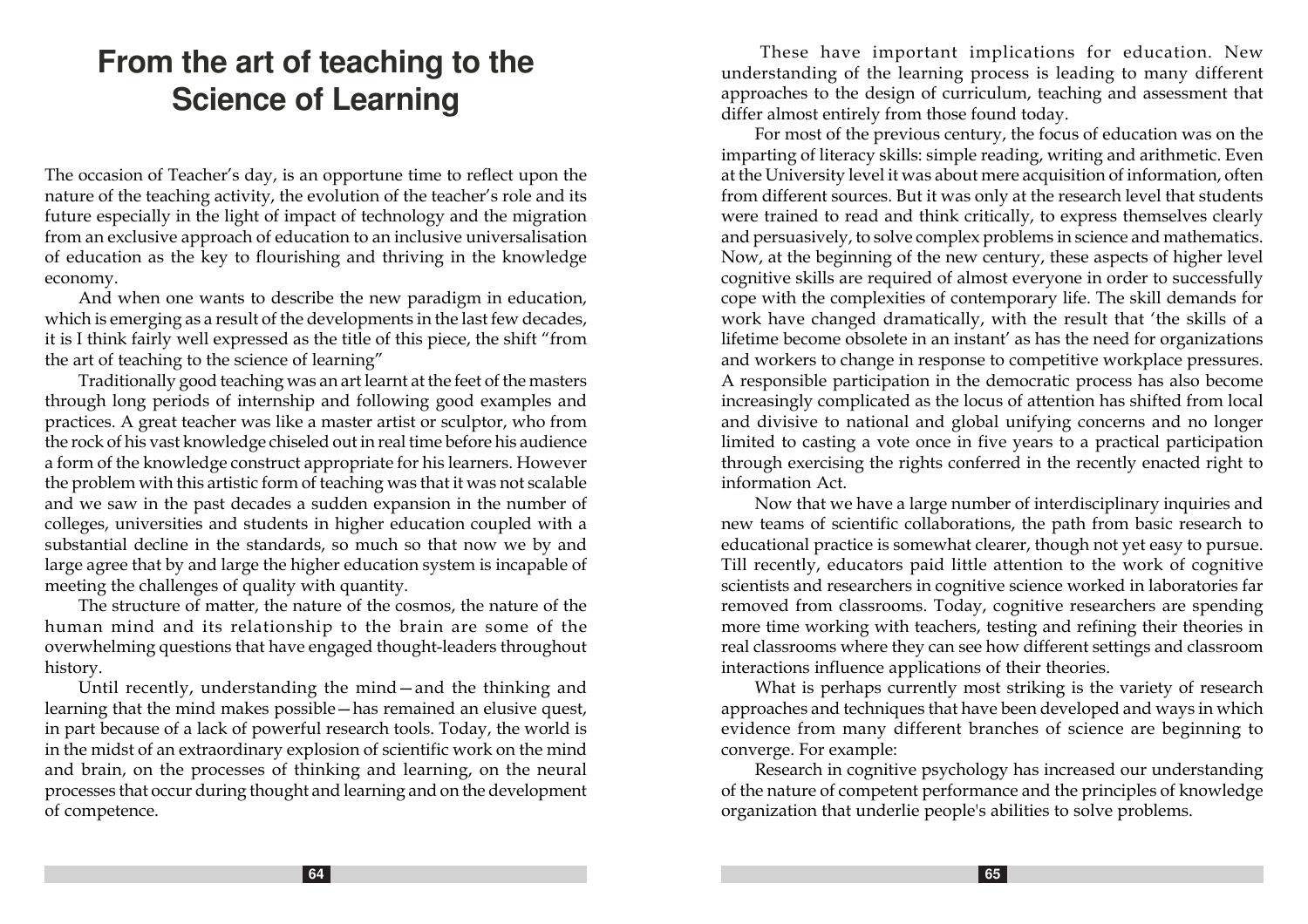Developmental researchers have shown that young learners can understand a great deal which make it possible to create innovative curricula that introduce important concepts for advanced reasoning at early ages.

Research on learning and its transfer has uncovered important principles for structuring learning experiences that enable people to use what they have learned in new contexts.

Work in social psychology, cognitive psychology and anthropology is making clear that all learning takes place in settings that have particular sets of cultural and social norms and expectations and that these learning environments influence learning in powerful ways.

Neuroscience is beginning to provide evidence for many principles of learning that have emerged from laboratory research and it is showing how learning changes the physical structure of the brain and, with it, the functional organization of the brain.

Current and emerging technologies are leading to the development of many new opportunities to guide and enhance learning that were unimaginable earlier.

 Above all, information and knowledge are growing at a far more rapid rate than ever before in the history of humankind. Also, the meaning of "knowing" has shifted from being able to remember and repeat information to being able to find and use it. More than ever, the sheer magnitude of human knowledge renders its coverage by education an impossibility; rather, the goal of education is better conceived as helping students develop the intellectual tools and learning strategies needed to acquire the knowledge that allows people to think productively about specific areas of human knowledge, such as history, science and technology, social phenomena, mathematics and the arts. Fundamental understanding about subjects, including how to frame and ask meaningful questions about various subject areas, contributes to individuals' more basic understanding of principles of learning that can assist them in becoming self-sustaining, lifelong learners.

New developments in the science of learning also emphasize the importance of helping people take control of their own learning. Since understanding is viewed as important, people must learn to recognize when they understand and when they need more information. What strategies might they use to assess whether they understand someone else's meaning? What kinds of evidence do they need in order to believe particular claims? How can they build their own theories of phenomena and test them effectively?

 Many important activities that support active learning have been studied under the heading of "metacognition". Metacognition refers to people's abilities to predict their performances on various tasks (e.g., how well they will be able to remember various stimuli) and to monitor their current levels of mastery and understanding Teaching practices congruent with a metacognitive approach to learning include those that focus on sense-making, self-assessment and reflection on what worked and what needs improving. These practices have been shown to increase the degree to which students transfer their learning to new settings and events.

The future model of teaching-learning would therefore be based on an educational diagnostics and navigational services approach, with hightech approach to facilitate student teacher interaction. Adoption of Internet services, push technologies, personalization, chunking of learning into small re-usable learning objects (RLO's), online communities and especially the use of cellular phones, personal digital assistants etc. would allow access to educational opportunities from the palm of the learner's hands.

The next generation media of great appeal to the screen-agers would totally transform education in a somewhat similar way that provision of healthcare and medical services were transformed as the results of advanced scientific and medical research has transformed and continues to promise improvement. Just as infant mortality and deaths from many earlier mass killers like malaria,typhoid,tuberculosis etc have been all but eliminated, the right combination of technology and scientific research in the cognitive sciences hold out the promise of removal of illiteracy,ignorance and the possibility of a new generation that can propel the country on to the desired path of global leadership.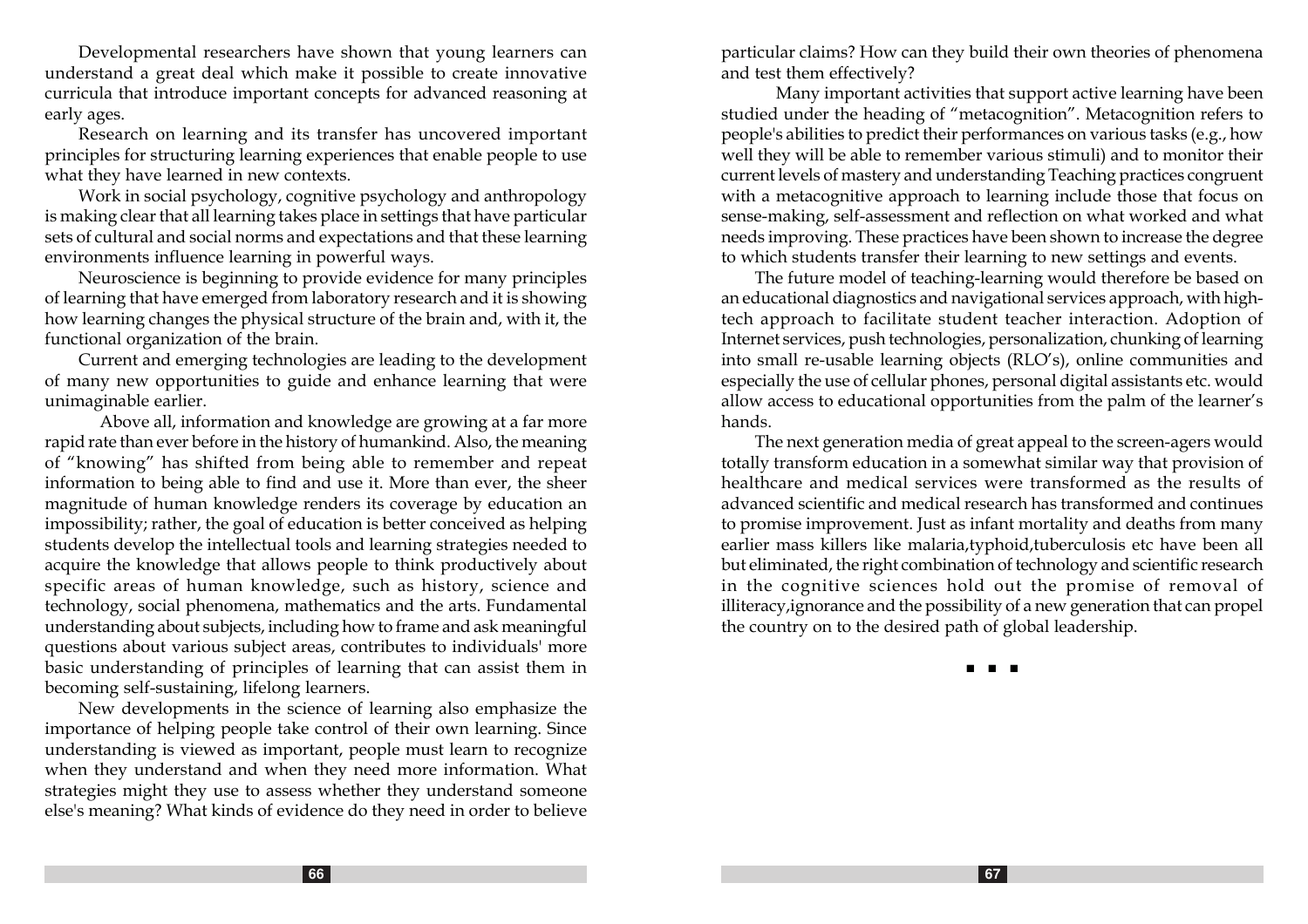# **Nano-Learning**

Our traditional education model is basically reflective of a tribal way of life. We look for naturally occurring good learners and naturally occurring good teachers and put them together in locations ranging from the Gurukul to residential Schools or Universities and now through technology mediated distance or remote learning.

But the basic model of large long duration monolithic courses and relatively short assessment periods mean that any quality assurance or maintenance of standards is fairly unreliable and over years even reputed Institutions have doubts whether there quality is as good as in the past decades. This is in sharp contrast in manufacturing across sectors, where there are no two opinions that the goods produced now are far superior than those produced a couple of decades ago. Any system that does not have an ISO certification, a CMM level 5 in software or striving towards 6 sigma in manufacturing or services would not be considered a serious player in the industry.

An alternative approach has been in terms of re-usable learning objects and sharable repositories of such learning objects. And then suddenly we had the emergence of blogs, podcasts and youtube permitting easy uploading of videos. Many of these products could be seen as being transacted in a couple of minutes, sometimes even smaller than the typically 8 minute capsule in a 22 minute video or TV broadcast. Since most devices for broadcasting music and video use a format of a few minutes duration, any use by the teaching-learning system of the same standards will benefit from the iPods and the iPhones that are being already adopted by the youth in unprecedented numbers.

Apart from the basic philosophy of education being based in the primitive ages, at the technological level, we are stuck at the civil engineering model of education. In one of my recent visits to a reputed University I was shown around by the Vice-Chancellor a large hall they had constructed at a cost of around `20 crores, which had a seating capacity of about 2500 students which would be used once a year during the ceremonial convocation. I didn't have the heart to spoil the party by suggesting that a similar amount of money might place at the hands of all undergraduates in the University hand-held devices supporting nanolearning leading to a better quality of learning and the resulting employability of its graduates would give greater glory to the University, than having the Governor give a Convocation address with 95% unemployability for the graduating students.

So, what is nano-learning? The term is being used more to draw upon the buzz already prevailing regarding the potential of nano-technologies in many areas from medicine, drugs to materials. And now of course, the recently launched Tata nano.

It is well accepted that the actual 'teachable moment' is just that. A moment in which a cognitive conflict is resolved and clarity arises and understanding takes place. It may be the moment of enlightenment of Buddha, or the eureka moment of Archimedes or the solution of a complex chemical structural formula as in the Benzene ring or the double helix of the DNA. The recent book Blink devotes itself to this moment of realization in various contexts.

If we design for nano-learning, then these learning moments are part of a design and transaction with specially designed and created nano learning objects. Of course passive nano-learning may lead to boring e learning. The nano-learning objects have to be supported by learning transactions by suitable academics, coaches, professors, mentors who create the desired personalized learning environments. This may be done through e-mail, sms, forums and occasional meeting with the teacher. Content alone may be priceless or it may be worthless. It is only in the hands of an effective and enthusiastic teacher, a real guru that this would be really effective.

Special training, orientation and motivation is needed to effectively transact nano-learning.

I have written a short poem to indicate the possibilities of such a blended nano-learning model:

"An e-mail a day An sms or two Some conversations on cell-phone And your learning improves;

Visit the learning node Meet your mentor In face to face mode And your learning gets better;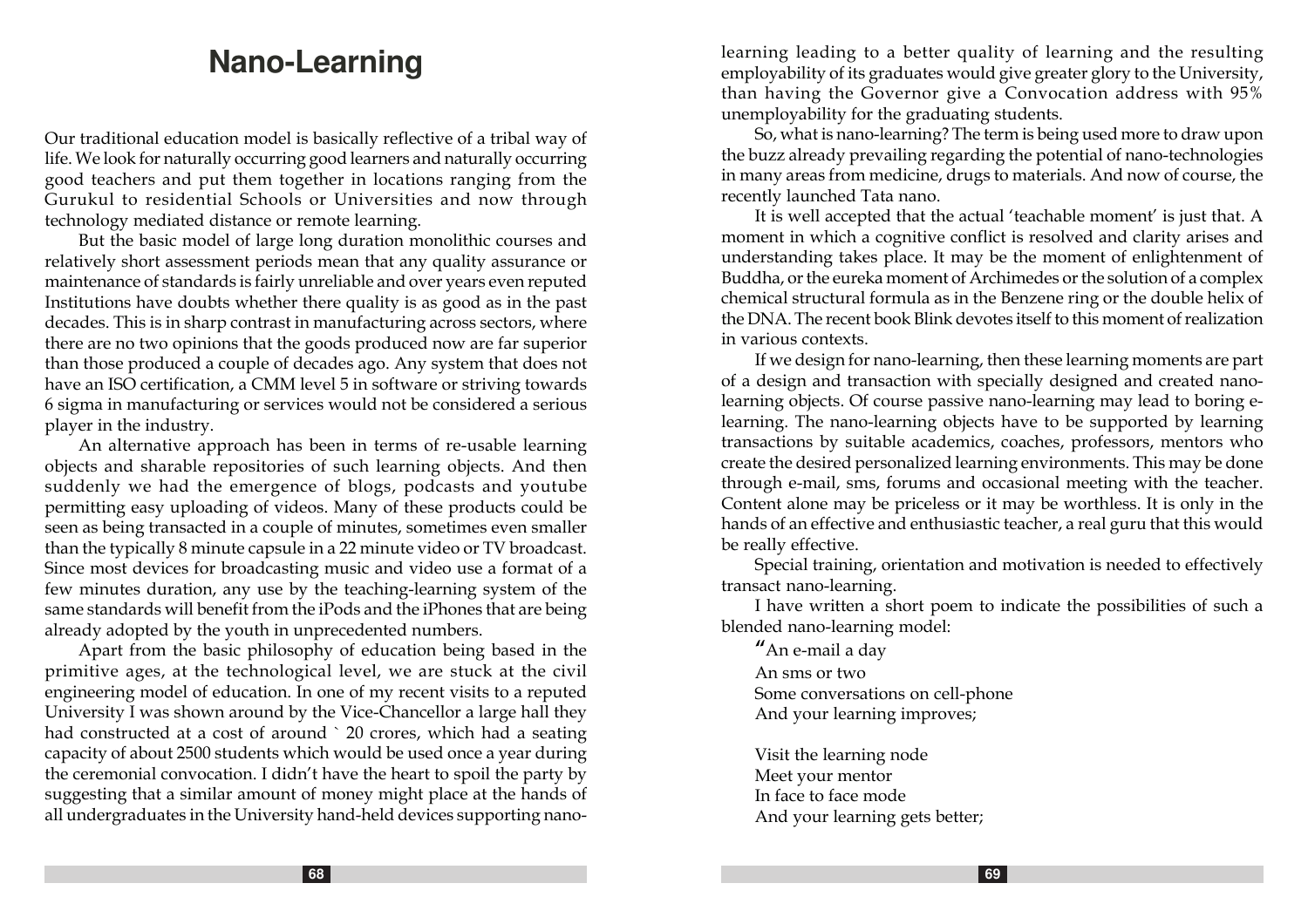Make good use of the web and Internet resources Discussion forums and instant messaging features Heed the feedback and hear the discourses To find your learning becoming richer;

They say slow and steady wins the race Choose your blend as well as the pace Soon you'll find your learning is whole No matter what, you reach your goal !!**"** 

Let us elaborate further with one example of nano-learning application. As we migrate to a modern economy driven largely by creativity and innovation, all active players in the economic production processes have to acquire new knowledge and skills in an almost 'just in time' situation. It is not practical to go back to a full time learning experience at a University. Distance learning, while a possible solution also is not quite suitable in this context, because distance learning Institutions are seen as alternative degree providing Institutions and subject to parity of esteem problems and regulatory systems which draw upon the precedents from the centuries long tradition of higher education. But the needs of these learners are quite different and their backgrounds and level of preparation would be quite different.

Let us take the MBA as an example. All MBA Institutions will have a rigorous entrance test such as the CAT, MAT, GMAT or equivalent and although ostensibly they may be encouraging a diverse background of learners, at one level through the filtering test, they are seeking a very filtered homogeneous group, almost like what in Mathematics is called a delta function. After the one or two year program, they create a Bellshaped curve with a dispersion from an A to an E and sometimes an F also. On the other hand, there are large numbers of members of the workforce who have to apply managerial skills, without the possibility or need of having an MBA degree. They would like to acquire and use managerial skills as needed. A pay as you go in mobile subscriptions, in other words an 'on demand' acquisition of managerial skills and competencies.

So, how would a nano=learning MBA work? In one form of it, we could make a pool of nano-learning objects, with transaction durations of 1 hour each, similar to a regular University lecture. A closely connected set of 3 such lectures could be seen as a half-day seminar, which could be conducted face to face or e-mode. Five such seminars are the equivalent of an academic credit, which is usually 15 hours of classroom contact. In this format, we are looking at chunking of learning in chunks of 0.2 credits.

We could granularise this even further. At the next level, we could chunk the learning at 0.01 credits, that is about 9 minutes of instruction. A number of these could be strung together like a playlist to create the desired learning goals.

Elliot Masie was probably the first to realize the potential of nanolearning by reflecting upon the fact that he was himself a nano-learner. In his own words "I am a nano-learner. What does that mean? Each day, I learn several things in small chunks. Really small chunks. A 90-second conversation with an expert triggers a huge "a-ha." A few moments concentrating on learning how something works leads to a new microskill. What's more, I am not that unusual. Most people acquire most of their knowledge in smaller pieces.

Most instructional designers' eyes get glassy when they hear me suggest that we should have a role in the design of three-minute or shorter learning elements. Yet that is exactly what nano-learning is all about.

We have a unique opportunity to stretch our thinking about the size of our average learning project. Right now, most learning modules start at 15 minutes and often cover hours or days of involvement. But most learning moments are teachable moments. Malcolm Knowles described the perfect teachable moment as the intersection of a small question with a great small answer. That is at the heart of nano-learning.

We can apply the art, science and technologies of education to the world of nano-learning. We need to combine a better appreciation of the effective TV advertisement and the compelling movie preview. Nanolearning could allow us to build extensive and shareable libraries of small elements that can be rated and ranked for effectiveness. Most of all, nanolearning is aligned the fact that learning can and does happen every day—not just when we attend a class or take an e-learning program.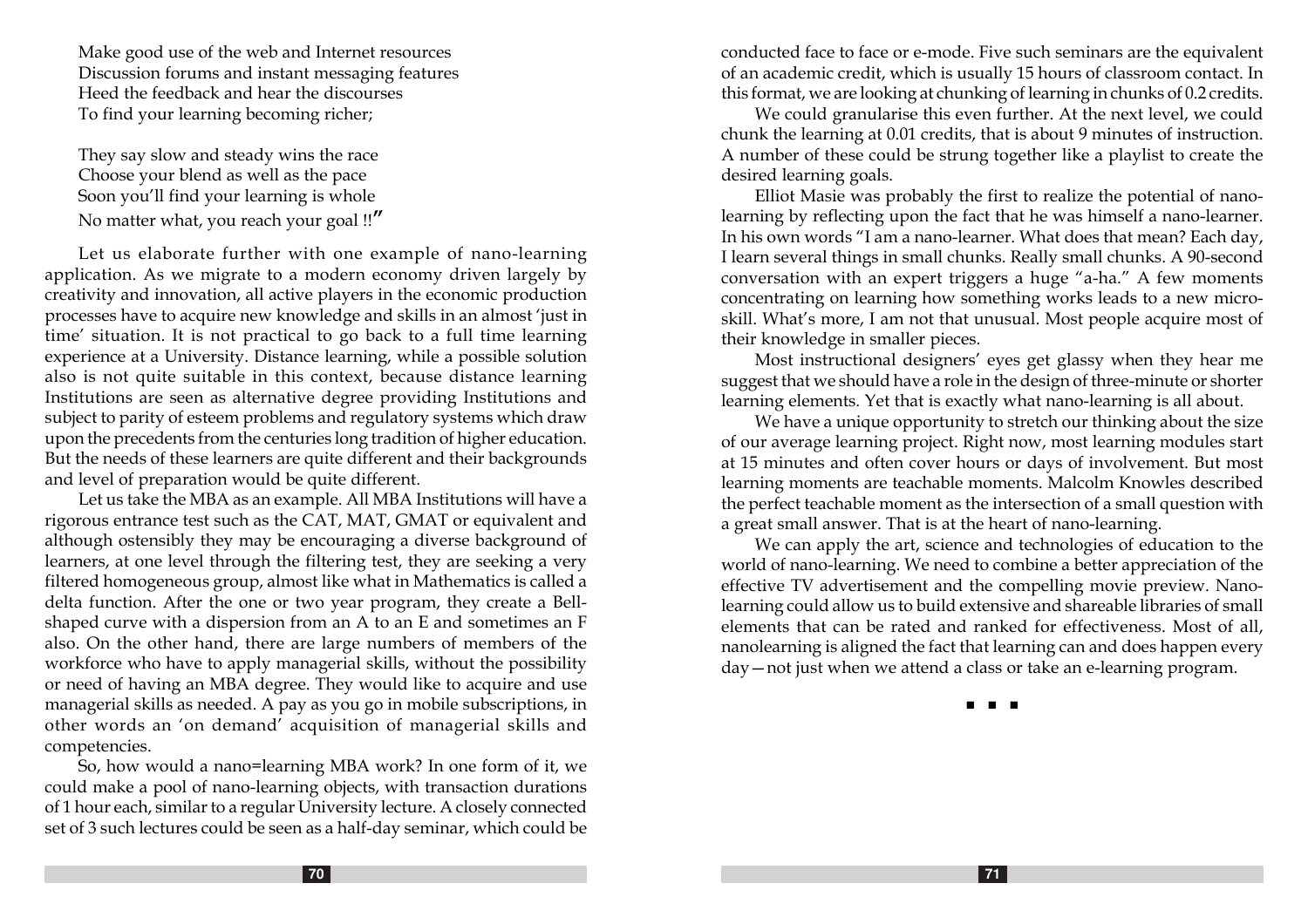# **Learning Metrics: A measurement s based approach to Learning**

It is now well accepted that only that which can be measured can be improved. Not that immeasurable things cannot be made better, but improving them in a predictable manner, following a roadmap that can be agreed upon by the major stake holders is difficult.

When we look at how education is managed and the activities related to learning achievement are organized, we realize that there is very little usage of a measurements based approach. Of course students are regularly assessed, given marks and grades and several statistical tools deployed by way of normalization, but by and large the reliability of the assessment methods and the meaning that can be drawn from it are of limited use.

The current model we have is one of identification of talent, rather than the development of talent. We may almost describe our current model as one of a tribal existence, where we depend entirely on naturally occurring talent in students, naturally occurring talent in faculty and hope that good Institutions will be a magnet for both. This model has produced islands of excellence on certain occasions in the past, but they have been invariably not sustained for more than three decades or so, till the naturally occurring talent migrated or retired. We now have the spectacle of the Scientific Adviser to the Prime Minister, drawing attention to the complete extinction of pursuit of higher learning. While he chooses to blame bureaucracy for it and this is a favourite whipping boy, he does not accept the complete ignoring of a modern approach to education in the last 3 decades. The whole approach of a tribal leader driven approach is now failing.

The other day, I read an item in a newspaper stating that when Celsius designed the scale for temperature measurement that bears his name, he had proposed the freezing point of water as 100 and its boiling point as 0 degrees. Apparently it was only after his death that people gathered courage to change it.

This is analogous to our current educational practices. The students who after a rigorous screening examination are selected to study in the premier Institutions such as the IIT's and the IIM's are the ones who would be able to learn on their own anyway and especially after the availability of online materials and resources as they are now. Even our premier Institutions have sanctioned faculty strengths that are much less comparable to the norms against student numbers in leading Institutions elsewhere. And even these relatively small numbers cannot be maintained in future because of attrition and migration to alternative better working environments. There is therefore no option but to start looking at new ways of overcoming the problem.

So, what is a naturally occurring good learner? He or she is a selflearner, who understands how to construct learning from the resources and experience that are provided to him. There was a time when many students of Physics and Mathematics would get selected with very high ranks in the Civil Services examination, while choosing an additional subject like History, Sociology or International Law, a subject that they had never studied at Senior Secondary or University Undergraduate level. In recent times, several IIT Graduates are doing similar stuff. The point is that these students had learnt to learn and could then change from pursuing on subject to another. It is as if once you have learnt to drive well; you could drive in a completely new town as long as you had mastered the art of safe driving, rules of the road and read maps and road signs.

What is it that we measure today? Consider two undergraduate degrees in Science from two different Universities. They could have different curricula, different faculty, different learning resources and different laboratories etc. but eventually they have to be compared. What instruments exist for this? None really. It may some experts comparing them and then in their judgement they may declare them equivalent. Unable to actually do the task truthfully, the AIU resorts to a generic social statement that all such degrees are recognized on a reciprocal mutual basis and the result will be that when the day of reckoning comes, like the humpty dumpty, all the king's horses and all the king's men will not be able to put it together again.

In the US, the first measure was the Carnegie credit and now most Universities follow some kind of credit system which allows for transferability. It is based on a simple notion of faculty lecture time. One credit is typically defined as one faculty contact hour per week for the duration of the term. A term is usually 14 to 16 weeks, so one credit is now taken to be 15 hours of didactic learning provided by the faculty. What happens in an intensively technology empowered interactive methodology employing the new emerging participative media. The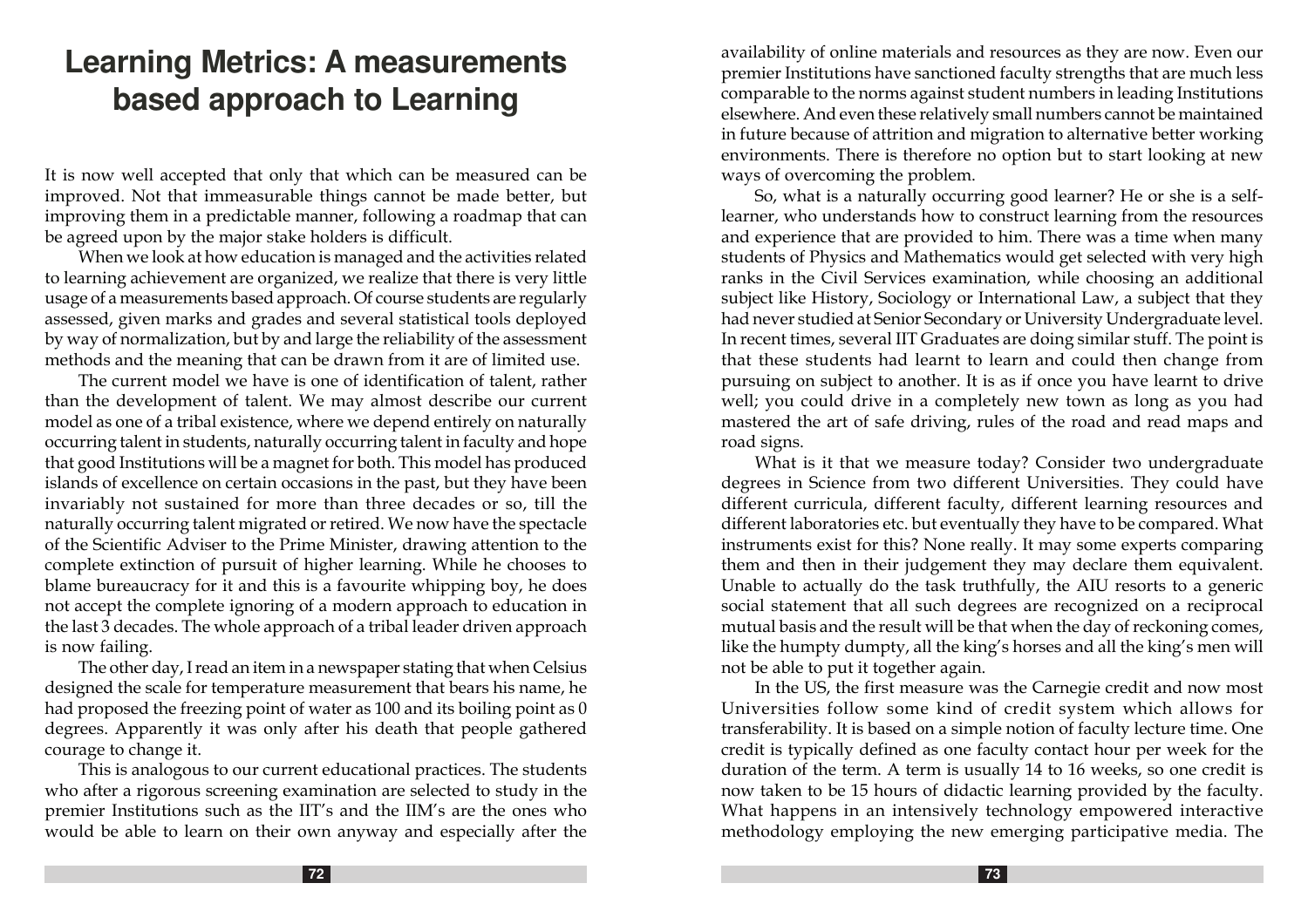distance learning system addressed this issue by taking account of the total student learning time including his reading of materials, doing assignments and other assigned activities. The IGNOU adopted a total of 30 hours of student effort in all the learning activities to be defined as one credit. It comes out nicely as approximately a 1:1 ratio between lectures and self-study.

So, we are about to embark on this globally connected  $24 \times 7$  business at the speed of thought knowledge economy, with an educational model with just two learning metrics (credit for the course and grade for the student) and one learning tool (classroom lectures/labs/project work etc.). Looks to me a very unequal battle.

In this short narration, it is not possible to list out all possible approaches to learning metrics or to detail the tools for learning enhancement. They are the subject of various seminars and workshops that are available, but let me just give some more suggestions.

Long monolithic courses of 4 to 6 credits have to give way to shorter courses in the future. The IIT's have started one credit courses, to be able to make more effective use of visiting colleagues and have them deliver a set of 15 lectures over three to five days of their visit. Taking the principle further to make every such learning event countable, I have gone ahead and created a concept of fractional credit course content and given them suitable descriptors. Yes, some of these may lack an assessment possibility, but as they get packaged into re-usable learning objects, they may be held in sharable repositories for students to fulfill their credit requirements while pursuing their interest areas. Some of these are tabulated below:

|   | S.No.   Descriptor              | <b>Credits</b> | Duration       |
|---|---------------------------------|----------------|----------------|
| 1 | Short Learning Object (SLO)     | 0.001          | 54 seconds     |
| 2 | Granule                         | 0.005          | 4.5 minutes    |
| 3 | Re-usable Learning Object (RLO) | 0.01           | 9 minutes      |
| 4 | Sachet                          | 0.02           | 18 minutes     |
| 5 | Nugget                          | 0.025          | 22.5 minutes   |
| 6 | Capsule                         | 0.05           | 45 minutes     |
| 7 | Session                         | 0.01           | 90 minutes     |
| 8 | Unit                            | 1.0            | 15 hours       |
| 9 | Course Module                   | 3 to 6         | 45 to 90 hours |

Progress has always been possible when, we have been able to look at the finer details going beyond the limitations of the coarse macro view. And as we progress to almost take account of the importance of every minute, in response to Rudyard Kipling's exhortation in his poem "If":

"If you can fill the unforgiving minute With sixty seconds worth of distance run The whole earth is yours and all that's in it And what is more, you'll be a man my son!!! "

And now when we look at the learner side, we need to be able to measure the differences between the learners in more useful terms rather than information recall and rote learning. Adopting the methods of mastery learning, we will be able to teach to agreed common targets everything that needs to be taught. But if we want to empower learners to construct their own learning, then we will need metrics for learning rates and learning styles and the quality of their learning whether fragile or otherwise. This may look impossible, but in another field, namely software this has been done and without it the software Industry could not have been where it is. From writing programs for the love of it and not even wanting to see the code of their colleagues, we now have a whole discipline of software engineering and software product management, of which software metrics and productivity measures are well accepted.

In the recent years, the three ideas that have had a huge impact on the way organizations work are Quality, business processes and their reengineering and the importance of intellectual capital. All three must be assimilated into the educational systems, because it is the teachers who will become leaders in the knowledge economy, as they alone know how to construct knowledge. A mere expert knows his subject, but a good teacher knows how a person can learn the subject. If it can be done in a measured way, it can develop into teaching technologies rather than mere magic at the hands of a great teacher or a non-replicable art in the hands of a few that will eventually die out.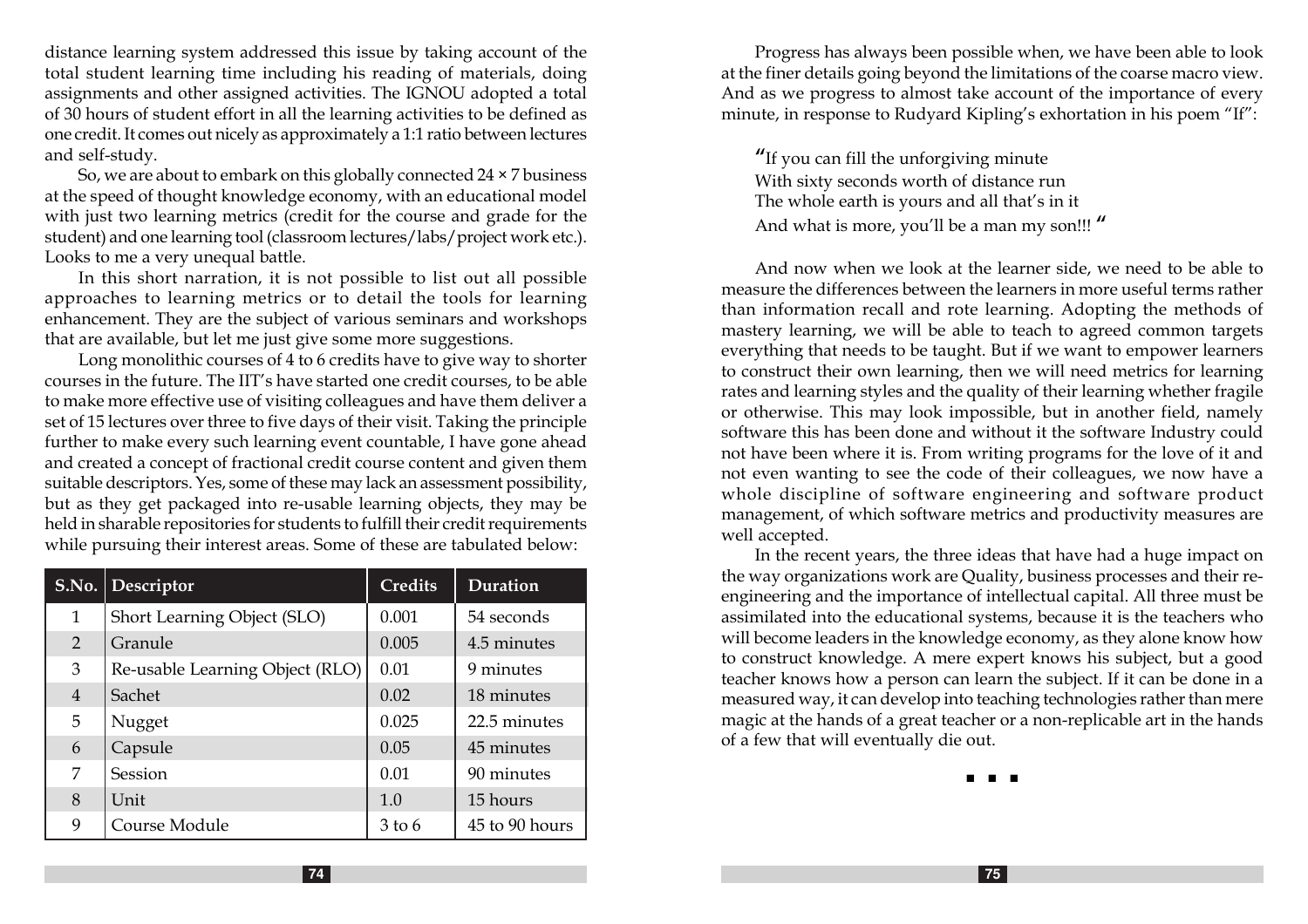# **e-Learnability Quotient**

You must be familiar with the intelligence mapping through IQ, EQ and Howard Gardener's multiple intelligence. Individuals with higher IQ and EQ are expected to perform better than others.

Most of the thinking about IQ was during the recruitment process of soldiers for the war. Then of course, it was noticed that a single number is not adequate and developments on EQ, MI etc. happened. But all these developments were in the pre-lnternet, pre-Globalisation era. Success now and in the future will be achieved by those who can go beyond these and relate to the new emerging technologies. The computer is 'an engine of the mind1 and the use of the Internet allows you to tap in and share knowledge with others who would form part of the community of practice. We are already in web version 2.0 and people are talking of web 3.0, the semantic web on the horizon. People who will not be able to relate to this and use them for their benefits, will remain on the fringes, much like the illiterates of today.

This essay is an introduction to a concept of eLearnability Quotient that will become increasingly important in the future. If one would have a high eLQ, then it would not matter whether the person had a degree or qualification from an IIT or an IIM. Even in the past for every person who achieved success with an IIT/IIM qualification, there were maybe 5 times as many people who also did very well, because of their innate intelligence, their highly developed EQ and leveraging their multiple intelligences. Now eLQ is the new competitive advantage.

A satisfactory method of estimating the eLQ is still under exploration, but we begin with a statement of components that enhance or diminish one's eLQ. In due course, there will be instruments that seek evidence of the qualities required for a high eLQ and standardize the scores for effective usage. In this essay, which just introduces what is meant by the term eLearnability Quotient we give a self-assessment method for rating yourself in eLearnability skills.

Looking at the present world, it can be said that the illiterate of tomorrow will be those who cannot learn, unlearn and re-learn.

#### **What is eLearnability Quotient?**

While there is no doubt that in the post WTO post Internet world of the Knowledge economy, one of the major methods of acquiring knowledge would be through e-learning, it is also apparent that e-learning is not as yet having the penetration or impact on the educational system in keeping with its potential.

Many factors, including the design of e-learning to effectively fulfil learner needs and the failure of it being given an equal status to the traditional systems contribute to this. But one factor that is yet somewhat ignored is the readiness of the learner to fully benefit from the resource based and learner empowering models of e-learning. There is still lack of appreciation of the fact that learners who have till their school level studied under a certain system would find it most challenging to adopt successfully a completely new learning environment. The two systems are as different as chalk and cheese to use a cliche. It is rather like a small town person used to eating with his hands food served on a plate by his mother, suddenly required to have a buffet dinner on a large dining table with a dozen pieces of cutlery of all sizes and shapes and no orientation to this style of eating.

Looking into the challenges to a prospective e-learner, the following parameter named as the earnability quotient or eLQ is proposed.

The eLQ is an assessment of a learner's abilities over a number of domains and within each domain over several strands, to have a total of maybe 50 to 100 strands in the final version.

For each strand, suitable testing instruments would be used to measure the learner's abilities. Points are awarded on a scale of 1 to 5. A score of 1 indicates no proficiency at all. A score of 2 implies a basic minimal level of proficiency. A score of 3 reflects an average ability to handle most common and routinely encountered situations. A score of 4 is given to those who can demonstrate their competency at solving complex problems. Finally a score of 5 would be given to those who have shown an exceptional ability in the concerned tasks.

While the scale and instruments for seeking evidence are under development, we are sharing here the sort of things that will go into the making of the eLQ, so that those interested can start with a self-assessment to know their areas of strengths, as well as where they would need reinforcement.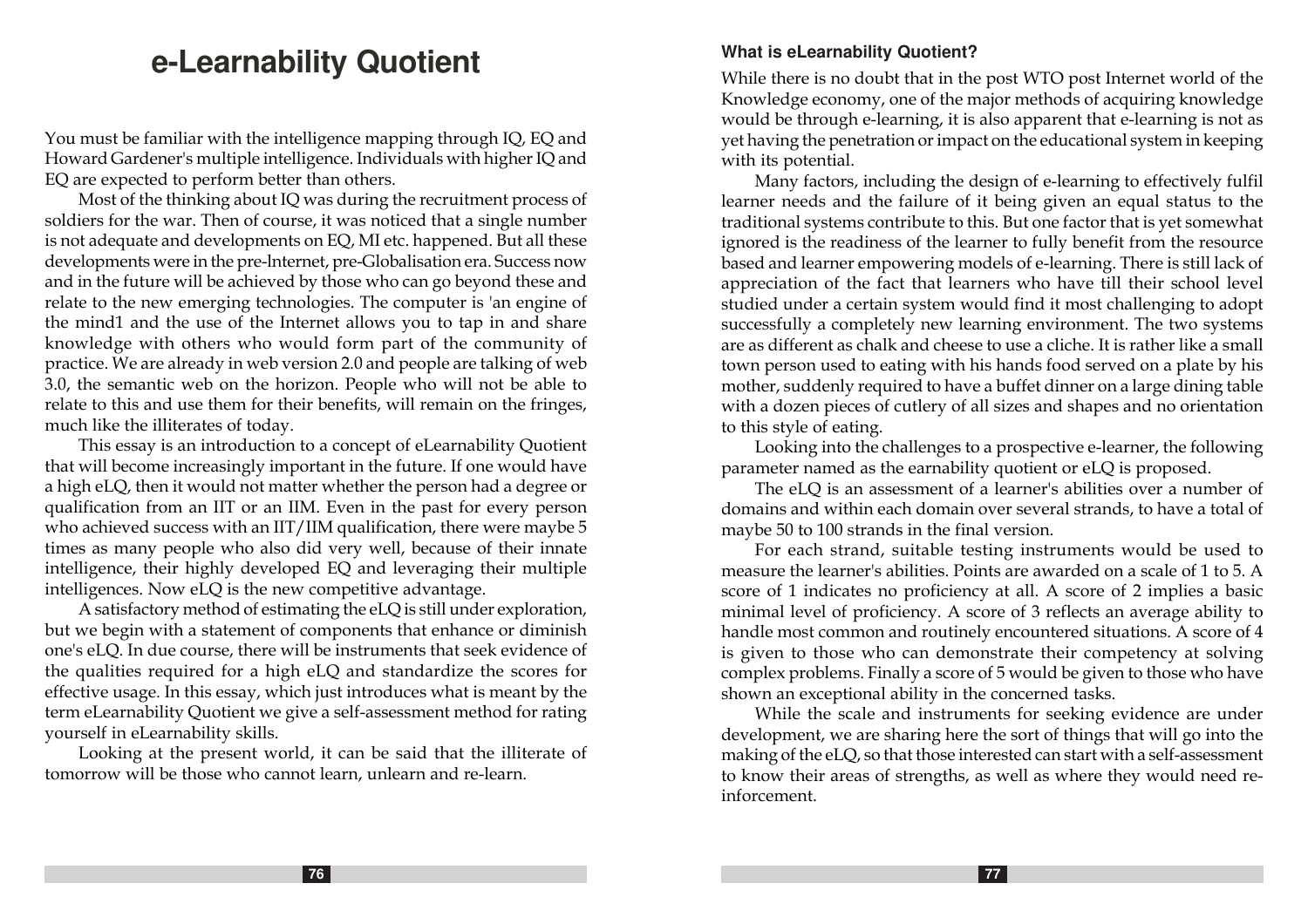### **Self-assessment of eLQ.**

Grade yourselves from (1) to (5) as following :

| V. Poor | <b>Poor</b> | <b>Average</b> | Good | <b>Very Good</b> |
|---------|-------------|----------------|------|------------------|
|         | $2^{\circ}$ | 3              | 4    | ხ                |

|    |                                                                                                                          | (1) | (2) | (3) | $\left( 4\right)$ | (5) |
|----|--------------------------------------------------------------------------------------------------------------------------|-----|-----|-----|-------------------|-----|
|    | <b>IT Skills</b>                                                                                                         |     |     |     |                   |     |
| 1. | Do you have the Knowledge of basic<br>computer operations?                                                               |     |     |     |                   |     |
|    | 2. Can you use MS-Word,<br>MS-Powerpoint and MS-excel for<br>preparing a document, slide<br>presentation or a worksheet? |     |     |     |                   |     |
|    | 3. Can you use email for sending<br>messages to your friends and mates                                                   |     |     |     |                   |     |
| 4. | Can you post your opinion using the<br>discussion forums?                                                                |     |     |     |                   |     |
| 5. | Can you communicate with your<br>friends and mates using online chat?                                                    |     |     |     |                   |     |
|    | 6. Can you surf the net to find<br>information on what all corses are<br>on offer by a university?                       |     |     |     |                   |     |
|    | Awareness of your learning style                                                                                         |     |     |     |                   |     |
|    | 7. Are you good as a spatial learner,<br>an aural learner, a verbal learner,<br>kinesthetic learner?                     |     |     |     |                   |     |

| 9.  | 8. Do you prefer using logic and<br>reasoning in expressing your<br>thoughts? Are you a logical learner?<br>Do you prefer working in groups/in                                                                               |  |  |  |
|-----|------------------------------------------------------------------------------------------------------------------------------------------------------------------------------------------------------------------------------|--|--|--|
|     | association with other people? Are<br>you a social learner or a solitary<br>learner?                                                                                                                                         |  |  |  |
|     | Attributes of a successful e-learner                                                                                                                                                                                         |  |  |  |
| 10. | Do you possess good observation<br>skills and the ability to pick up good<br>options and discard the ones that are<br>not required?                                                                                          |  |  |  |
| 11. | Are you able to see, understand and<br>translate visual information into notes<br>etc.?                                                                                                                                      |  |  |  |
| 12. | Do you possess cognitive skills of<br>perceptual focus, memory storage and<br>recall for problem solving purposes<br>that are required during e-learning?                                                                    |  |  |  |
| 13. | Are you self aware and self monitored<br>in handling the information?                                                                                                                                                        |  |  |  |
| 14. | Do you derive enjoyment from the<br>activity, searching for meaningful<br>information?                                                                                                                                       |  |  |  |
| 15. | Do you remain independent in<br>studying and following instructions<br>on your own? That is do you feel free<br>to seek the instructor help whenever<br>it is required, seek the instructor help<br>whenever it is required. |  |  |  |
| 16. | Do you plan your day and make a<br>time schedule to work dedicatedly on<br>it to complete assignments and other<br>work in time?                                                                                             |  |  |  |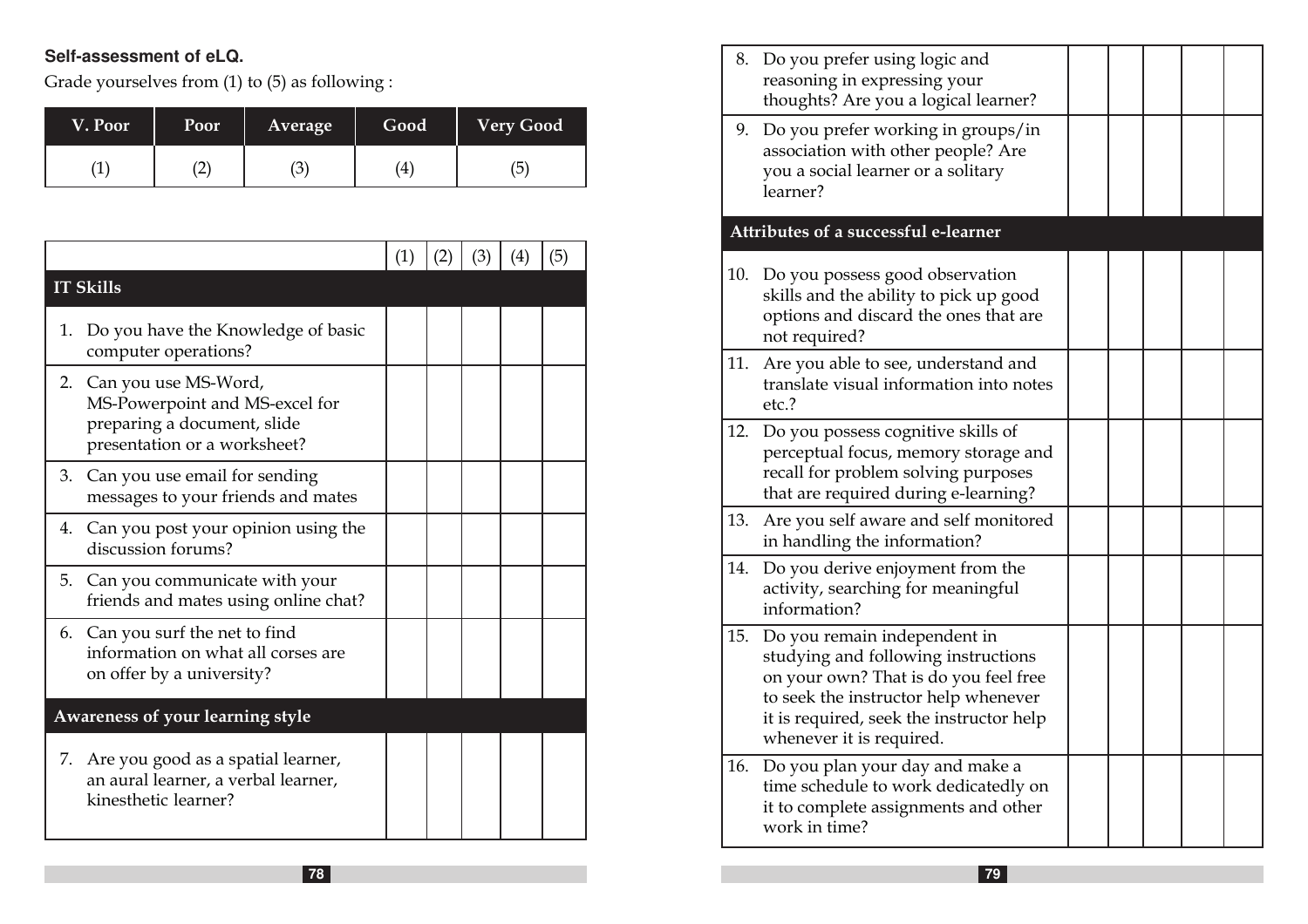|     | <b>Learning Strategies</b>                                                                                                                                        |  |  |  |
|-----|-------------------------------------------------------------------------------------------------------------------------------------------------------------------|--|--|--|
| 17. | Do you remain attentive and<br>concentrate throughout during the<br>lecture hours, while reading, while<br>doing assignments, during<br>discussions etc.          |  |  |  |
| 18. | Do you read the material/text and<br>understand thoroughly what<br>information has been presented in the<br>written form?                                         |  |  |  |
| 19. | Are you able to memorize what has<br>been learnt?                                                                                                                 |  |  |  |
|     | Using Google as a search engine                                                                                                                                   |  |  |  |
| 20. | Can you search what are the<br>universities that offer online degrees?                                                                                            |  |  |  |
| 21. | Can you get the ratings of the various<br>online universities?                                                                                                    |  |  |  |
| 22. | Do know the path of getting<br>admission in these universities?                                                                                                   |  |  |  |
| 23. | Can you express your opinions, ideas<br>and even experiences to the other<br>students and instructor using blogs?                                                 |  |  |  |
| 24. | Do you get engaged in discussing<br>with your classmates and others on<br>how is your work and improve<br>further on it using the blogs?                          |  |  |  |
|     | Blogging                                                                                                                                                          |  |  |  |
| 25. | Using blogs, do you have the idea<br>about what the rest of the class is<br>thinking about a particular topic by<br>participating in group discussion/<br>debate? |  |  |  |

| 26. | Do you feel that you have become<br>more responsible while writing your<br>views and opinions in webblogs?<br>This implies that you learn how to<br>protect your content with copyright<br>issues, privacy, plagiarism etc. |  |  |  |
|-----|-----------------------------------------------------------------------------------------------------------------------------------------------------------------------------------------------------------------------------|--|--|--|
|     | Podcasting                                                                                                                                                                                                                  |  |  |  |
| 27. | Do you take podcasting mentor<br>lecture as an additional source for<br>reviewing what has been taught in<br>the class?                                                                                                     |  |  |  |
| 28. | Do you use podcasting to provide<br>feedback on the peer to peer<br>interaction in the lecture class?                                                                                                                       |  |  |  |
| 29. | Do you use podcast lectures<br>whenever you miss the classes?                                                                                                                                                               |  |  |  |
|     | Wikipedia                                                                                                                                                                                                                   |  |  |  |
| 30. | Using wikipedia have you learnt the<br>skill of information literacy and<br>critical thinking?                                                                                                                              |  |  |  |
| 31. | Using wikipedia have you learnt the<br>skill to have better quality in writing<br>and research work?                                                                                                                        |  |  |  |
|     |                                                                                                                                                                                                                             |  |  |  |
|     | <b>Learning Objects</b>                                                                                                                                                                                                     |  |  |  |
| 32. | Has the use of learning objects in the<br>course affected your retention ability?                                                                                                                                           |  |  |  |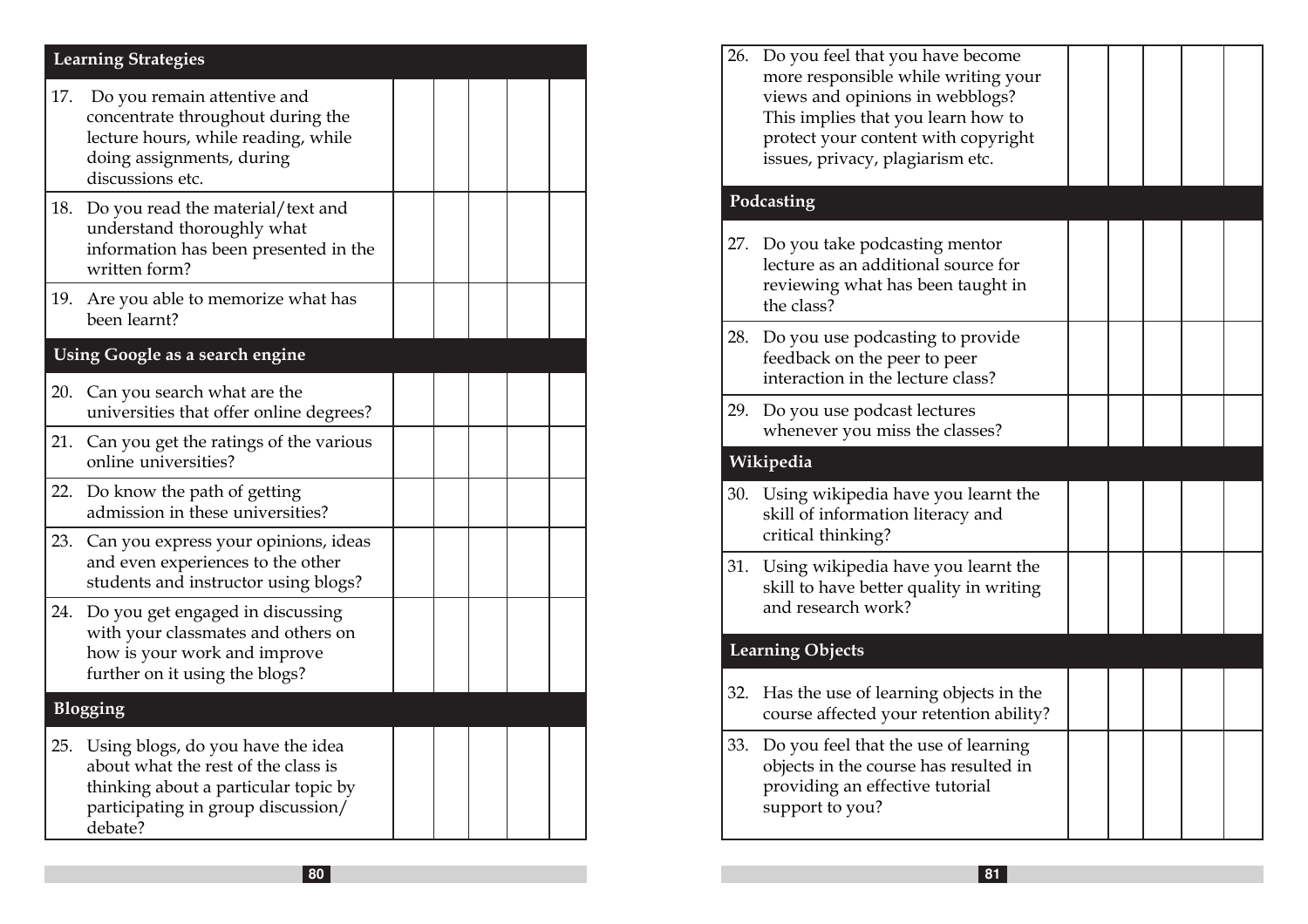|     | 34. Are you able to access the<br>instructional material repositories<br>that can be used by you for online<br>learning? Learn what you want to learn |  |  |  |  |  |
|-----|-------------------------------------------------------------------------------------------------------------------------------------------------------|--|--|--|--|--|
|     | 35. Are you able to perform self learning<br>on any topic / course that you like to<br>study?                                                         |  |  |  |  |  |
|     | Quality & standards in e-learning                                                                                                                     |  |  |  |  |  |
| 36. | Are you able to identify the better<br>quality course among the various<br>online courses?                                                            |  |  |  |  |  |
|     | <b>English Skills</b>                                                                                                                                 |  |  |  |  |  |
|     | 37. How comfortable are you at the<br>reading, listening, writing, speaking<br>and skills?                                                            |  |  |  |  |  |

If you have actually responded to the above table-questionnaire, you would have had a realization of some of the skills required in the future. In addition to these, there would be need for information processing skills, which are gained in a good educational experience. They will be included in the next upgraded list. You would now need to find suitable opportunities to enhance your abilities in areas in which there may be a deficiency.

n n n

# **Learning 221: A Manifesto for Education in the 2nd decade of the 21st Century**

There is a general belief and acceptance that the present state of affairs in education and in fact the whole education system and practices, is not able to even live up to our own benchmarks of the past and is totally out of sync with the needs of the future, especially the challenge of preparing our youth to participate meaningfully in the emerging Knowledge Economy.

As we begin the year 2007 and hear of the year 2010 as the one by which we will have new airports, new metro lines and the Commonwealth Games and we see the first glimpses of the fight within the Knowledge Commission, the approach to the 11th plan and the completely myopic vision therein, it is time for all of us to realize that a response from an 'enlightened self-interest of all' view is required, rather than a small bunch chosen by the Government. We have finally arrived at a point where the principle and the expectation that 'The King can do no wrong" is evolving to the current predicament that "The Government can do nothing right".

During the emerging decade we will have the challenge of swiftly educating to universal secondary education level about 10 crore children and re-educating a similar number, whose education would be either obsolete or irrelevant to he society they would find themselves in. These twin challenges can only be met by leveraging the new technologies in a massive way and at great speed. It also requires a complete business process re-engineering of he current education model, beginning with freeing it from the current stranglehold of the politicians and the bureaucracy and making it a citizen's movement led by civil society.

A system which could not bring bare literacy to all in 60 years cannot be expected to even be able to tinker with the challenge of universal secondary education. The basic principle to be followed up by a universally accessible system of life-long learning is really very simple. "Everyone who wants to learn should have access to an opportunity to learn and everyone who can teach something should be allowed to teach". And when we say everyone, we mean everyone, man woman, child,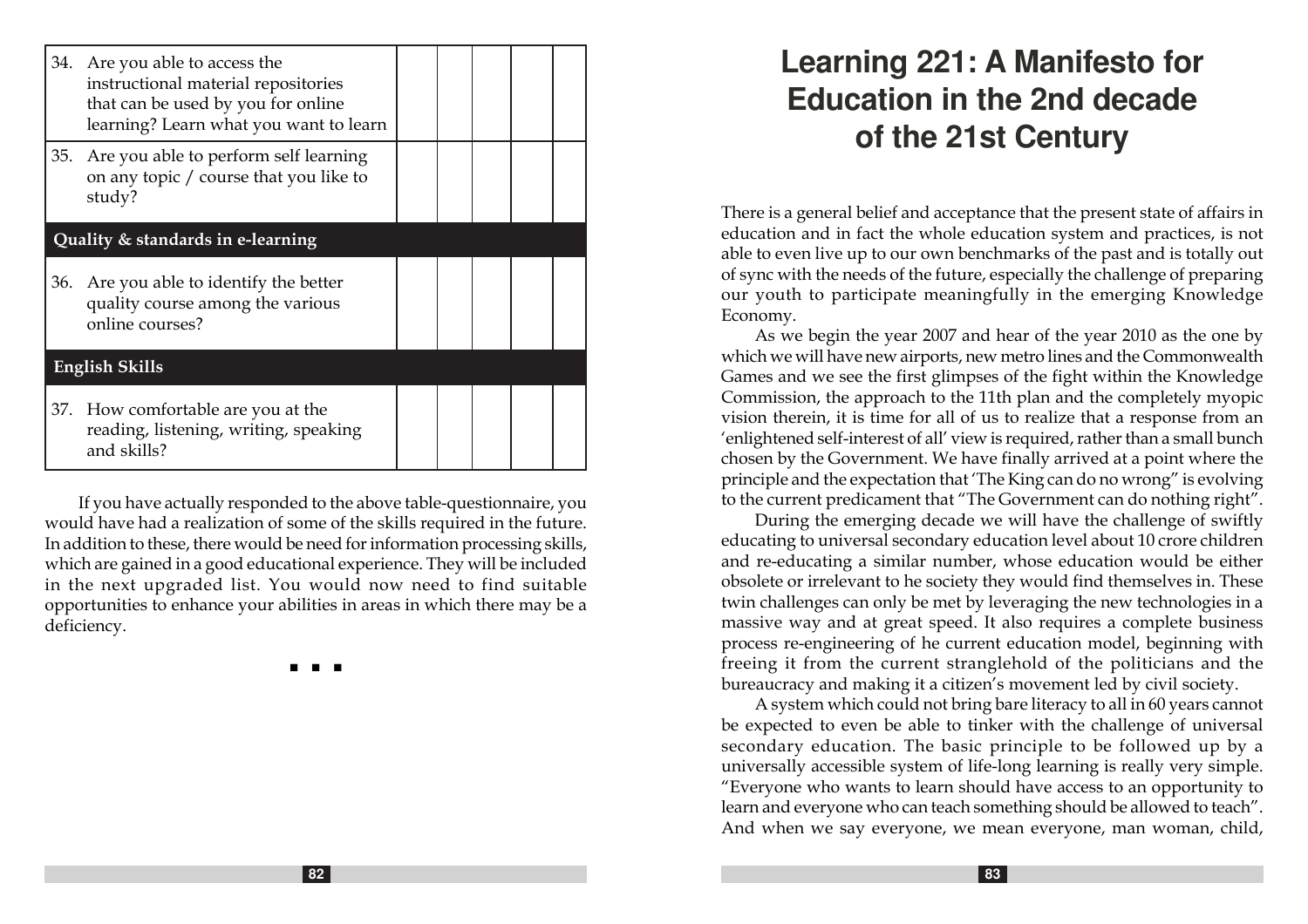disabled or otherwise, independent of age region, caste or present level of education. And to the surprise of many, this is actually do-able by leveraging the current and emerging technologies, especially the mobile phone.

Most responses to the above challenge are in terms of incremental expansion and knee-jerk reactions. My view however is that there is a need for a fundamental transformation involving about several major shifts. I have listed them as 10 dimensions of change, just because it sounds nice and rounded. We could do re-visit them and maybe create a more complete list. They are as follows:

- 1. Letting go of the Government's dominance and control over the entire educational system. There was a time when education of the young was primarily driven by the community, with little or no state intervention. The British rule changed that, Gandhiji in his Chatham House speech decried that, but after Independence our rulers continued with the same policy and with such a vengeance that 85% of our graduates, 75% of Engineers and almost 70% of our MBA's are unemployable, as indicated in various reports. Continuing to expand this system, without addressing the core issues is completely irresponsible. The expansion policy in the recent decades of the 'growth for growth's sake' has been a reflection of the philosophy of the cancer cell.
- 2. Establish a clear cut goal of inclusive education and surrender all the trappings of an exclusive elimination system of access. Abolish the very need for reservation by making available educational access to all and if necessary, go back to he drawing board and design the basic model of education so that this goal is met. Any model that does not do so, should be declared against the Constitution. This means that everyone who wants to learn should have the opportunity to be able to learn what he wants to learn and all barriers in the way should be removed.
- 3. Encourage de-institutionalization of intermediary Institutions such as traditional schools and colleges as the sole entities that put learners in touch with their teachers. Every post office and every cell-phone could become an access device to learning. The axiom that all learning must take place inside a class-room, is fundamentally flawed. The context of learning is the

environment in which a learner lives and he must be encouraged to construct learning from it, rather than a set of boring and controversial books created by the State machinery. Suitable Business Process Re-engineering has enabled many organizations to expand many times and serve a larger base.

- 4. Re-establish the supremacy of the teacher in the educational process, strengthened and supported by the latest technologies, allowing the possibility of independent educators and the emergence as a profession of education. In this country, a person with suitable qualifications, acceptable to the appropriate professional bodies may practice as a lawyer, doctor, chartered accountant and architect etc. independent of working for the Government or large corporate house as an independent professional. In fact the recent changes in rules allow them to practice their professions from their own homes or even from rented residential premises. A qualified teacher however cannot practice education except within the precincts of an Institution created by or licensed by the Government. And of course even an authorized teacher cannot teach in a residential building. This in a country that had a Gurukul tradition, where in fact the students stayed with the Guru.
- 5. Give sanction and legitimacy to e-learning and e-education. In a sense the Indian Information Technology Act 2002, permits this, but the regulating agencies are still negative about their approach. Even though the Government has at a considerable cost launched a satellite exclusively for education, there is no legitimacy and recognition to a satellite based educational system and the entire money has been a colossal and criminal waste of public funds. The Courts also need to be made aware that learning happens in the brain and that new media is very effective in creating mental models. The continued view that large tracts of land are an essential requirement for learning to take place may not be quite true. A set of goggles and an earphone with wireless connectivity may connect a student to almost all sources of knowledge and learning in a far better and effective way that the State run schools, colleges and universities.
- 6. Not merely permit, but encourage the private investment in education, by doing away with the constraints on the returns to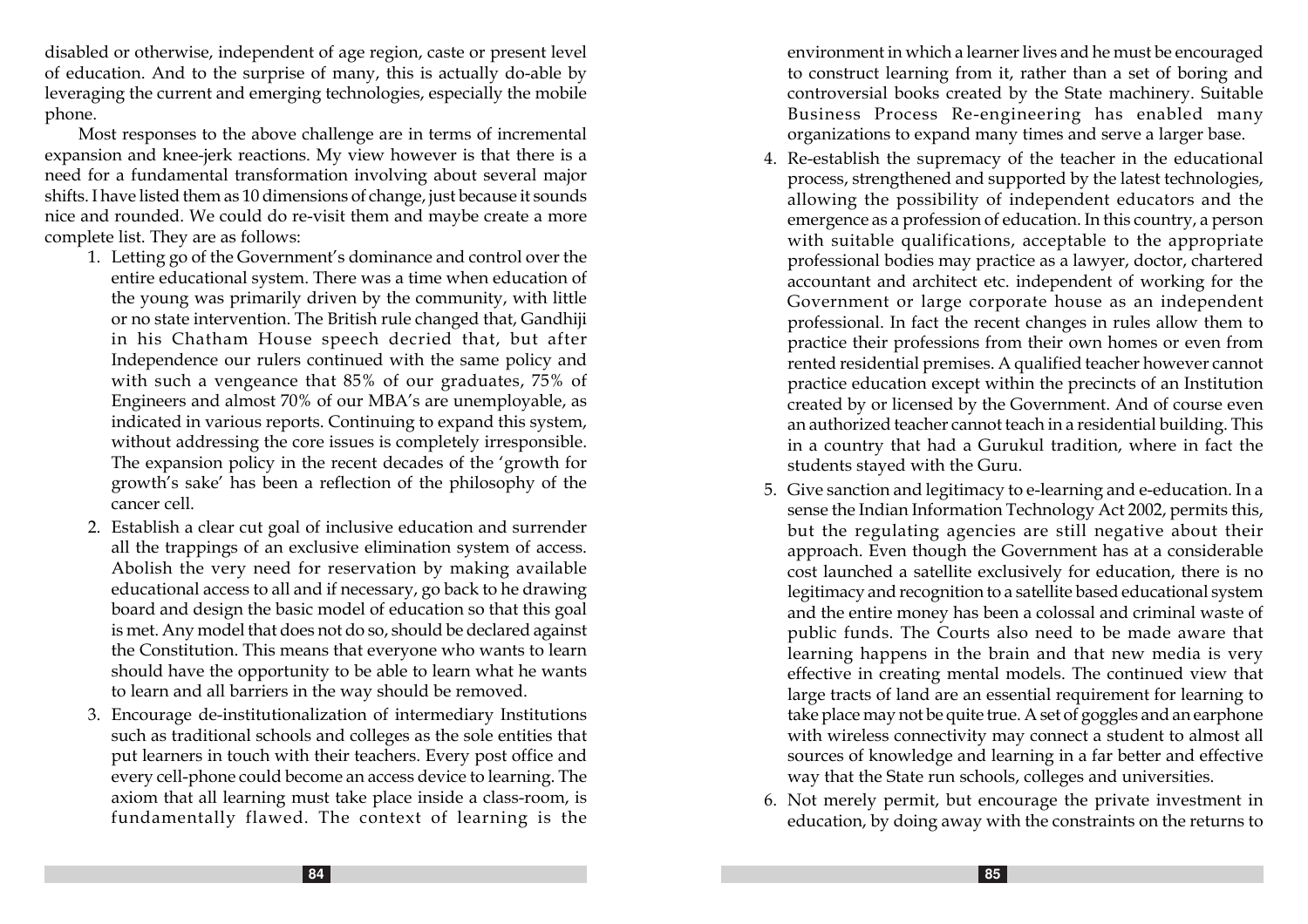investors on investments in the field of education. The current model only encourages creativity and innovation in how funds can be siphoned from the trusts and societies to their promoters, as opposed to innovation in access and delivery models. We just have to see how the liberal policies of tele-communication have provided access to mobile phones for a large population. A model of education that builds on them and I am not talking of smart phones with 3G, but plain vanilla phones with voice and sms to connect learners and teachers.

- 7. Create a new system of facilitation and enabling the growth with quality assurance of education, rather than a constraining and inhibiting framework, which does not allow adequate infrastructure to be created. SEZ's, IT Parks and others could also be easily deployed for continuing education for life-long learning.
- 8. Appreciate that preparing for the future involves moving away from one-time learning to life-long learning. The goal at the school leaving level should be to enable joining the work-force at the entry level and then continue life-long education in a different mode. By the time a learner finishes school, he should have acquired, in addition to the specific knowledge in the domain areas, such as English language, Mathematics, Science, Social Science, Hindi/Sanskrit/Regional Language, some generic skills such as learning to learn, problem solving, information gathering and validation, creativity and innovation and an inter-cultural value system. Instead of prescribing very rigid curricula at each class from 1 to 10 and severe age restrictions for them, we must accept that learners will vary in their stages of learning, styles of learning as well as their learning rates. So, for each of the 10 knowledge areas listed above, we could have about 10 stages broadly spanning the 10 years of secondary schooling. I propose to call them A1, A2, A3, B4, B5, C6, C7, C8, D9, D10. The numbers refer to the usual class and A, B, C, D refer to the stages of Primary, Elementary, Middle and Secondary. In fact the National Institute of Open Schooling already has an Open Basic Education model that has created descriptors and standards for 'A', 'B' and 'C' levels corresponding o class 3, 5 and 8 respectively. The major departure that is being proposed here is that a learner may be in say class

6 and while he may be at level C6 for some subjects he may be at level D9 and for others at B4. His learning pathway would take this into account so that by the time he reaches Class 10, he would achieve level 10 in all the 10 Knowledge areas.

- 9. Having set the Standards at the end of a year of learning effort, in order to measure progress and provide for the desired learning experience, we further define sub-levels to be reached in about a month. Thus we would have levels A1.0 to A1.9 as 10 sublevels during Class 1, approximately as monthly goals. Measuring and ensuring progress and achievement of learning outcomes is now better and everyone can hope to reach the endgame.
- 10. Finally the notion of a one hour lecture by the teacher as the core of the educational requirement, needs to be replaced by participation in experiencing a series of 'learning events', which have a granular structure using small chunks of resources and lead to moments of enlightenment in which the cognitive conflicts existing in or created in the minds of the learner are removed and he exclaims "wow, this is wonderful…I never knew this…isn't it fascinating…...etc" in a spirit similar to the Eureka moment of Archimedes.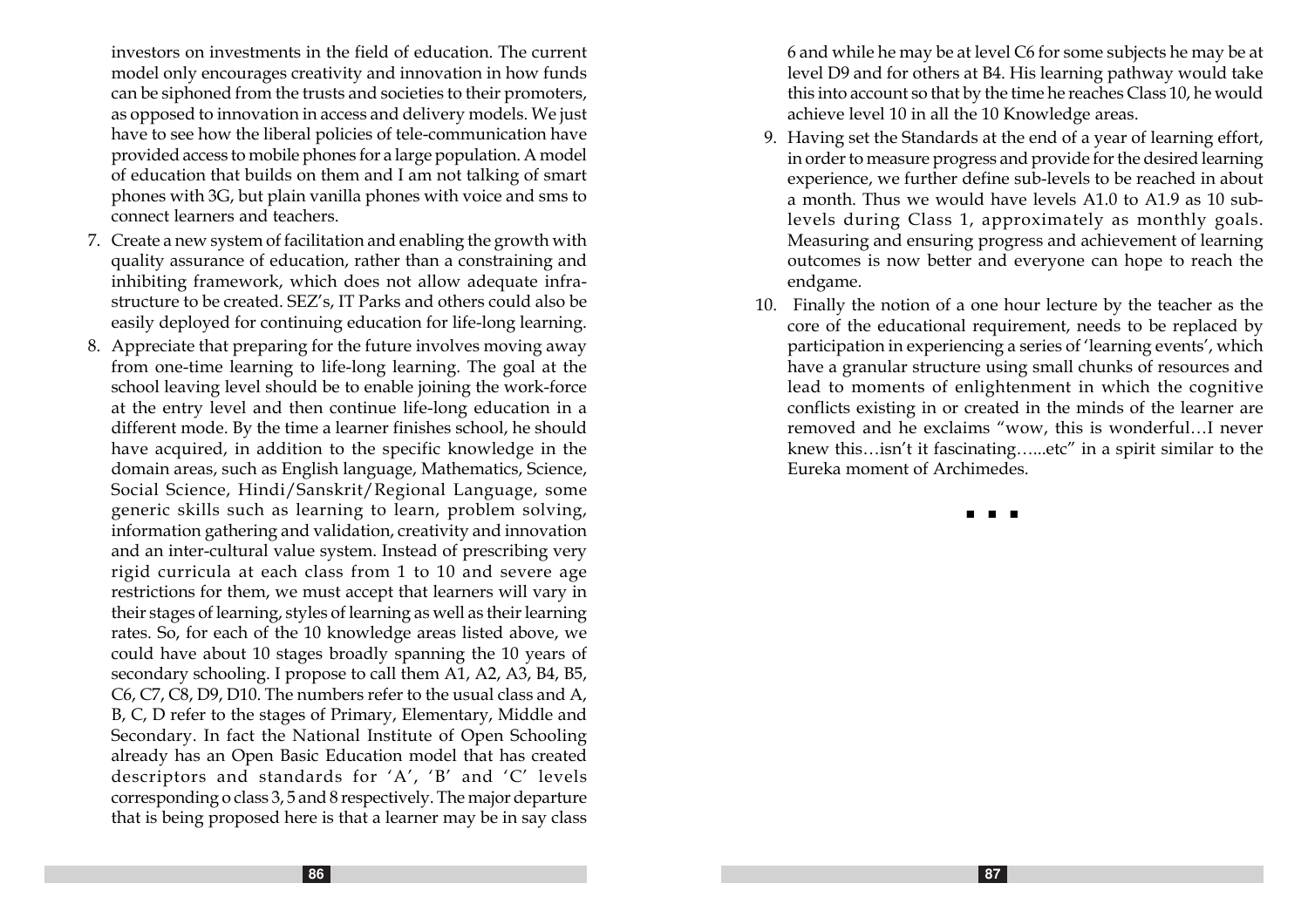# **Computer/Video Games: The Educational Value**

There is a good chance that if you ask a typical school teacher, a university academic or a parent their views on computer/video games, you will in all probability get a negative answer. And yet, when they look for a good nursery school, they will look for whether the 'playway' method is being adopted and even in a secondary school they will look for playfields. Even the regulatory agencies such as the AICTE/UGC mandate the need for several acres of open land for physical activities.

An important cause of this negative view of computer/video games is that, other than the children themselves, very few adults play these games. Since many computer/video games are created in a metaphor of aggression and violence, they are often accused of promoting violence in the children who play these games.

I posed the question to many such skeptics as to whether they would regard chess was a game of violence or a game of strategy. It is cloaked in terms of killing or eliminating several pieces of the game which in Hindi refer to animals such as camels, horses, elephants and of course foot soldiers and in English of Bishops and Knights and Kings and Queens. But we all ignore that fact and recognize that skill and strategy are needed to consistently win in the game of chess. And of course, chess has been one of the popular computer games.

Winning in a computer or video game involves similar elements of skills and strategies especially in the psycho-motor domain, which are often ignored in school syllabi. Thus like chess, rummy or poker, computer games also need skills, strategies and competencies.

Let us begin by looking at what comprises a video/computer game?

The phrases video game and computer game are often used interchangeably. Typically there is a screen (television, monitor, LCD display) through which the game is viewed. Input devices vary depending on the game and hardware, but usually involve a controller, joystick, keyboard or keypad.

Such games can be played on Televisions, PC's, on dedicated games consoles or on portable media devices including mobile phones. The most popular and well-known mobile game device is the PSP.

The study of why people play video games has received relatively little attention. Considering the vast number of players and monies spent on games, this is a peculiar oversight of the research sector. Computer games provide a medium that engages people for long periods of time and gamers usually return to the same game many times over. There are obvious lessons here for the developers of digitally-based educational, learning and training materials.

For example, one of the most popular video games is that of Pokemon, in which players collect a menagerie of monsters. Pokemon is played by millions of people, mainly children, on handheld and television-based consoles. Players enthusiastically learn a large amount of information during play, such as the fighting and defensive attributes of each monster and the likely outcome of the interaction (through battles) of these attributes. It is here that developers of educational materials may benefit from exploring why people play Pokemon to such an extent, how people so easily soak up such large amounts of information during play and how the answers to these questions can be used to improve education and learning for all. If we truly want to create an inclusive system of education, a sarva shiksha abhiyan of sorts, then more than calculating the right Constitutionally valid ratio for reservations, we need to understand these pedagogies. Research on why people play video games identifies three main reasons: fantasy, challenge and curiosity.

One may venture to say that all learning is either through reading or listening to stories and by playing of games. The former is formalized as boring theoretical classes conducted in dull class-rooms and the latter into unimaginative laboratory exercises killing all elements of discovery and surprises as the results are prescribed and often the laboratory work doesn't happen at all.

The laboratories should be supplemented with a suite of PC's and game machines and the full range of games. This is somewhat expensive, but the only truly scalable way to equip the new generation with skills for the second decade of the 21st Century that is fast approaching.

The reasons for playing games appear to be different for boys and girls. Boys focus on winning the game, whereas girls are more concerned with completion.

Either way, struggle is a key factor in motivating learners. Many games now incorporate creative tools, giving the learner control. This can extend to allowing them to enhance the game or create new games. When the game allows such opportunities for players to personalise the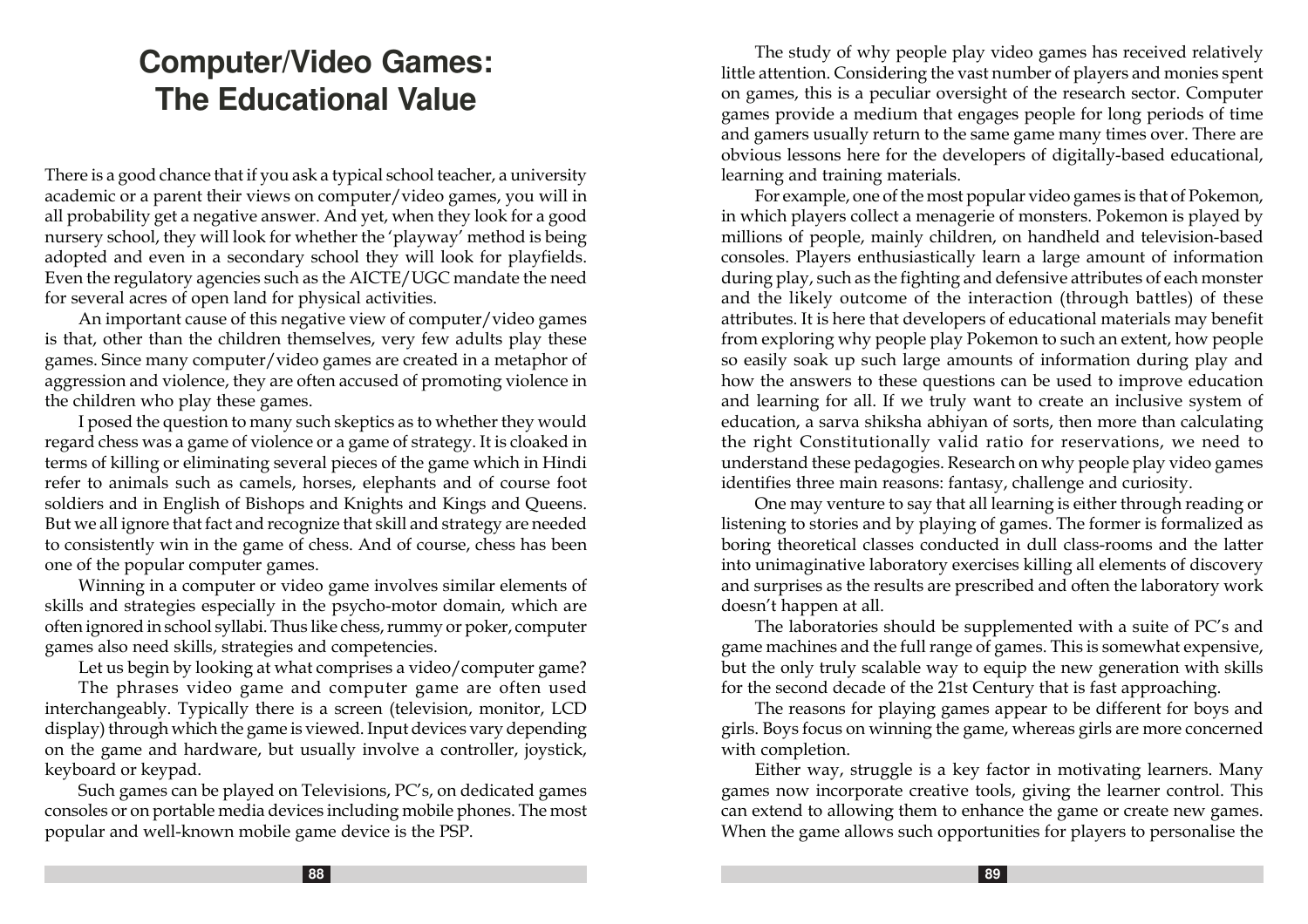medium, it creates a completely new learning experience. One has to just experience the kind of experience that games like ' second life' can create.

#### **Game Consoles: the last few years and now**

By the start of 2002, there were three main manufacturers of televisionbased and handheld gaming consoles although there were many more earlier. Most independent reviews and comparisons of the three consoles do not decide on a clear "winner", instead concluding that each is suitable for a particular gaming demographic.

#### **Microsoft**

Microsoft is new to the games console industry, though software such as its flight simulator series has given it experience in the PC games sector. Microsoft invested substantially in Xbox hardware, game development relationships and PR; consequently, the console launched with a relatively wide range of games, some critically acclaimed.

The Xbox 360, launched a year ago has been quite a success, already sold more than 6 million and by the end of 2006, about 10 million consoles are expected to be sold.

#### **Nintendo**

In 2001, Nintendo launched the GameCube in Japan and the US, as a successor to its N64 console . This is the smallest and cheapest of the three contemporary television-based consoles.

Nintendo is also the manufacturer of the Game Boy series of handheld consoles. The third in this series, the Advance, was launched in 2001.

It was appearing that Nintendo would be out of reckoning in this field and the future competition would be only between Sony and Microsoft, but in late 2006 Nintendo announced its new product the Wii, the cheapest of the 3 and in a completely different league resembling a remote more than a joystick. It is operated by waving it around and thus gives a completely new experience.

#### **Sony**

The Playstation2 (or PS2) has now sold in excess of 100,000,000 units worldwide giving Sony 70% of the market. The PS2 is the successor to the original Playstation console, which sold about 80,000,000 units. The PS2 can "run" Playstation games and, like the Xbox, can play DVDs and CDs.

The PS3 has just been launched and is the most expensive of the 3 consoles. The PS3 is available in two configurations, costing US\$ 500 and US\$ 600 ,compared with Microsoft Xbox that starts at US\$300 and the Nintendo Wii at US\$250.

#### **The PC**

Many people use the PC as a games machine, even if purchased for other tasks. Most people have had at least a brief encounter with simplistic games or simulations, such as Minesweeper and Solitaire; however, many recent PC-based titles are of a quality and complexity to match that of leading console-based titles. Online games (especially combat-oriented simulations), civilization-building games, business tycoon simulations and flight simulators are genres that are particularly strong on the PC.

#### **Courses on Gaming**

The number of gaming-related courses has increased in recent years. In the UK, a number of institutions offer game-related undergraduate or postgraduate courses. Approaches to teaching gaming-related topics differ; some courses are tailored towards game design and programming, while others offer a more generic computer science qualification containing several games-related modules

There are also a number of pre-university colleges offering multimedia courses containing elements of game design, programming and music. Outside the UK, there is a growing collection of academic and educational establishments offering gaming-related courses and qualifications.

Tanya Krzywinska is probably the first person to be appointed a Professor of video games at Brunel University in UK. The University offers an M.A. program in digital games: theory and design.

### **Games and Education**

Games are increasingly used to support teaching and learning e.g., using text adventures to assist in teaching English as a second language. Conclusions as to the effectiveness of games for educational purposes differ; one particular review of relevant research indicated that mathematics was a subject where the use of games was usually superior to traditional classroom instruction .

One recent study involved a football manager simulation game with Year 7 and 8 pupils to achieve the learning objectives of interrogating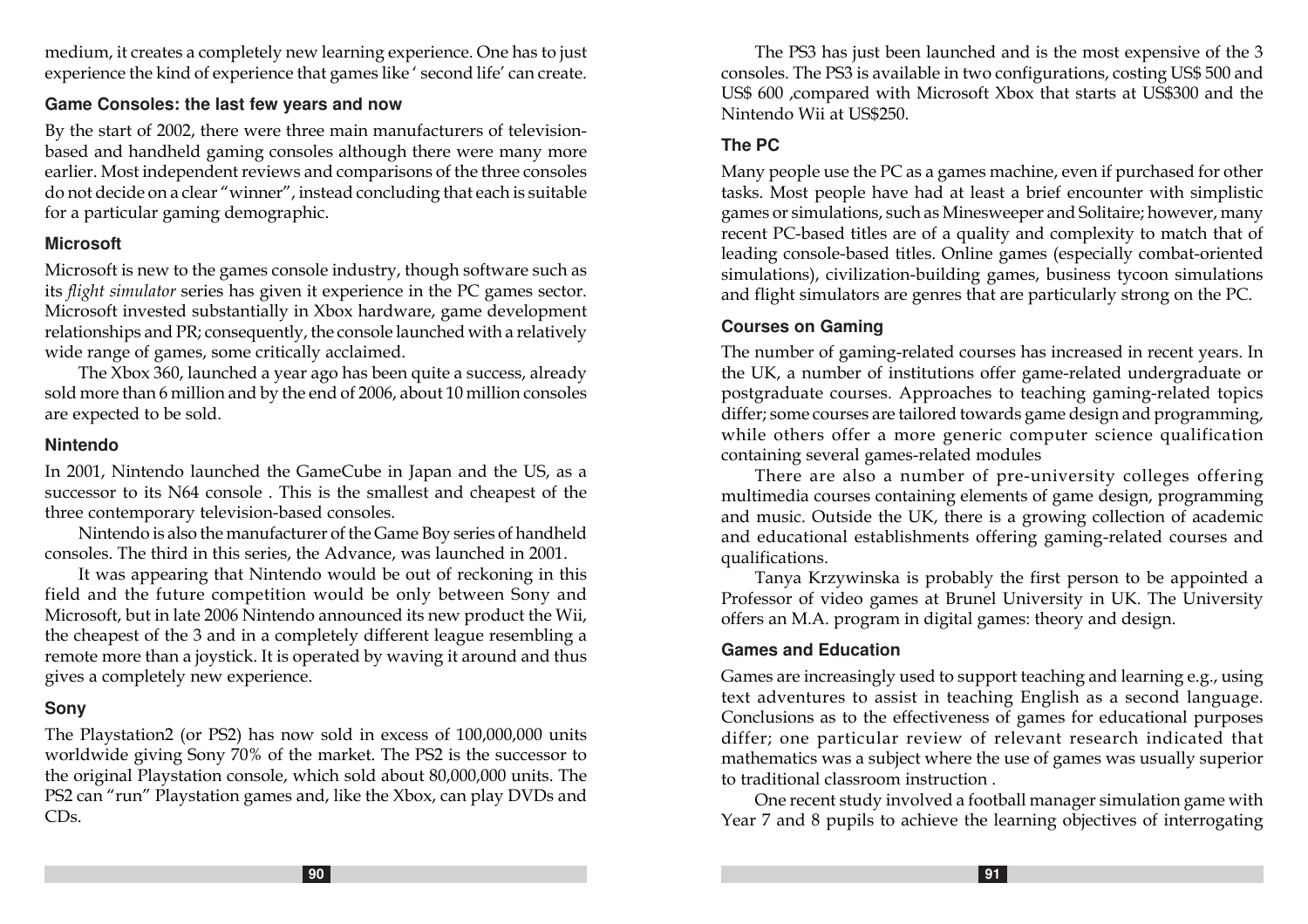databases and data manipulation. The teacher created a scenario in which a team manager (the teacher) needed the scouts (the pupils) to find suitable players according to a range of criteria. Using the database of players in the game, the pupils found the players by using a variety of filtering options.

This database-oriented scenario can easily be extended into a more digital library and teaching-oriented scenario. For example, the scenario could be modified into that of an online database-oriented game. The pupils would then work online in conjunction with pupils from other schools, acquiring database searching, information acquisition, network communication and information analysis skills in order to complete the game. These are the kind of skills needed in the workplace of the future.

Experiments with the structured use of most of these games displayed a variety of positive benefits:

"Teachers in the study found that use of the games could provide motivation, develop skills and encourage collaboration. The motivating power of games and their ability to encourage cooperation were felt to support the work of schools in developing independent but social individuals."

Future trends in video gaming are very hard to predict. Some of these new games consoles have as much computing power as supercomputers. It has even been suggested that when one is not playing games on the new PSP3, it can be connected to a global research network providing computing power to solve high-end complex research problems. Even established industry experts fail to agree on particular gaming trends in anything more than the immediate future. The one certainty is that video games and gaming consoles are here; the key console manufacturers exhibit relative fiscal health; games are diverse, complex, engaging and attractive; and they are being played in rapidly increasing numbers.

That particular revolution is complete: game over. The challenge now is that of combining the best and relevant aspects of games, game consoles and learning, to create engaging and beneficial digital learning pedagogies: game on.

n n n

# **The Right to Information Act and its implications for Education**

The recently promulgated Right to Information Act 2005 is a major step forward in democratization, ushering accountability and transparency and preparing India for the emerging information economy.

Virtually all agencies of the executive branch of the Government are covered under its ambit and exceptions are few. It is therefore important for all to be aware of its provisions and implications. It is the first law in the country which demands affirmative action by the executive in computerization, putting information suo moto on the Internet and to educate the public, so that they eventually have little need to use the provisions of the Act. This column touches upon the salient features of the Act and is annotated with comments about their bearing in a variety of contexts pertaining to education.

Let us begin with trying to appreciate the scope of the Right to Information Act. As society evolves it moves from a monarchy based on the divine right of kings and the dictum that the king can do no wrong, to a democracy based on social contract demarcating the rights of the citizens of the state. From the signing of the Magna Carta in 1215, to the Fundamental orders of Connecticut in 1638, the American Constitution in 1789, the Helsinki Final Act in 1975 and the Universal Declaration of Human Rights were all a series of steps circumscribing the role of the State. The Indian Constitution through Article 19 gives a fundamental right of expression. The recently passed RTI Act is a practical regime for this purpose.

While the full Act came into force on 12th October, 2005, some of the features were to be put in place earlier. The provisions of subsection (1) of section 4, [dealing with obligations of public authorities], sub-sections (1) and (2) of section 5 [requiring the designation of public information officers], sections 12, 13, [pertaining to the Central Information Commissioners], 15, 16 [relating to State Information Commissioners], 24[exemptions], 27 and 28 [power to make rules by the appropriate government and the competent authority] have come into force on 21 June 2005 the day of passing of the Act and the rest of the provisions have come into force on the 120th day of its enactment, that is the 12th October, 2005.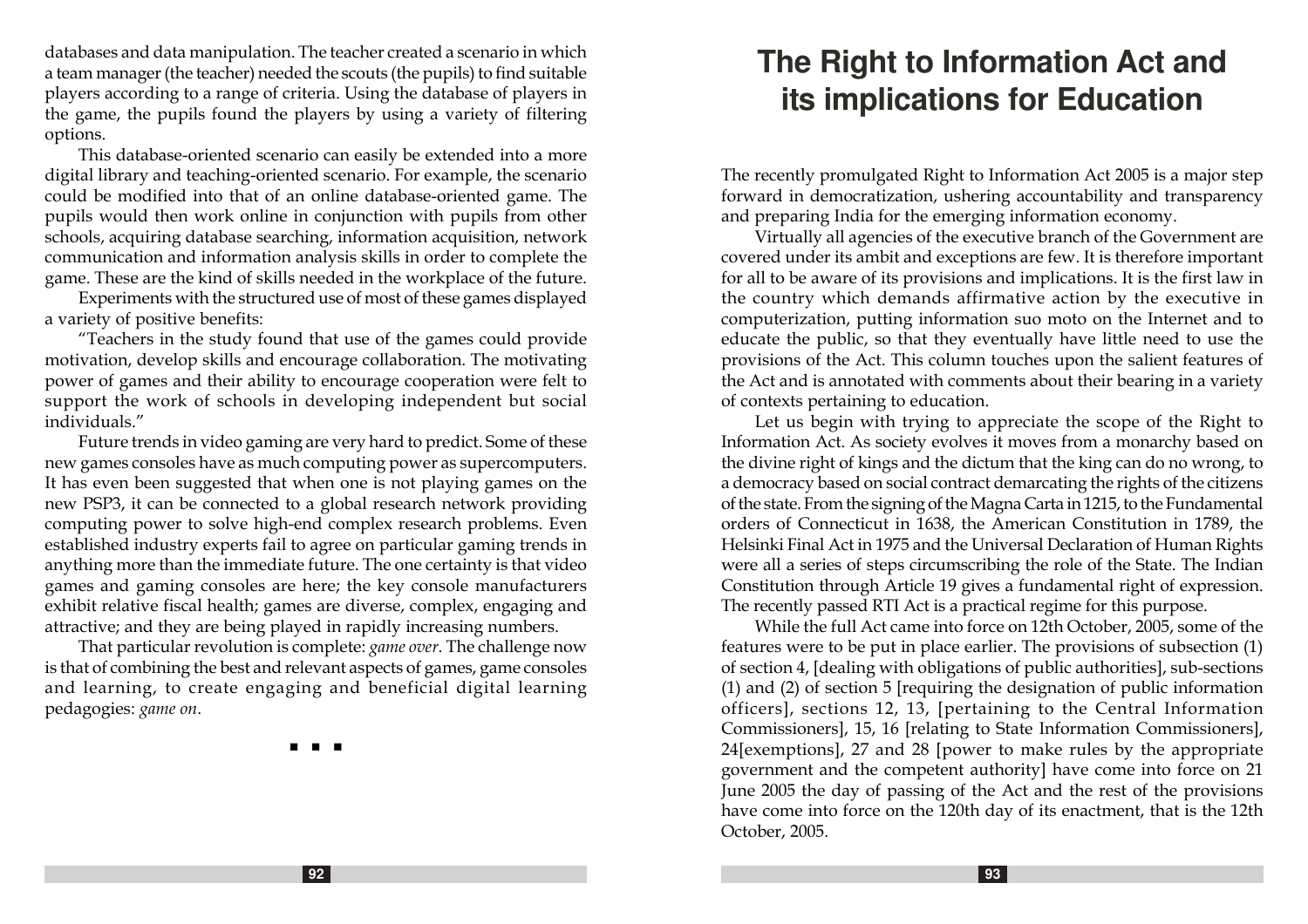The most empowering provision of this Act is that the right to information is conferred on every citizen, even those who do not pay taxes or are eligible to vote. By implication foreign citizens, including persons of Indian origin who have taken up citizenship elsewhere are not covered. Even the OCI category of overseas citizens of India would not be covered. This is because the Indian Constitution does not permit dual citizenship. Article 9 says" No person shall be a citizen of India... or deemed to be a citizen of India...if he has voluntarily acquired the citizenship of any foreign state".

The Right to Information Act confers the right to information on all citizens. This is done through section 3 of the Act, which is a very simple but very powerful provision stating that subject to the provisions of this Act, all citizens shall have the right to information. At the same time it creates an obligation on all public authorities to make information available suo moto as well as upon request by any citizen. So what does the term information mean? While it may mean different things in different contexts, for the purposes of the Act it is defined in section 2(f) as follows "information" means any material in any form, including records, documents, memos, emails, opinions, advices, press releases, circulars, orders, logbooks, contracts, reports, papers, samples, models, data material held in any electronic form and information relating to any private body which can be accessed by a public authority under any other law for the time being in force; Every right must be manifested in terms of what a citizen can do towards the exercise of his right. What is the meaning of the term 'right to information' is given in section 2(j) of the Act and is extracted below."Right to Information" means the right to information accessible under this Act which is held by or under the control of any public authority and includes the right to—

- (i) inspection of work, documents, records;
- (ii) taking notes, extracts or certified copies of documents or records;
- (iii) taking certified samples of material;
- (iv) obtaining information in the form of diskettes, floppies, tapes, video cassettes or in any other electronic mode or through printouts where such information is stored in a computer or in any other device.

Let us now examine the implications for education. It is quite clear that all higher education Institutions are covered under the Act because

according to section 2(h), public authority is any authority or body or Institution of self-Government established by or under the Constitution, by law made by Parliament or State legislatures, bodies substantially owned, controlled or financed. In India a University cannot be created unless enacted by this Parliament (Central Universities) or by State Legislatures (State Universities) and even Education Boards are controlled by the respective Governments and even the schools although privately owned and managed come within the ambit of the Act.

The first step that has to be taken, in fact had to be taken under the Act was to publicly notify under about 16 heads the information laid down in section 4(1)(b) of the Act. Many departments of the Government who are pro-active have created such a 'handbook' containing the required information, but in my anecdotal experience, not many educational Institutions who are all covered under the Act have done so. They must do this on a priority basis. The other mandatory duty for all educational Institutions is under section  $4(1)(a)$  is the computerization of all records and making them available through a network and section 4(2) desires that most of the information should be made available suo moto without the need to take recourse to this Act.

What kind of information would be sought by the citizens is to emerge, but clearly the following will be some of the immediate areas for which educational Institutions and organizations must be prepared to open the gates. Admission policy and specific information on each one admitted. Examination grading and making available the answer books to the students and their parents. A parent may also ask to see the answer books of other students in these highly competitive times. Educational Organizations may have to share the qualifications and achievements of their faculty. In higher education Institutions sharing the research outputs may be very embarrassing, or even the qualifications of the faculty.

When I have lectured on this topic, I have often been asked, but in the past we never did so. Precisely for this reason there is a section 22 which gives an overriding effect to this Act, even overriding the Official Secrets Act. Of course there are certain categories of information that are exempt and these are given in sections 8 and 9, but anything that does not come within this specific exemption is now accessible to the public. Under section 6(2) no reasons are to be given for seeking information under this Act.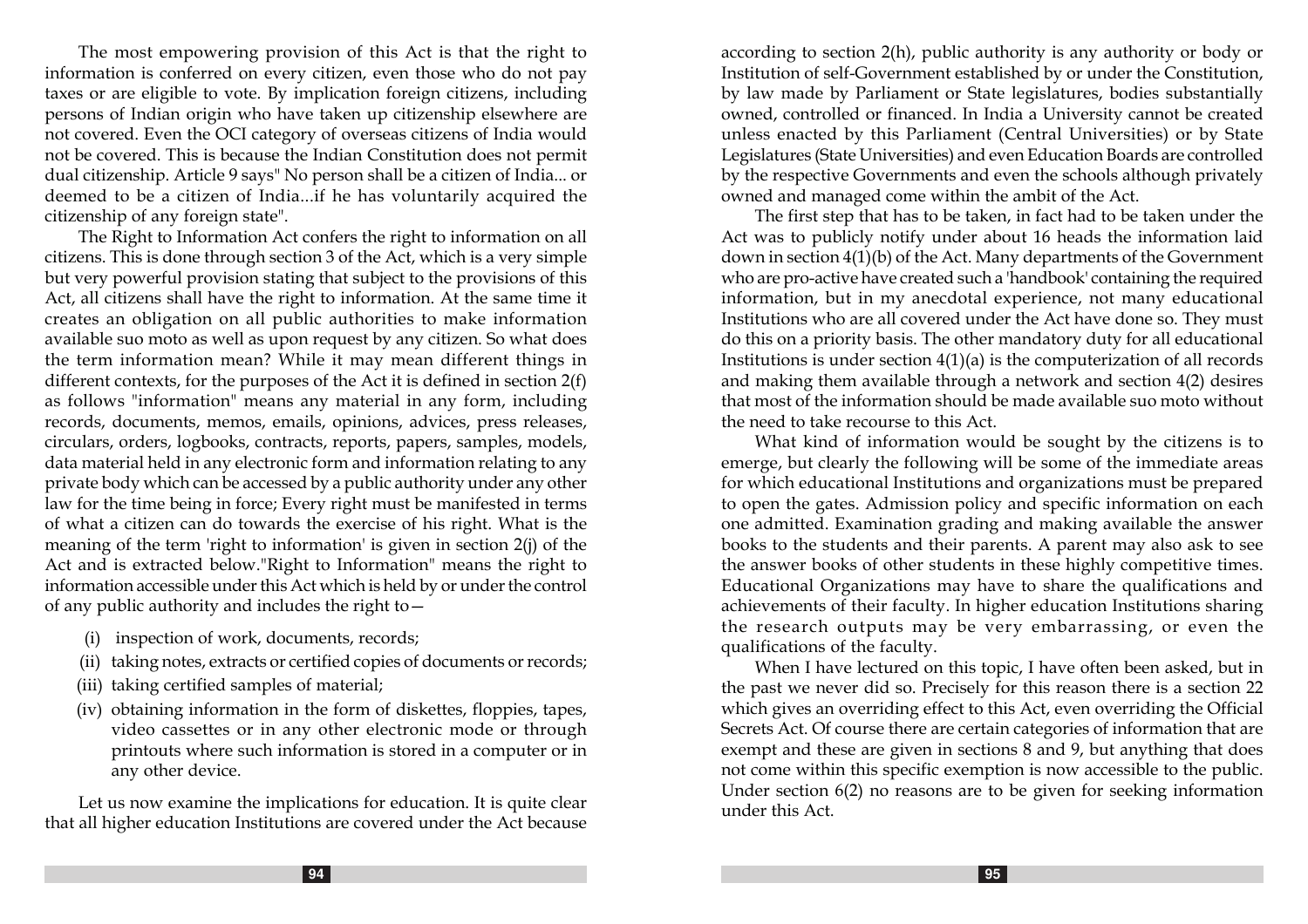So here we have a new beginning and while as school administrators we may find the Act a bother, as parents and responsible citizens we would all welcome the Act and may it usher in a new era in education.

The 16 items required to have been done by 12th October 2005.

(4)(1)(b) Every public authority shall: Publish within one hundred and twenty days from the enactment of this Act:

- (i) the particulars of its organisation, functions and duties;
- (ii) the powers and duties of its officers and employees;
- (iii) the procedure followed in the decision making process, including channels of supervision and accountability;
- (iv) the norms set by it for the discharge of its functions;
- (v) the rules, regulations, instructions, manuals and records, held by it or under its control or used by its employees for discharging its functions;
- (vi) a statement of the categories of documents that are held by it or under its control;
- (vii) the particulars of any arrangement that exists for consultation with, or representation by, the members of the public in relation to the formulation of its policy or implementation thereof;
- (viii) a statement of the boards, councils, committees and other bodies consisting of two or more persons constituted as its part or for the purpose of its advice and as to whether meetings of those boards, councils, committees and other bodies are open to the public, or the minutes of such meetings are accessible for public;
- (ix) a directory of its officers and employees;
- (x) the monthly remuneration received by each of its officers and employees, including the system of compensation as provided in its regulations;
- (xi) the budget allocated to each of its agency, indicating the particulars of all plans, proposed expenditures and reports on disbursements made;
- (xii) the manner of execution of subsidy programmes, including the amounts allocated and the details of beneficiaries of such programmes;
- (xiii) particulars of recipients of concessions, permits or authorisations granted by it;
- (xiv) details in respect of the information, available to or held by it, reduced in an electronic form;
- (xv) the particulars of facilities available to citizens for obtaining information, including the working hours of a library or reading room, if maintained for public use;
- (xvi) the names, designations and other particulars of the Public Information Officers.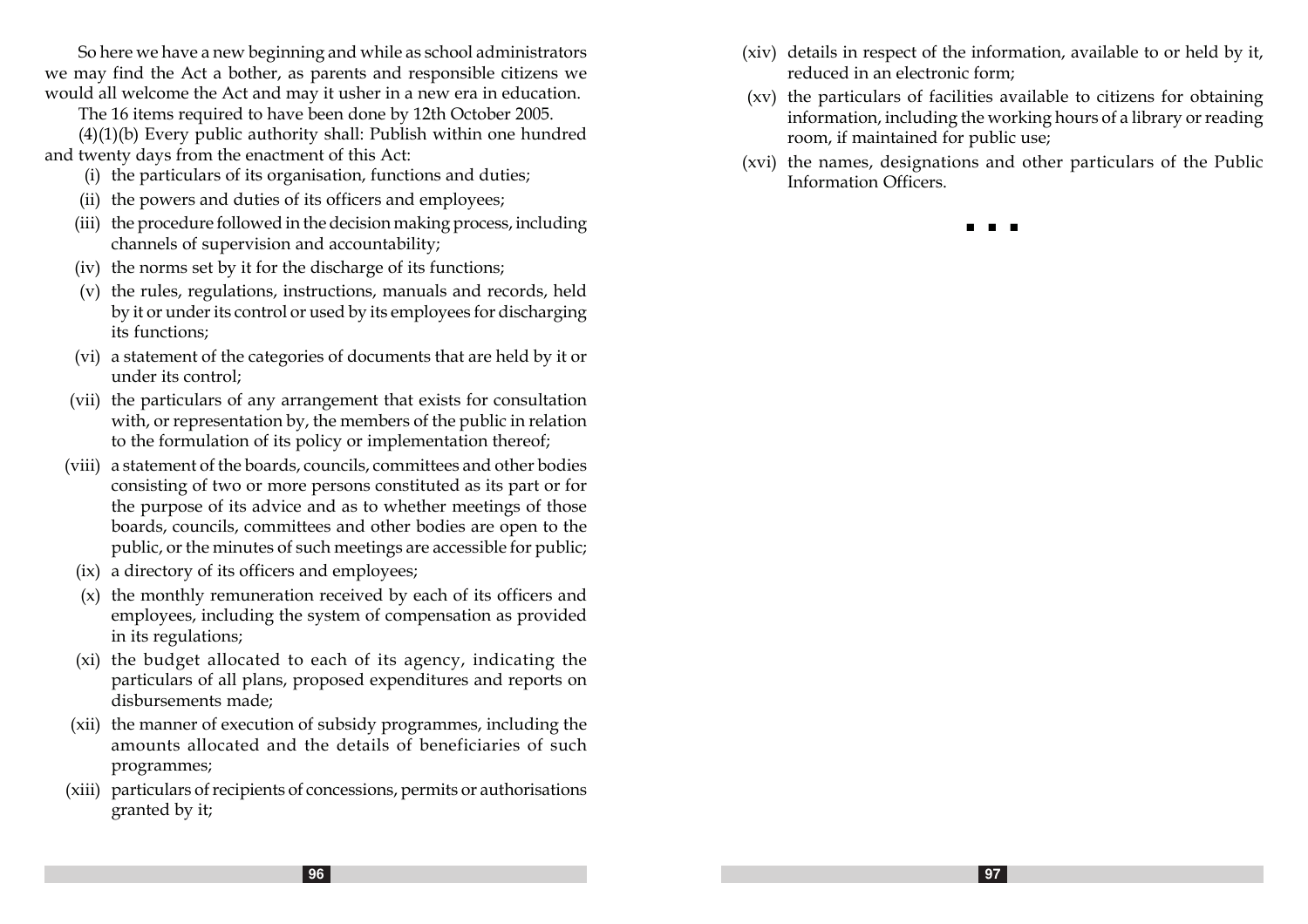# **The Road Ahead**

The story of distance learning has been a long one, tracing itself back to the Eklavya episode in the Mahabharat, which was more about selflearning, because Dronacharya, the teacher did not participate at all in the designing of the learning experience to modern times when distance learning is synonymous with the use of technology for educational purpose. It is reminiscent in many ways of the story of the ugly duckling that eventually turned into a beautiful swan.

As distance learning evolved through its various stages, from correspondence courses, telephone supported courses, incorporation of radio, then TV and the recent use of the 'EDUSAT' a dedicated satellite for educational purposes, it continued to be regarded as a second option, mainly for those who could not have access to the main formal system. Considered the dumping ground for second rate faculty and third rate students, it has been trying to fight for parity of esteem and has achieved it in only a very small measure.

Recent developments in distance learning have been propelled by the many convergences,in computing,in communication and in media that we are witnessing. The result is that we see in the future the emergence of 'blended learning' that will involve the blending of teachinglearning modes, the blending of resources ranging from printed text-books to electronic resources including the recent blogs, podcasts, wikis and squidoos. A learner will choose the mix most appropriate to the learner's circumstances, including his learning style and cognitive strategy. The educational system will possibly transform to an educational diagnostics and navigational system, much the same way as today's medical practitioners work with high-end diagnostics carried out with equipment manufactured by specialist companies and patented medicines manufactured by pharmaceutical firms. Implementing the principles of Mastery Learning, the practice of the Keller Plan or the Kumon method and using extensively the copious amounts of data generated by the learner during the course of his engagement with the learning resources, it would be possible to have all learners realize their desired goals to a 6 sigma level of achievement.

This will assure the augmentation of the human capital and the development of talent on a scale never seen before. Our current formal system, is an exclusive filtering model, which identifies a small number of 'the talented' and provides them all the facilities and by implication denies these opportunities to all others. On the other hand technology empowered distance learning holds out the promise to provide 'talent development' opportunities to all those who are committed and dedicated.

The emerging world will not put much value to the mere memorization of information and the ability to recall large amounts of content from a given domain. Rather it will value the information gathering and processing skills that will efficiently produce meaning in the desired context from vast amounts of raw information. The formal system which is so reluctant to change would become marginalized except in the limited instances where it is an example of excellence in the generation of new knowledge. Mere regurgitations of existing knowledge under the authority of the state and regulating agencies will usually invite scorn though it may elicit some compliance and deference.

In addition to the vast array of distance learning opportunities described in this book, the use of the Internet opens up completely new universes of knowledge. The most well known and exemplary of these is the Open Courseware project of the Massachusetts Institute of Technology where a large number of courses have been made available from the website for anyone to use to further his knowledge. The wikipedia is one large free encyclopedia for anyone to use. There are many resources in the forms of dictionaries and thesaurus. Many books that are now out of copyright restrictions are available through the website of the Gutenberg Project. And of course, searching through Google is the very first step towards gaining information and knowledge in any area. If any of the terms used here was unfamiliar to you, all you have to do is to go to www.google.com type in the word or phrase and you will get a large number of leads to go further in your research.

As we get ready to meet the challenges of a rapidly emerging knowledge economy, the inadequacies of the formal educational system will get more glaring. It is now well documented that a majority of the graduates of our better Institutions are not considered employable by major multi-national players in the Global economy and of our generalist graduates produced by the 300 odd Universities and 15,000 or so Colleges, close to 90% are unemployable. This is current data. If we extrapolate to another 10 years hence, there is no doubt that almost none will be employable on the strength of the formal education alone. Almost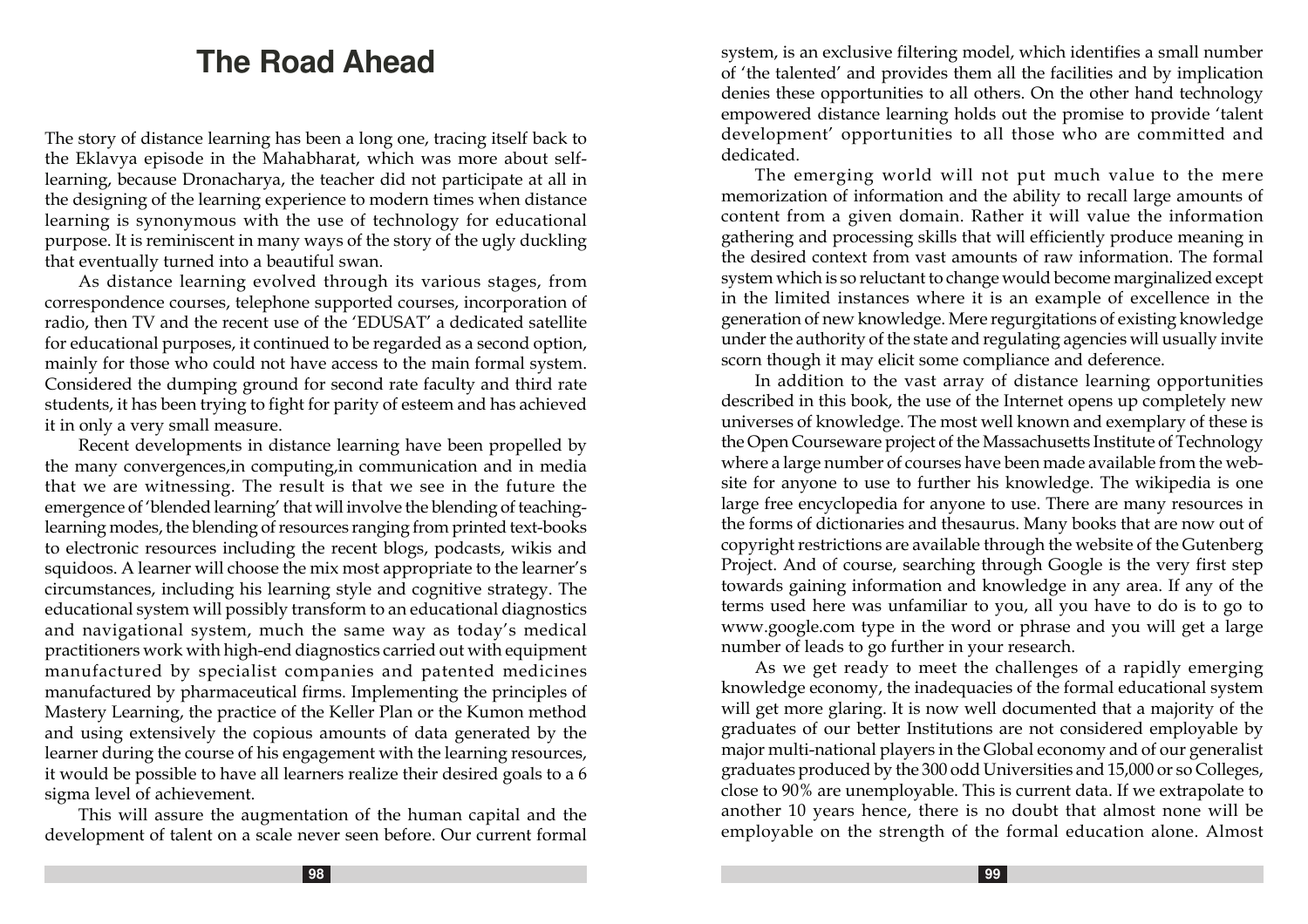everyone will need supplemental knowledge and skills and distance learning would be the most practical way of pursuing these courses concurrently with formal degree programs and later on as life-long learning programs.

The barriers to access of online learning were not significantly less than the barrier to access of traditional educational Institutions, with the PC and Internet access costs being what they are in India. But a new unprecedented and unexpected development throws open the possibility of an inclusive education model relying upon the post-office and the cellphone. The cell-phone has now become ubiquitous and Mohammad Yunus has been given the Nobel Peace Prize, for practically demonstrating its reach and effectiveness to overcome poverty, through micro-credits and micro-finance. A similar revolution is waiting to happen using a model to impart education in small chunks of mobile learning objects and audio support with high-order feedback, through a simple device the all pervading cellphone. The micr-credits of learning that the learner accumulates, may later be aggregated for the award of a certified qualification.This hand-held learning will actually be a real opportunity to 'hand-hold' a remote learner via his cellphone, Pocket PC, a PDA or even a game console such as the PSP.

So, how can a student make use of the distance learning opportunities? The UNESCO Delor Commission report had long ago identified the four pillars of " Learning to know", "Learning to do", "Learning to be" and "Learning to live together". Of these the formal system in good professional educational Institutions at the best attempts to deal with "Learning to Do". The other 3 pillars will either remain absent, or in some measure be fulfilled with the extra-curricular and co-curricular activities in good Institutions, but for most measure are ignored.

A good place to start would be the "Learning to Know" program, which may be seen as an almost essential requirement to prosper, flourish and thrive in the emerging Knowledge Economy. A good multi-cultural experience is also provided by becoming members of communities and part of the social Internet. Memberships of groups like Orkut are a step in that direction. Similarly joining the community in a game of 'second life' can be an experience which is very appropriate for the future. Playing computer games can be very interesting fun and full of learning as well.

So, just go ahead and start traveling on his new road to the future and use the facilities available and you will see that in a short time, your life is transformed beyond recognition. Maybe the following lines will give you an operational plan to keep moving:

- An e-mail a day
- $\bullet$  An SMS or two
- Some conversations on cell-phone
- And your learning improves;
- Visit the learning node
- Meet your mentor
- $\bullet$  In face to face mode
- And your learning gets better;
- $\bullet~$  Make good use of the web and Internet resources
- Discussion forums and instant messaging features
- $\bullet$  Heed the feedback and hear the discourses
- To find your learning becoming richer;
- They say slow and steady wins the race
- Choose your blend as well as the pace
- Soon you'll find your learning is whole
- No matter what, you reach your goal !!

Bon Voyage!!!!!!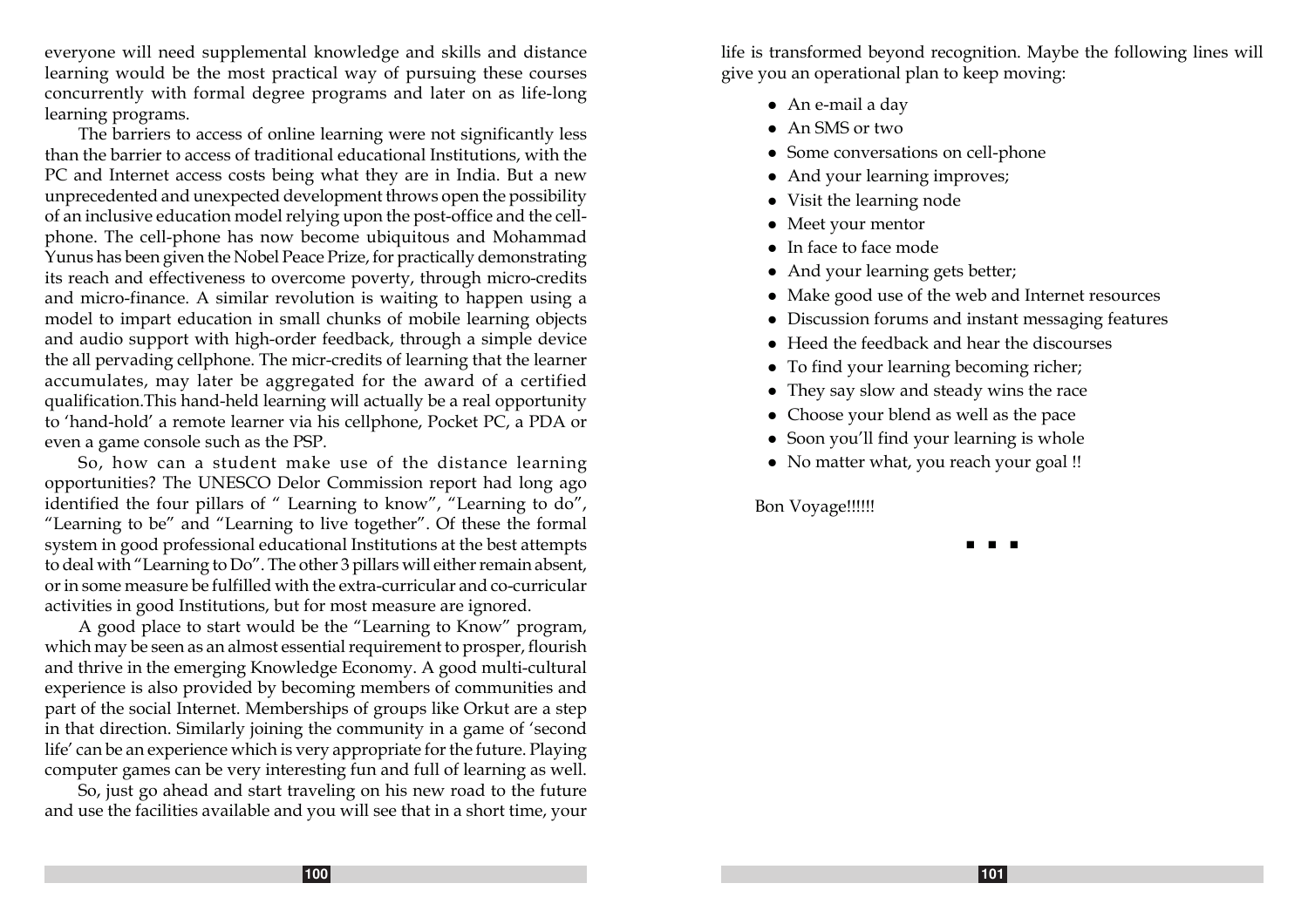# **Further Conversations with Prof. M.M. Pant**

These essays may have provoked you, amused you, got you thinking and may be motivated you to pursue some of the ideas and opportunities further. While all readers of this book are welcome to pursue a continued interaction with the author through the contact information provided in this book, some may want detailed discussion/interaction on topics of their interest.

For this purpose, a repertoire of 101 talks, each of roughly an hour duration has been developed, a hundred of these are formatted as 30-day workshops/seminars of 3 hours each and two full-day similar events of 5 hours each. Finally there is a one-hour talk on the main theme "An investment in education is the best option".

One mode of conducting these half-day workshops is the standard face to face mode in groups of 10 to 20 at designated locations. The total duration of the event would be approximately 4 hours. The first halfhour will be for registration and networking, while the sessions themselves would be organized as either 3 sessions of 1 hour each with 2 breaks of 15 minutes between the sessions or as 2 sessions of 1.5 hours each with a 30 minute break between the sessions.

The other mode of participation for those who cannot participate in the above mode because of the constraints will be the e-mode in the form of e-mail workshops. Here the participants would be sent reading materials as e-mail attachment and further interactivity would be by return e-mail and telephonic and/or SMS communication. The time equivalent for a half-day workshop would be a weekend or the working week (evening hours) depending upon the time suitable to the learner. Those who would prefer a video talking head presentation or an audiotrack could request for it in the required format and could watch it in the device of their choice. Such participants would also have an occasional opportunity to meet Prof. M.M. Pant individually or in small groups depending upon mutual convenience over tea/coffee, lunch or dinner.

#### **The learning resources for the program will be a combination of:**

- $\bullet$  Basic course material in word file
- $\bullet$  Power point presentations
- $\bullet$  Audio files
- $\bullet$  Video files with the photograph of the faculty
- $\bullet$  E-book format
- Pdf format
- Course material on the net

Learners will be able to access all the resources listed besides being provided links to various sites of relevance. Thus they will have easy access to a vast set of information which otherwise may not have been possible to collect.

### **1. Prospering through Knowledge**

- The emergence of the Knowledge Economy
- Skill sets needed in the Knowledge Economy
- Flourishing and thriving in the Knowledge Economy

### **2. Thinking for a Living**

- Managing one's own thoughts
- Influencing other people's thoughts
- $\bullet$  Implementing new thinking

### **3. Learning to Learn:**

- Learning to learn: It's criticalitys
- Learning to Know: Strategy
- $\bullet$  Learning with technology

### **4. Career options and pathways**

- $\bullet$  A taxonomy of career opportunities
- Conventional career paths: I IT, IIM and such
- Self-fulfilling unusual successful careers

### **5. International Education Systems**

- Global Landscape of Transnational Education
- The well-known destinations: Australia, UK, USA
- Other emerging destinations: Asia, Europe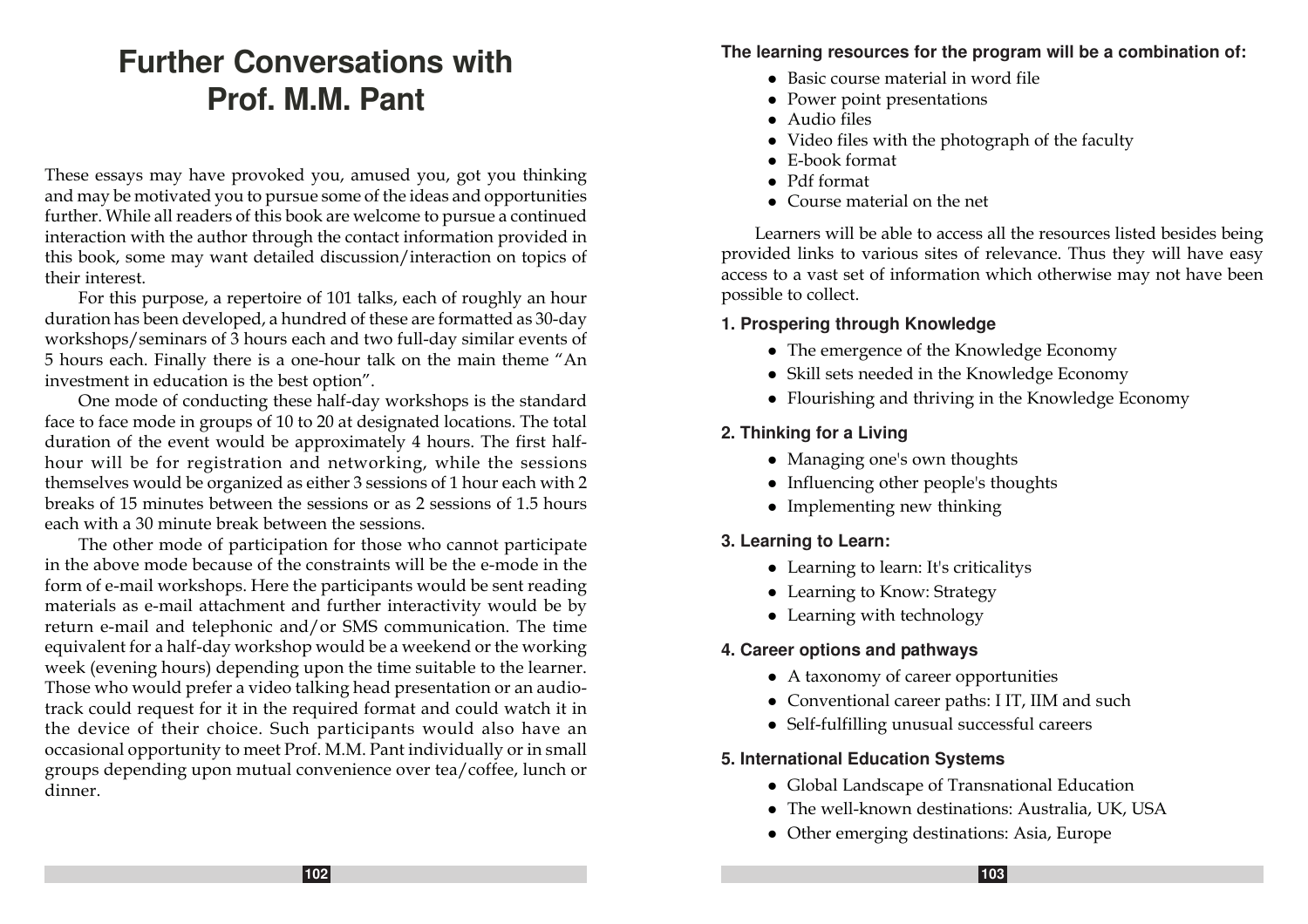#### **6. Financial Literacy**

- The basics of money and Economics
- Backgrounder to personal Finance
- Achieving personal financial security

### **7. The MBA Treasure Hunt**

- The when and why of MBA?
- $\bullet$  The what and where of MBA?
- Leveraging your MBA

### **8. Nurturing Creativity and Innovation**

- Fostering Creativity
- Encouraging Innovation
- Prospering through Innovation

### **9. Improving Academic achievement**

- Implementing Mastery Learning
- Identifying Learning styles
- Assessments beyond Examinations

### **10. Enhancing employability**

- What employers want?
- $\bullet$  Skill sets for employability
- Life-long learning for continued employability

### **11. Emerging Global Environments**

- Emergence of the Global Economy
- The WTO and its systems
- TRIPS and the Intellectual Property Framework

### **12. Corporate Governance**

- $\bullet$  The corporate frameworks
- Drivers and expectations of corporate Governance
- The Sarbanes Oxley Act and allied matters

### **13. Business Forensics**

- Need for Business Forensics
- Tools for Financial Forensics
- IT Systems and Forensics

### **14. Future of Businesses**

- New Business Organisations
- New Business processes
- New Business Mantras

### **15. Pre-natal and neo-natal learning – The Abhimanyus**

- $\bullet$  The womb is also a class-room
- $\bullet$  The mother's role in pre-natal learning
- Parenting the neo-natal child

### **16. Parenting during early childhood**

- Mental development during years  $2$  to  $5$
- Ensuring balanced development
- Parenting during pre-school phase

### **17. Parenting during adolescence**

- $\bullet$  Mental development during years 6 to 12
- Ensuring balanced development
- Parenting during school stage

# **18. Parenting during the teen-age years**

- Mental development during years 13 to 19
- Ensuring balanced development
- Parenting during post school phase

### **19. The Business of Living**

- The glory and possible purposes of human life
- Scripting your life's story
- $\bullet$  The pursuit of happiness